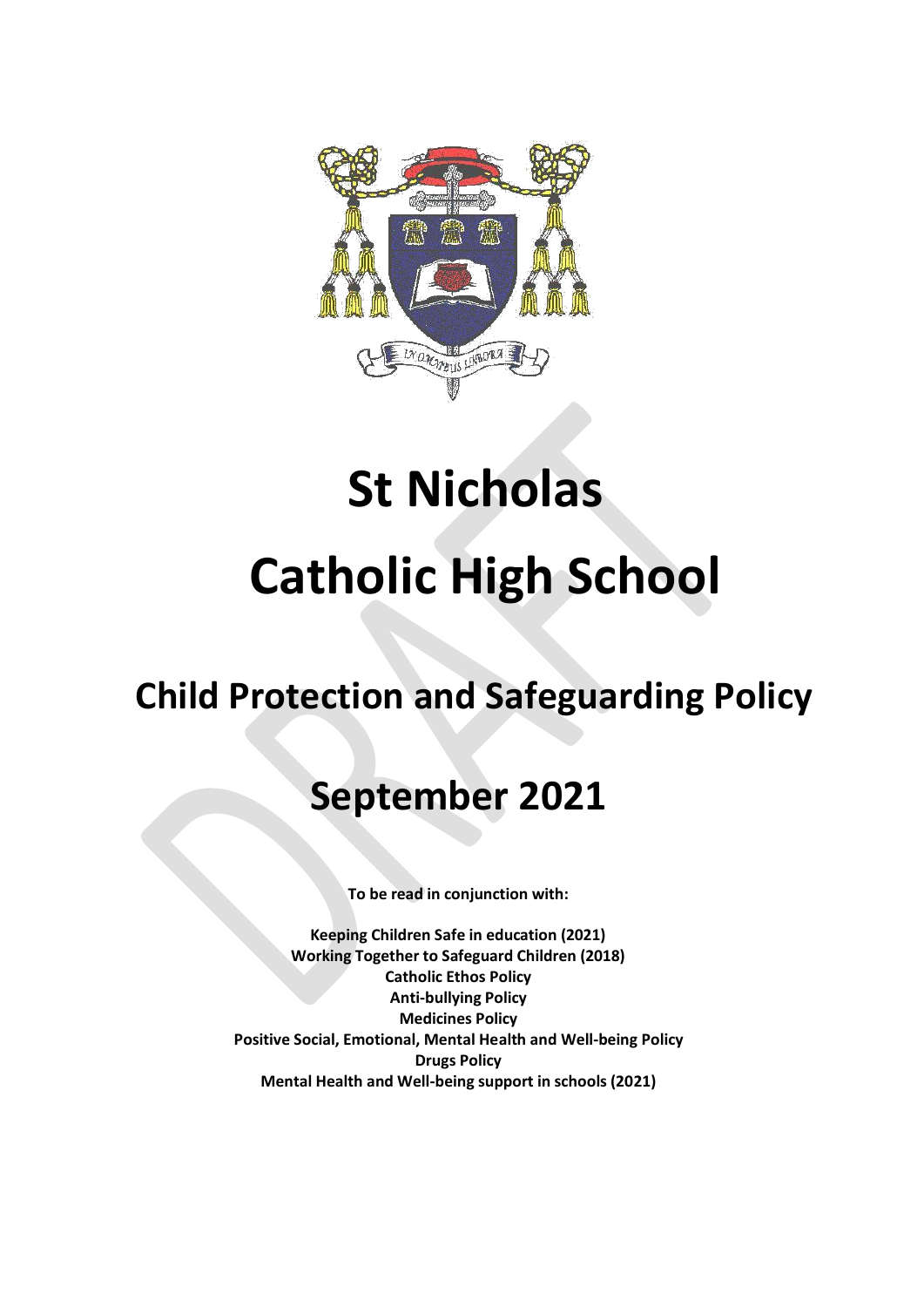| <b>Policy Impact Statement</b>                          |  |  |
|---------------------------------------------------------|--|--|
| <b>Policy: Child Protection and Safeguarding Policy</b> |  |  |
|                                                         |  |  |
|                                                         |  |  |
|                                                         |  |  |
|                                                         |  |  |
|                                                         |  |  |
|                                                         |  |  |
| What revisions need to be made:                         |  |  |
| See Version Control below                               |  |  |
|                                                         |  |  |
|                                                         |  |  |
|                                                         |  |  |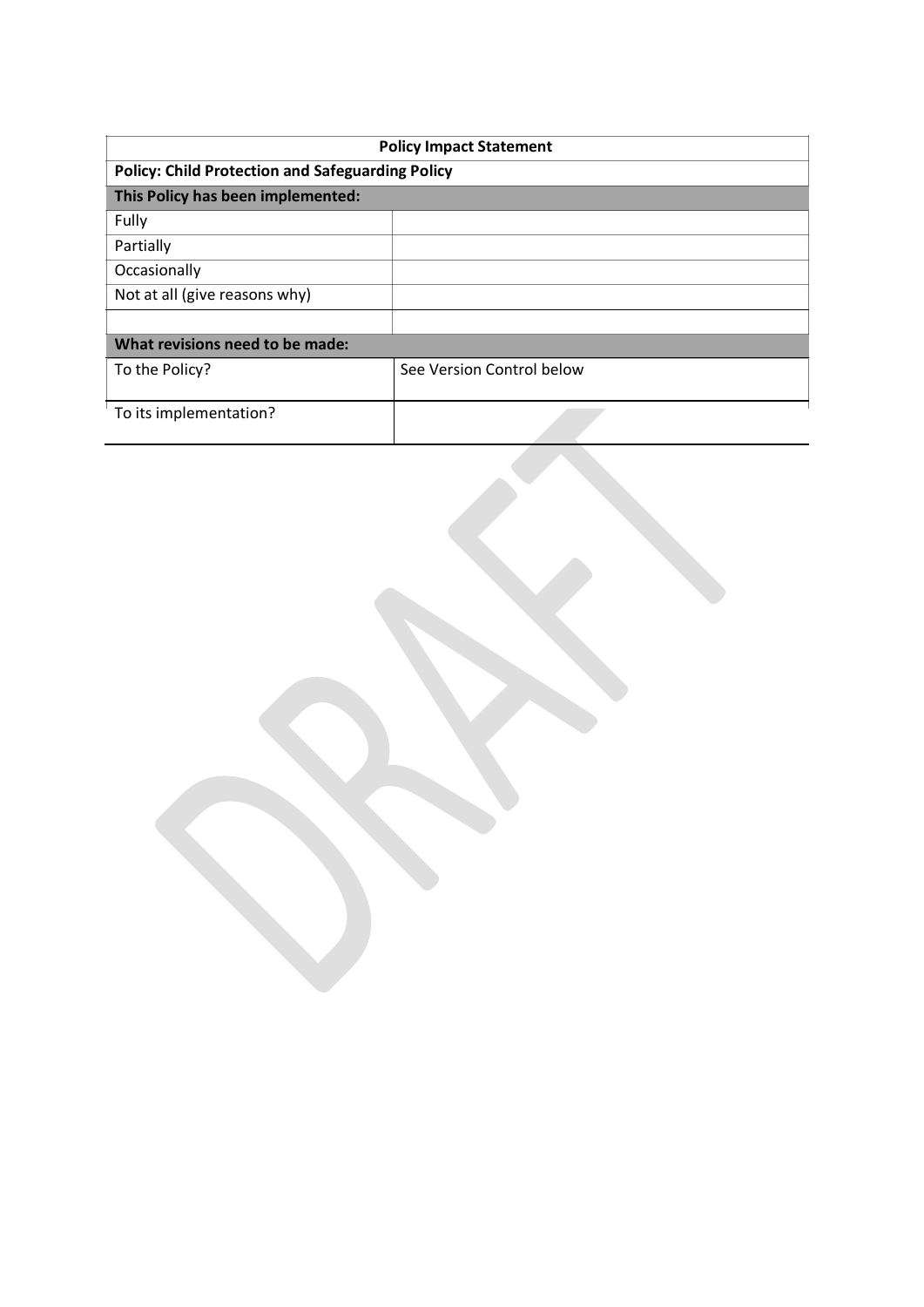| <b>Section</b> | Summary of changes made from September 2020 to current draft (September 2021): additions /<br>amendments in italics.                                                                                                                                                                                                                                                   |
|----------------|------------------------------------------------------------------------------------------------------------------------------------------------------------------------------------------------------------------------------------------------------------------------------------------------------------------------------------------------------------------------|
| N/A            | The policy reflects updated DfE and CWAC guidance including Keeping Children Safe in Education (2021);<br>all references and websites updated accordingly                                                                                                                                                                                                              |
| N/A            | The formatting and accuracy of language have been revised throughout this policy.                                                                                                                                                                                                                                                                                      |
| 1.2            | Reference to Sexual Violence and Sexual Harassment between children in school and colleges 2021                                                                                                                                                                                                                                                                        |
| 1.3            | Addition of:                                                                                                                                                                                                                                                                                                                                                           |
|                | Work with all agencies with regard to missing children, anti-social behaviour/gang activity, child sexual<br>and criminal exploitation, radicalisation and extremism, contextual safequarding and violence/knife<br>crime in the community.                                                                                                                            |
|                | Tackle peer on peer abuse and sexual violence and sexual harassment through RSE and the Pastoral<br>Curriculum, ensuring all students are aware of the school's zero tolerance position and how this will be<br>managed through the School's Behaviour Policy.                                                                                                         |
|                | Additionally, all staff should be able to reassure victims that they are being taken seriously and that they<br>will be supported and kept safe. A victim should never be given the impression that they are creating a<br>problem by reporting abuse, sexual violence, or sexual harassment. Nor should a victim ever be made to<br>feel ashamed for making a report. |
|                | Ensure all staff are aware of contextual safeguarding (extra-familial harm) and the risks of abuse posed to<br>children outside of the family context.                                                                                                                                                                                                                 |
| 2.2            | Inclusion of:                                                                                                                                                                                                                                                                                                                                                          |
|                | Low level concerns reported to the Headteacher should be shared with the DSL if the concern is deemed<br>not to meet LADO threshold of harm. The DSL should then keep a record of these concerns in order to be<br>able to identify a pattern of behaviour – these concerns should not be contained in the employee's file.                                            |
| 2.5            | Addition of:                                                                                                                                                                                                                                                                                                                                                           |
|                | including online safety following The Designated and Deputy Designated Safeguarding Persons will<br>ensure all staff receive appropriate Safeguarding training                                                                                                                                                                                                         |
| 2.5            | Addition of:                                                                                                                                                                                                                                                                                                                                                           |
|                | 'including mental health'                                                                                                                                                                                                                                                                                                                                              |
| 2.5            | Changed to:                                                                                                                                                                                                                                                                                                                                                            |
|                | All new staff will receive:                                                                                                                                                                                                                                                                                                                                            |
|                | a copy of a safeguarding summary document prior to starting work<br>Interim Safeguarding Training induction to ensure they are able to recognise/identify signs of<br>abuse which may include:                                                                                                                                                                         |
|                | а.<br>significant changes in a young person's behaviour<br>b.<br>deterioration in a young person's general well-being, including mental health<br>с.<br>unexplained bruising, marks for signs of possible abuse or neglect<br>d.<br>a young person's comments which give cause for concern                                                                             |
|                | е.<br>any reasons to suspect neglect or abuse outside the setting, for example in the young                                                                                                                                                                                                                                                                            |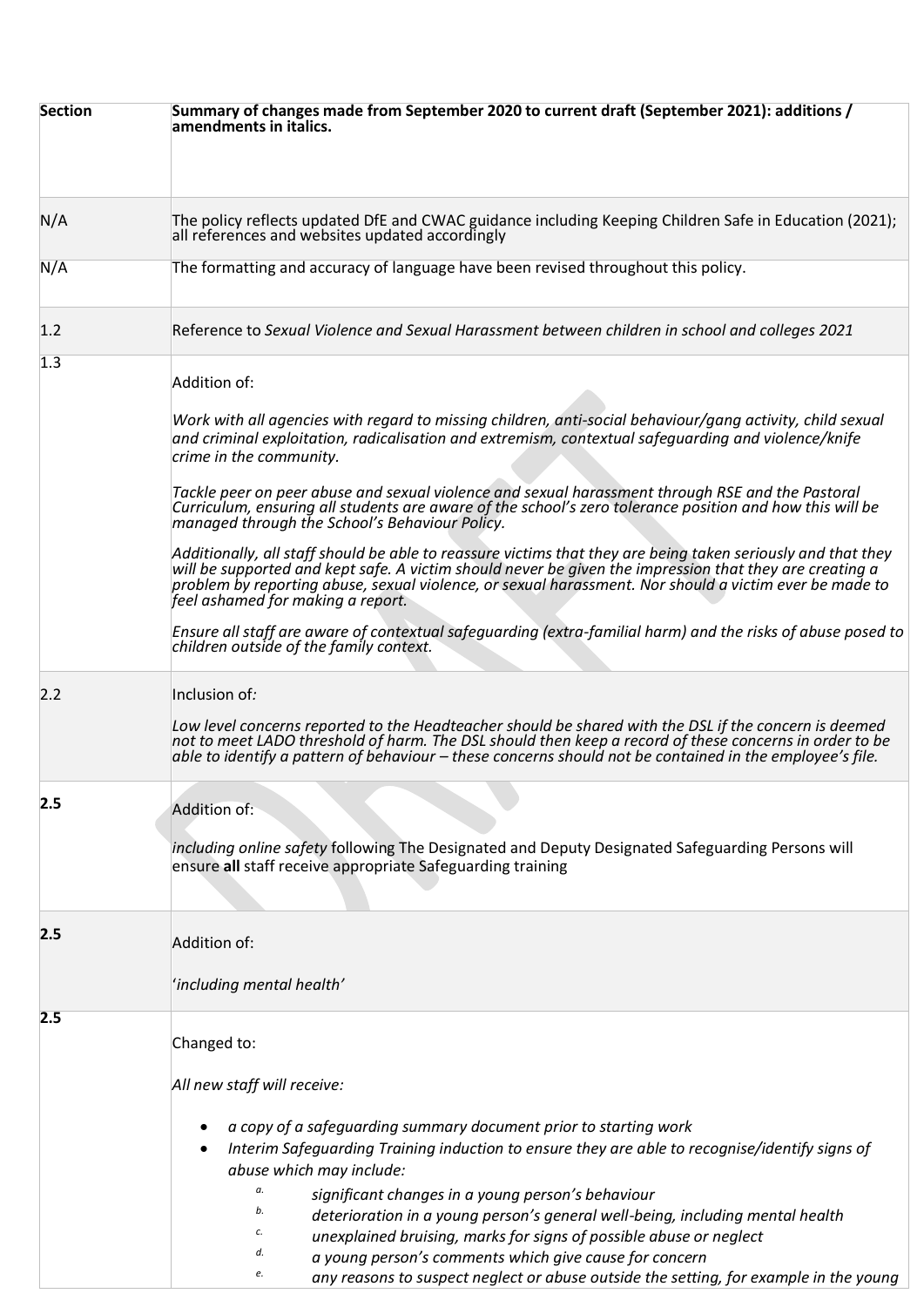|                                                                                       | person's home; and/or<br>f.<br>inappropriate behaviour displayed by other members of staff, or any other person<br>working with young people.                                                                                                                                                                                                                                                                                                                                                                                                                                                                                                                                                                                                                                                                                                          |
|---------------------------------------------------------------------------------------|--------------------------------------------------------------------------------------------------------------------------------------------------------------------------------------------------------------------------------------------------------------------------------------------------------------------------------------------------------------------------------------------------------------------------------------------------------------------------------------------------------------------------------------------------------------------------------------------------------------------------------------------------------------------------------------------------------------------------------------------------------------------------------------------------------------------------------------------------------|
|                                                                                       | know that they must report any concerns immediately they arise and to whom<br>information to understand confidentiality issues.                                                                                                                                                                                                                                                                                                                                                                                                                                                                                                                                                                                                                                                                                                                        |
|                                                                                       | They will also be expected to confirm they have read and understood KSCIE (2021) Part 1 and the<br>school's Child Protection & Safeguarding Policy.                                                                                                                                                                                                                                                                                                                                                                                                                                                                                                                                                                                                                                                                                                    |
| 3.7                                                                                   | Addition of:                                                                                                                                                                                                                                                                                                                                                                                                                                                                                                                                                                                                                                                                                                                                                                                                                                           |
|                                                                                       | The behaviour of a person ("A") towards another person ("B") is "domestic abuse" if $-$                                                                                                                                                                                                                                                                                                                                                                                                                                                                                                                                                                                                                                                                                                                                                                |
|                                                                                       | A and B are each aged 16 or over and are personally connected to each other, and<br>the behaviour is abusive.                                                                                                                                                                                                                                                                                                                                                                                                                                                                                                                                                                                                                                                                                                                                          |
|                                                                                       | The behaviour is "abusive" if it consists of any of the following $-$<br>(a)physical or sexual abuse                                                                                                                                                                                                                                                                                                                                                                                                                                                                                                                                                                                                                                                                                                                                                   |
|                                                                                       | (b) violent or threatening behaviour                                                                                                                                                                                                                                                                                                                                                                                                                                                                                                                                                                                                                                                                                                                                                                                                                   |
|                                                                                       | (c)controlling or coercive behaviour<br>(d)economic abuse (see subsection (4))                                                                                                                                                                                                                                                                                                                                                                                                                                                                                                                                                                                                                                                                                                                                                                         |
|                                                                                       | (e)psychological, emotional, or other abuse                                                                                                                                                                                                                                                                                                                                                                                                                                                                                                                                                                                                                                                                                                                                                                                                            |
|                                                                                       | and it does not matter whether the behaviour consists of a single incident or a course of conduct.                                                                                                                                                                                                                                                                                                                                                                                                                                                                                                                                                                                                                                                                                                                                                     |
|                                                                                       | "Economic abuse" means any behaviour that has a substantial adverse effect on B's ability to $-$<br>(a) acquire, use, or maintain money or other property, or<br>(b) obtain goods or services.                                                                                                                                                                                                                                                                                                                                                                                                                                                                                                                                                                                                                                                         |
|                                                                                       | For the purposes of the domestic abuse Act 2021 A's behaviour may be behaviour "towards" B despite the<br>fact that it consists of conduct directed at another person (for example, B's child).                                                                                                                                                                                                                                                                                                                                                                                                                                                                                                                                                                                                                                                        |
|                                                                                       | The Domestic abuse Act 2021 introduces the first ever statutory definition of domestic abuse and<br>recognises the impact of domestic abuse on children, as victims in their own right, if they see, hear or<br>experience the effects of abuse. The statutory definition of domestic abuse, based on the previous cross-<br>government definition, ensures that different types of relationships are captured, including ex-partners<br>and family members. The definition captures a range of different abusive behaviours, including physical,<br>emotional, and economic abuse and coercive and controlling behaviour. Both the person who is carrying<br>out the behaviour and the person to whom the behaviour is directed towards must be aged 16 or over and<br>they must be "personally connected" (as defined in section 2 of the 2021 Act). |
| 3.9                                                                                   | Addition of:                                                                                                                                                                                                                                                                                                                                                                                                                                                                                                                                                                                                                                                                                                                                                                                                                                           |
|                                                                                       | 'Safeguarding students who are vulnerable to exploitation, forced marriage, honour- based violence,<br>female genital mutilation, sexting (youth produced sexual imagery), sexual violence and sexual<br>harassment or trafficking and modern slavery.'                                                                                                                                                                                                                                                                                                                                                                                                                                                                                                                                                                                                |
| <b>Section 5: Sexual</b><br><b>Violence and</b><br><b>Sexual</b><br><b>Harassment</b> | Re-written and based on guidance from SCIE (CWAC) and DfE guidance: Sexual violence and sexual<br>harassment between children in schools (2021)                                                                                                                                                                                                                                                                                                                                                                                                                                                                                                                                                                                                                                                                                                        |
| 6.3                                                                                   | Link changed to:                                                                                                                                                                                                                                                                                                                                                                                                                                                                                                                                                                                                                                                                                                                                                                                                                                       |
|                                                                                       | https://www.gov.uk/government/publications/sharing-nudes-and-semi-nudes-advice-for-education-<br>settings-working-with-children-and-young-people                                                                                                                                                                                                                                                                                                                                                                                                                                                                                                                                                                                                                                                                                                       |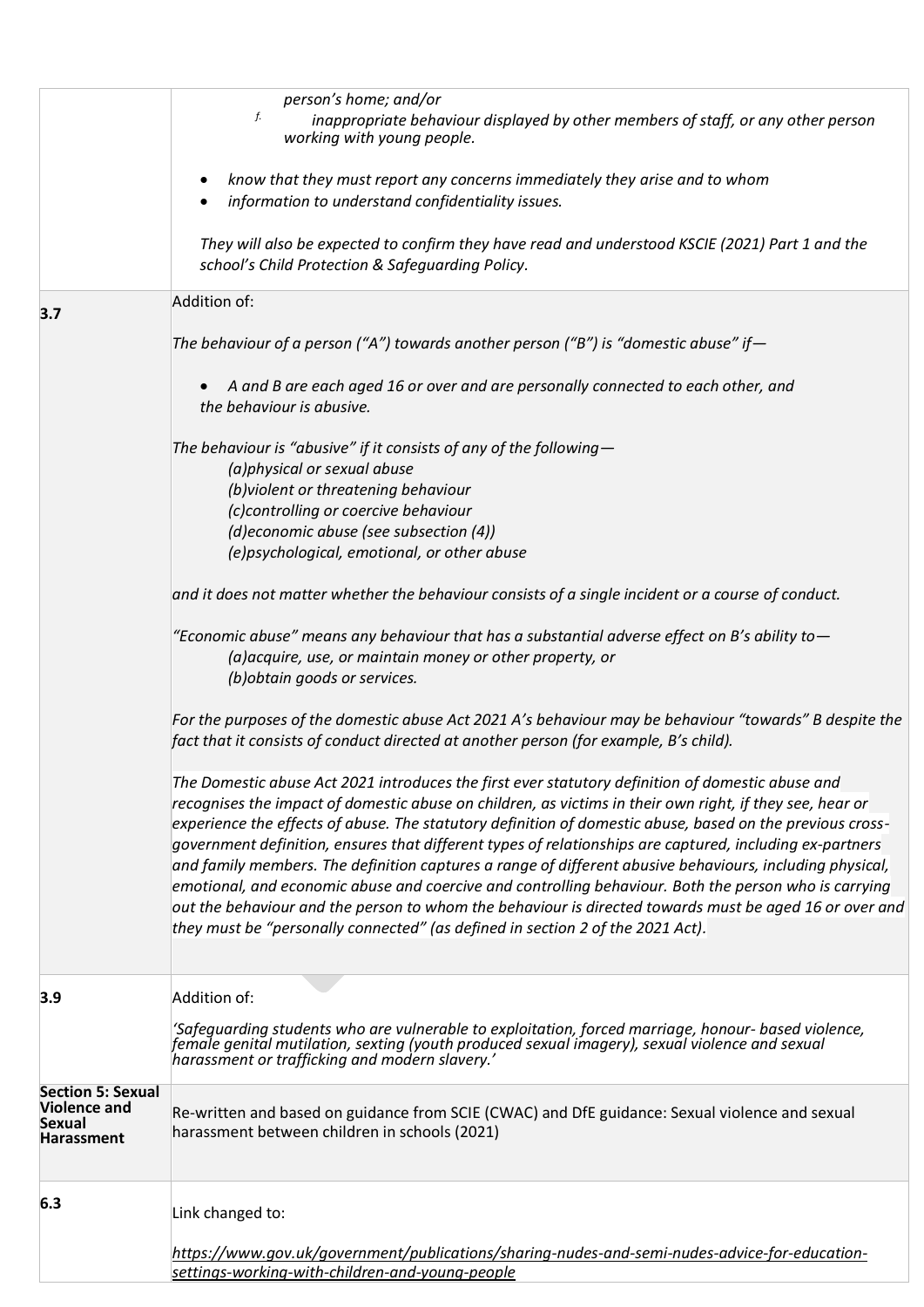Removal of:

CSE Assessment triangle

#### **St Nicholas Catholic High School**

We aspire to embrace the Gospel and its values, celebrating uniqueness and diversity. Our learning, within an enterprise culture, is based upon trust and respect which define our relationships within the world family.

We recognise the role model of St Nicholas in our everyday lives and work to ensure that St Nicholas Catholic High School is a school where "Everyone Matters".

What makes us distinctive as a Catholic school is that we care more about *who* a child becomes than just *what* she or he becomes. In this way we seek to ensure that each student is not only prepared for society when they leave school but equipped to make a positive contribution for its betterment.

#### **Rationale**

In accordance with the school mission statement this policy reflects our active commitment to promote and safeguard the welfare of students at our school. We believe that children have a fundamental right to feel safe and protected from any form of abuse. Therefore, we aim to provide a secure, caring environment and a curriculum which nurtures self-esteem and empowers children to protect themselves, in line with the Keeping Children Safe in Education (September 2021). Our policy applies to all students, staff, governors, and volunteers working at St Nicholas Catholic High School.

Our aim is to work with families, but in the knowledge that children and young people have rights of their own, independent of their parents. Where there is conflict of interests between the parent/carer and the child, the school will operate in a professional manner, which serves the child's interests as referred to in the Children's Act (1988). The rights of parents will be respected, and the school will strive to ensure parents are informed of concerns raised by its staff regarding Child Protection issues affecting their child/children.

We aim to ensure that children who are vulnerable, at risk and have suffered or are likely to suffer significant harm are identified, and appropriate action is taken to keep them safe. The school has and will continue to develop a systematic approach towards identification and referral of suspected child abuse to an appropriate agency. We recognise that abuse may be emotional, physical, sexual or through neglect.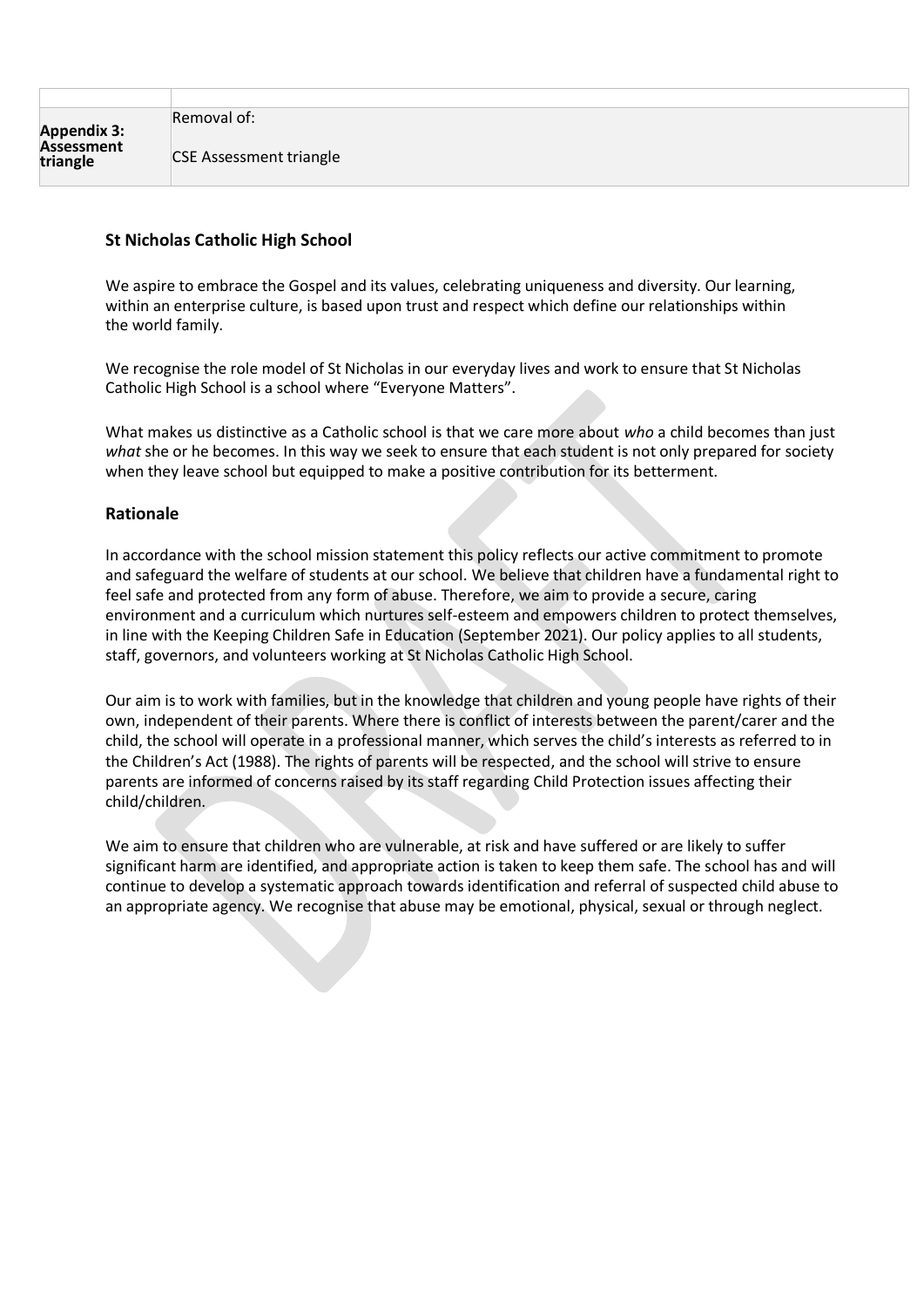# **Contents**

#### **Section 1: Introduction**

| 1.1 | The difference between Safeguarding and Child Protection |  |  |
|-----|----------------------------------------------------------|--|--|
| 1.2 | lOur commitment                                          |  |  |
| 1.3 | <b>Duties</b>                                            |  |  |

#### **Section 2: Roles and responsibilities**

| 2.1 | Responsibility of all staff                                          |  |
|-----|----------------------------------------------------------------------|--|
| 2.2 | Responsibility of Designated Safeguarding Lead and Deputy Designated |  |
|     | Safeguarding Leads                                                   |  |
| 2.3 | Action following a Child Protection referral                         |  |
| 2.4 | Raising awareness                                                    |  |
| 2.5 | <b>Training</b>                                                      |  |
| 2.6 | Roles and Responsibilities of the Head Teacher                       |  |
| 2.7 | Roles and Responsibilities of the Governing Body                     |  |

# **Section 3: Identifying concerns, definitions of abuse, and responding to disclosures**

| 3.1              | Introduction                                                                  |
|------------------|-------------------------------------------------------------------------------|
| 3.2              | Glossary                                                                      |
| 3.3              | Definition of Abuse and Neglect                                               |
| 3.4              | Physical                                                                      |
| $\overline{3.5}$ | Emotional                                                                     |
| 3.6              | Sexual                                                                        |
| 3.7              | Domestic Abuse                                                                |
| 3.8              | Peer on Peer Abuse                                                            |
| 3.9              | Safeguarding Children with SEND                                               |
| 3.10             | Child Sexual Exploitation                                                     |
| 3.11             | Child Criminal Exploitation                                                   |
| 3.12             | County Lines                                                                  |
| 3.13             | Honour-based violence and forced marriage including female genital mutilation |
| 3.14             | Harmful sexual behaviour including sharing of nudes and semi-nudes            |
| 3.15             | Gang activity and youth violence                                              |
| 3.16             | Domestic violence                                                             |
| 3.17             | Mental Health                                                                 |
| 3.18             | Child trafficking and modern slavery                                          |
| 3.19             | Responding to disclosures                                                     |
|                  |                                                                               |

# **Section 4: Radicalisation and Extremism**

| 4.1 | Safeguarding students who are vulnerable to extremism |
|-----|-------------------------------------------------------|
| 4.2 | Definition of radicalisation and extremism            |

### **Section 5: Sexual violence and sexual harassment**

| 4.1 | What is sexual violence and sexual harassment?                 |
|-----|----------------------------------------------------------------|
| 4.2 | <b>Upskirting</b>                                              |
| 4.3 | Responding to a report of sexual violence or sexual harassment |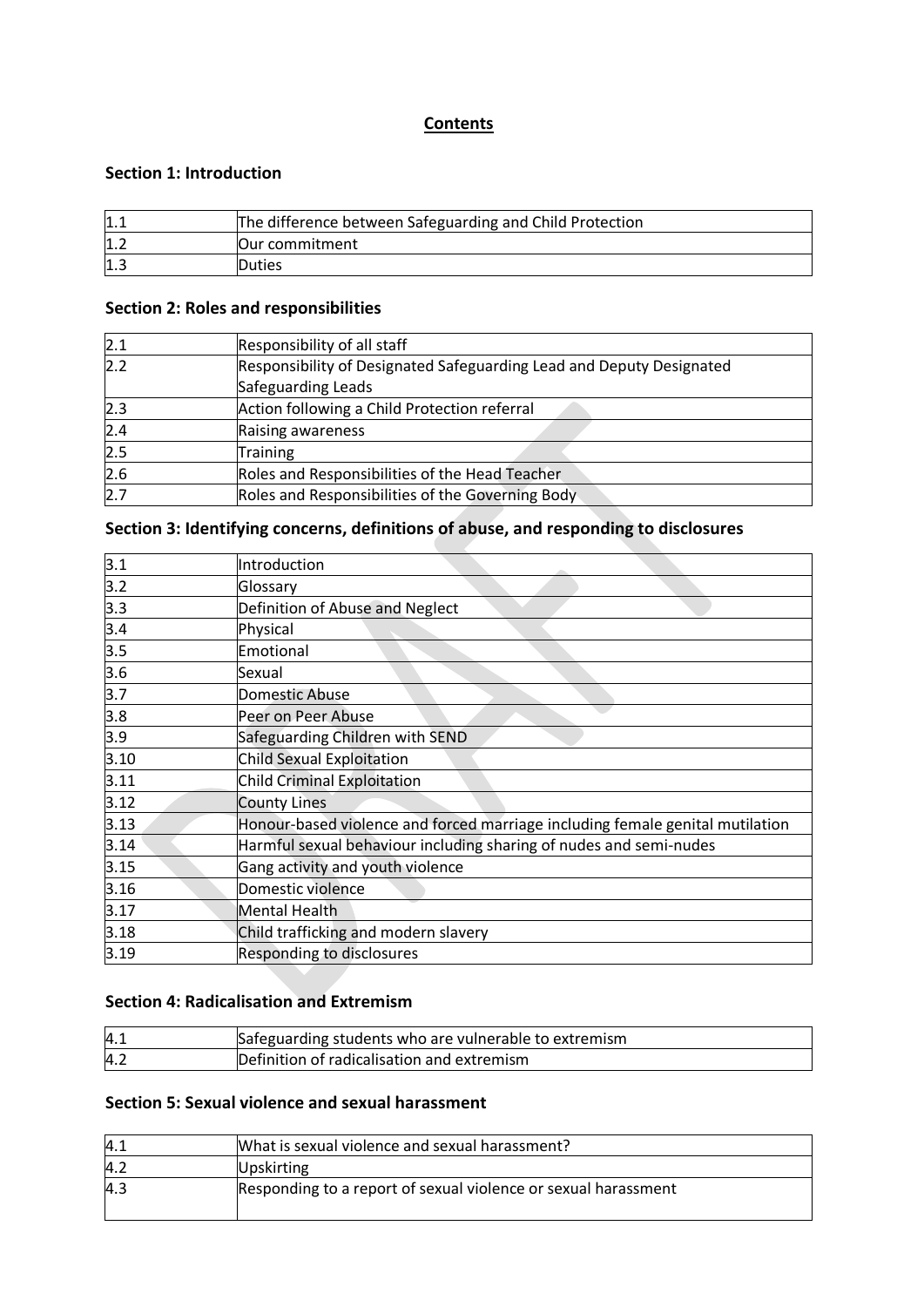#### **Section 6: Peer on Peer Abuse**

| 6.1 | What is peer on peer abuse?                                             |
|-----|-------------------------------------------------------------------------|
| 6.2 | Where peer on peer abuse can occur                                      |
| 6.3 | Harmful Sexual Behaviour including sharing of nudes and / or semi-nudes |
| 6.4 | Child Sexual Exploitation (CSE) within peer-on-peer abuse               |

#### **Section 7: Confidentiality**

| 7.1 | Responsibility of all staff                                                    |
|-----|--------------------------------------------------------------------------------|
| 7.2 | Responsibility of the Headteacher and Designated (or Deputy) Safeguarding Lead |

# **Section 8: Record keeping and monitoring**

| 8.1 | <b>Overview</b>                      |  |
|-----|--------------------------------------|--|
| 8.2 | records<br><b>ranster</b><br>ΩŤ<br>◡ |  |

#### **Section 9: Supporting all children**

| 9.1 | Special consideration                    |  |
|-----|------------------------------------------|--|
| 9.2 | <b>Early Intervention and Prevention</b> |  |
| 9.3 | <b>Young Carers</b>                      |  |

#### **Section 10: Safe Staff**

| 10.1 | Recruitment                                                                     |
|------|---------------------------------------------------------------------------------|
| 10.2 | Volunteers                                                                      |
| 10.3 | Safe staff                                                                      |
| 10.4 | Conduct of staff                                                                |
| 10.5 | Allegations                                                                     |
| 10.6 | Supporting staff                                                                |
| 10.7 | Guidance for Safer Working Practice for Adults who work with Children and Young |
|      | People in Education Settings                                                    |

# **Section 11: Photographing children**

| 11.  | <b>Introduction</b>              |
|------|----------------------------------|
| 11.2 | <b>Staff and volunteers</b>      |
| 11.3 | Parents or members of the public |

#### **Section 12: Contracted Services**

| 12.7<br>Before and after school activities and contracted services |  |
|--------------------------------------------------------------------|--|
|--------------------------------------------------------------------|--|

#### **Section 13: Complaints and compliments**

| 13.7 | Complaints from students or parents / carers |
|------|----------------------------------------------|
| 13.2 | Complaints from staff                        |

# **Appendices**

| Appendix 1 | Safeguarding children: key points |
|------------|-----------------------------------|
| Appendix 2 | Useful contacts                   |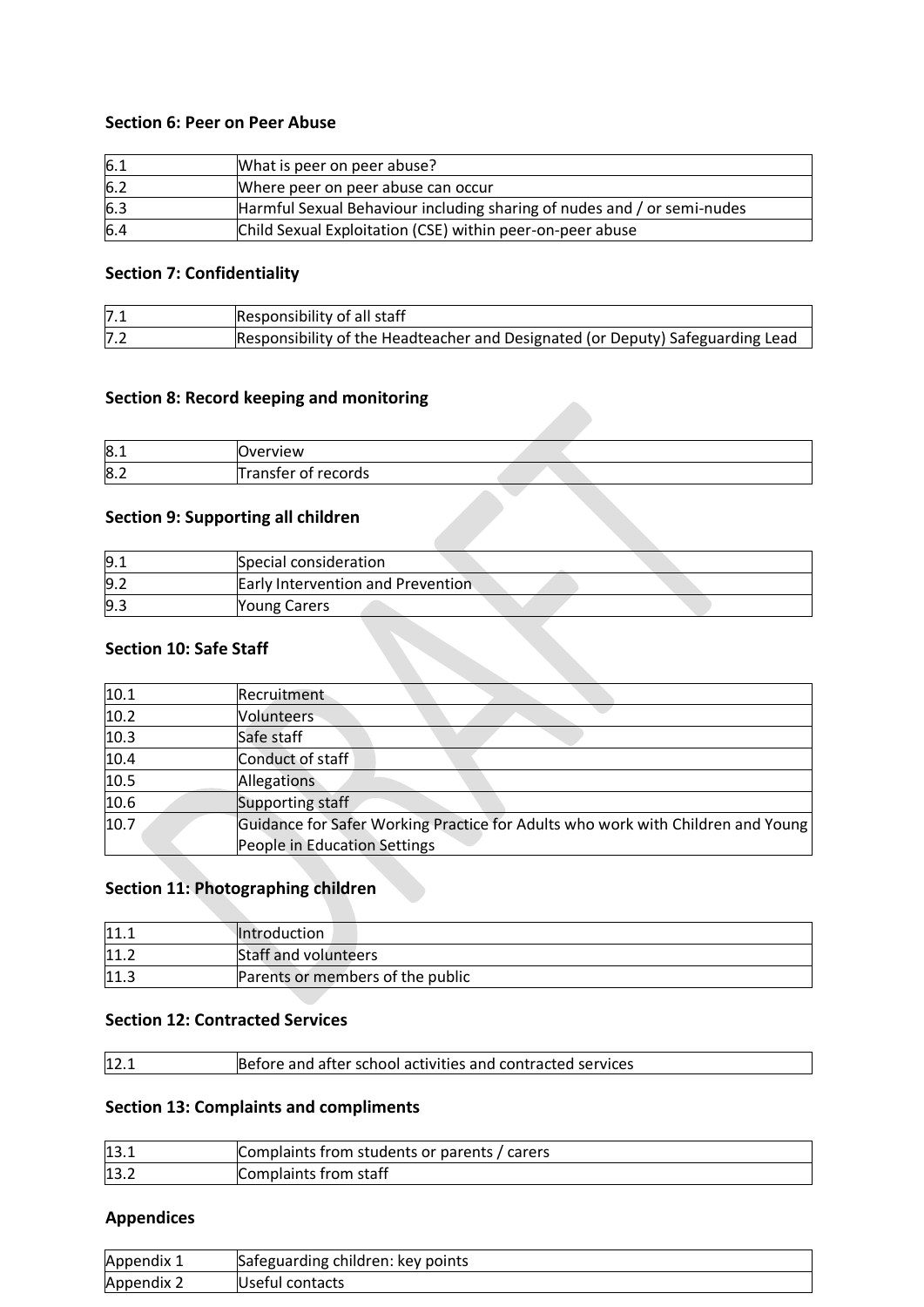| Appendix 3 | Indicators of vulnerability to radicalisation                                        |
|------------|--------------------------------------------------------------------------------------|
| Appendix 4 | Preventing violent extremism: role and responsibility of the Single Point of Contact |
|            | (SPOC)                                                                               |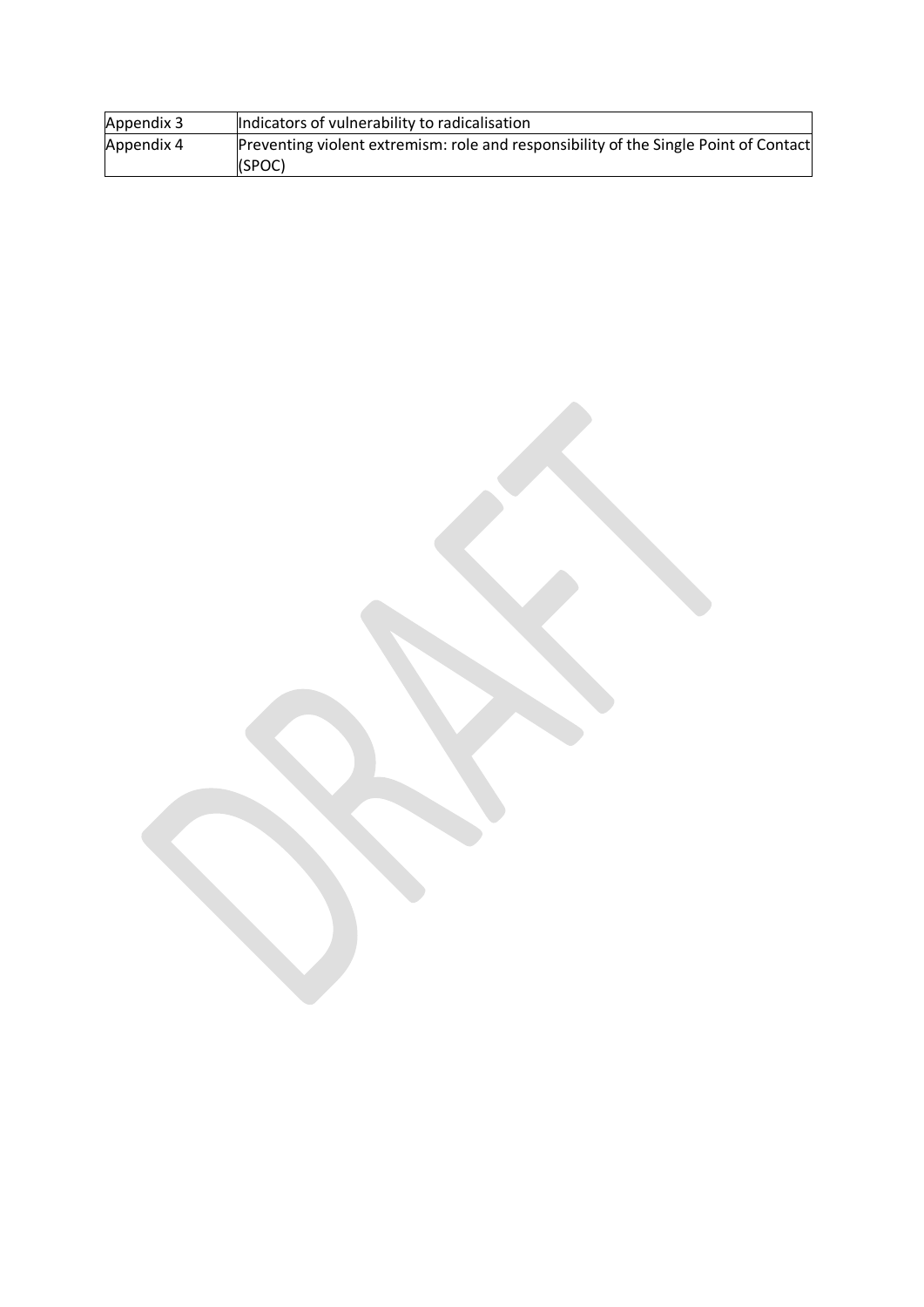# **Section 1: Introduction**

#### **1.1 What is the difference between Safeguarding and Child Protection?**

Safeguarding and promoting the welfare of children is defined as:

- protecting children from maltreatment
- preventing impairment of children's mental and physical health or development'
- ensuring children are growing up in circumstances consistent with the provision of safe and effective care
- taking action to enable all children to have the best outcomes

Child Protection is a part of Safeguarding and promoting welfare. It refers to the activity that is undertaken to protect specific children who are suffering, or are likely to suffer, significant harm. Effective Child Protection is essential as part of wider work to safeguard and promote the welfare of children. However, all agencies and individuals should aim to proactively safeguard and promote the welfare of children so that the need for action to protect children from harm is reduced.

There are six main elements to our policy:

- Ensuring we practise safe recruitment in checking the suitability of staff and volunteers to work with children
- Raising awareness of safeguarding children and Child Protection
- Equipping children with the skills needed to keep them safe
- Developing and implementing procedures for identifying and reporting cases, or suspected cases of abuse
- Supporting students who have been abused in accordance with his/her Child Protection plan
- Establishing a safe environment in which children can learn and develop.

# **1.2 Our Commitment**

St Nicholas Catholic High School is committed to creating and maintaining a safe learning environment for children and young people, identifying where there are child welfare concerns and taking action to address them, in partnership with families and other agencies. This policy reflects the policies of Cheshire West's Safeguarding Children Partnership[, https://www.cheshirewestscp.co.uk/](https://www.cheshirewestscp.co.uk/) and is in line with "Working Together to Safeguard Children" (2018)

<https://www.gov.uk/government/publications/working-together-to-safeguard-children--2> and Keeping Children Safe in Education (2020) [https://www.gov.uk/government/publications/keeping-children](https://www.gov.uk/government/publications/keeping-children-safe-in-education--2)[safe-in-education--2](https://www.gov.uk/government/publications/keeping-children-safe-in-education--2)

To create this safe environment the school has certain statutory duties and responsibilities set out within:

- The Education Act, 2002, HM Guidance
- Keeping Children Safe in Education 2021
- Working Together to Safeguard Children 2018
- Sexual Violence and Sexual Harassment between children in school and colleges 2021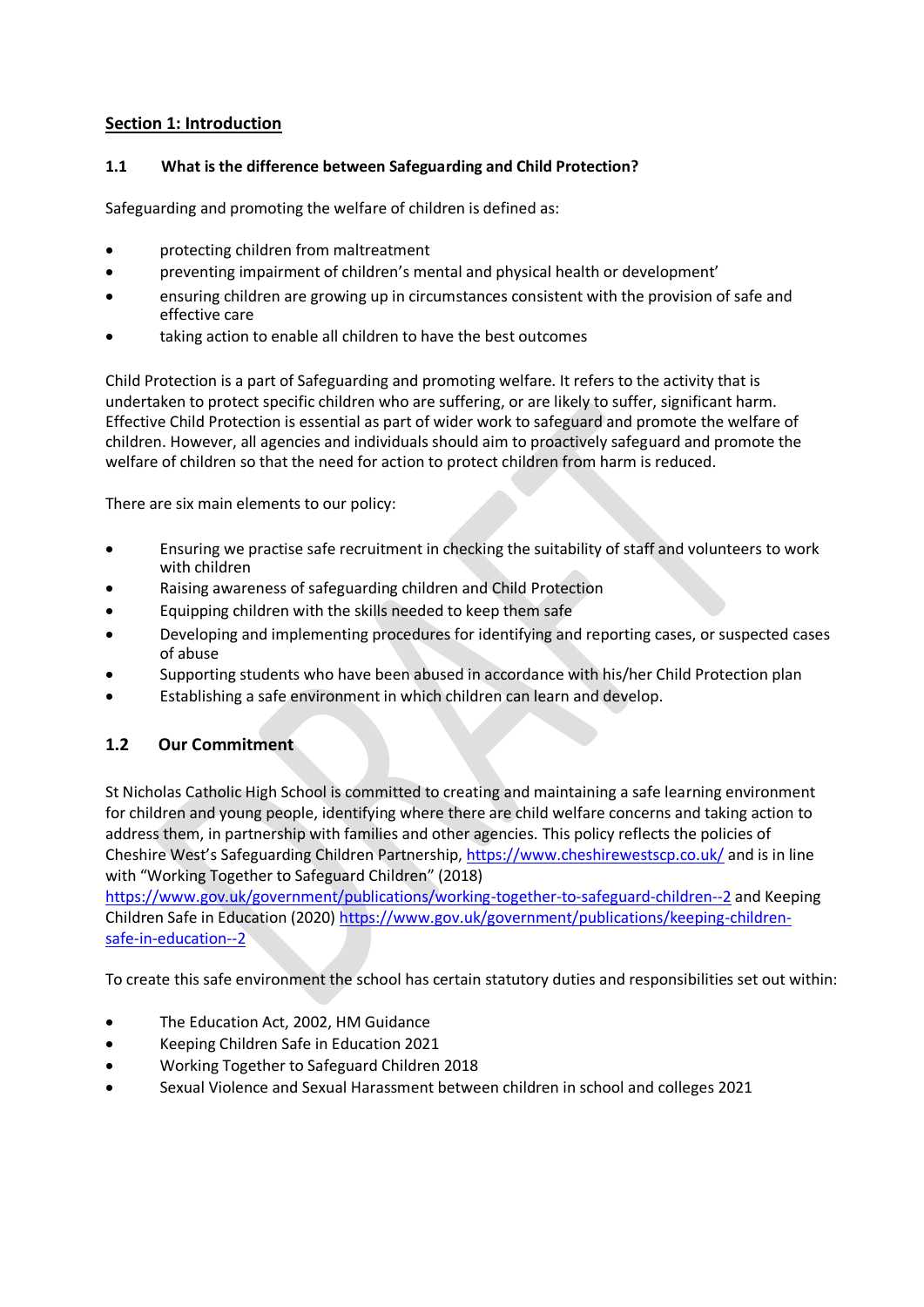# **1.3 Duties**

To provide a safe environment the Governing Body, Head Teacher and the Senior Leadership Team of the school will:

- Ensure that everyone from the Designated Safeguarding Governor to the Designated Safeguarding Person and all members of the school community have appropriate safeguards and supports in place should they choose to raise safeguarding issues, however unusual or sensitive these may be
- Cultivate an ethos within our school community where all adults feel comfortable and supported to draw safeguarding issues to the attention of the Head Teacher and/or the Designated
- Safeguarding Person and are able to pose safeguarding questions with "respectful uncertainty" as part of their shared responsibility to safeguard children
- Establish and maintain an environment where students feel secure, are encouraged to talk without coercion and are listened to
- Ensure students know that if they are worried, they can talk to adults in the school
- Ensure that every effort is made to establish effective working relationships with families and colleagues from other agencies and are fully committed to the provision of Early Help
- Ensure all adults working with children are aware of the role of Cheshire West Safeguarding
- Children's Board
- Include opportunities in the Personal, Social and Health Education (PSHE) & Sex and Relationship Education (SRE) curriculum for young people to develop the skills they need to recognise and stay safe from abuse and to assess and manage risk as is appropriate to their age, stage of development and level of understanding
- Take all reasonable measures to ensure risks of harm to a young person's welfare is minimised
- Take all appropriate actions to address concerns about the welfare of a young person, working to local policies and procedures in full working partnership with families and agencies as far as possible
- Ensure robust safeguarding arrangements are in place and embedded in the daily life and practice of the school
- Promote student health and safety
- Promote safe practice and challenge unsafe practice in line with procedure
- Ensure that procedures are in place to deal with allegations of abuse against staff, supply staff and volunteers
	- o *HM Government Guidance Keeping Children Safe in Education, 2021, Part 4: Allegations of abuse made against teachers and other staff (also set out within the Local Interagency Procedures)*
- Put in place and promote robust anti-bullying, including cyber bullying, strategies
- Meet the health needs of children with medical conditions
- Provide first aid
- Maximise school security
- Tackle drugs and substance misuse
- Provide support and planning for young people in custody and their resettlement back into the community
- Work with all agencies with regard to missing children, anti-social behaviour/gang activity, child sexual exploitation, radicalisation and extremism, and violence/knife crime in the community.
- Work with all agencies with regard to missing children, anti-social behaviour/gang activity, child sexual and criminal exploitation, radicalisation and extremism, contextual safeguarding and violence/knife crime in the community.
- Tackle peer on peer abuse and sexual violence and sexual harassment through RSE and the Pastoral Curriculum, ensuring all students are aware of the school's zero tolerance position and how this will be managed through the School's Behaviour Policy. Additionally, all staff should be able to reassure victims that they are being taken seriously and that they will be supported and kept safe. A victim should never be given the impression that they are creating a problem by reporting abuse, sexual violence, or sexual harassment. Nor should a victim ever be made to feel ashamed for making a report.
- Ensure all staff are aware of contextual safeguarding (extra-familial harm) and the risks of abuse posed to children outside of the family context.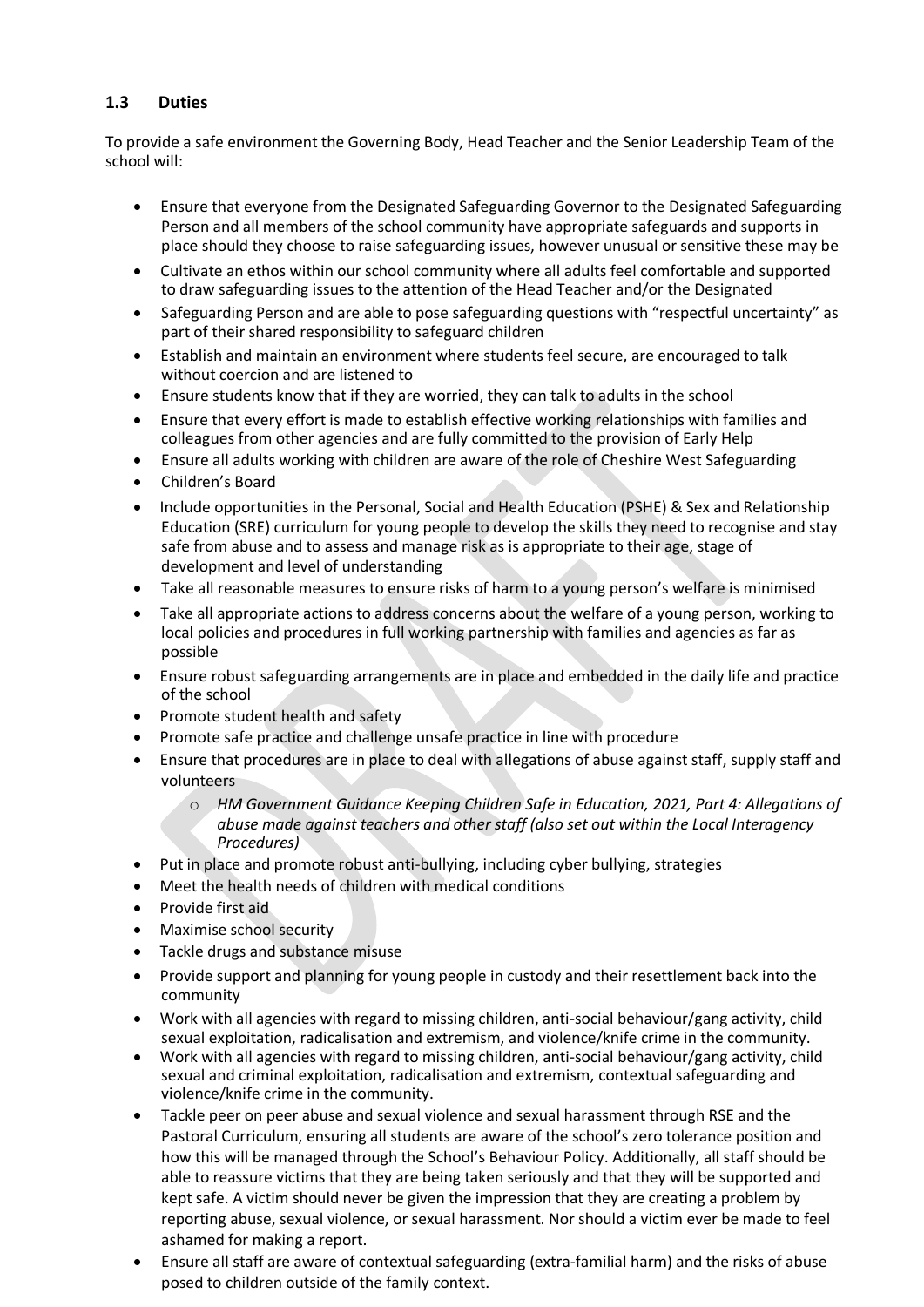# **Section 2: Roles and Responsibilities**

### **2.1 Responsibility of all staff**

St Nicholas Catholic High School will identify harm and maintain safety by:

- Everybody having a duty to safeguard our students both inside and outside the school environment including school trips, extended schools, activities and vocational placements
- Involving families and providing advice/guidance regarding safeguarding
- Maintaining a focus and listening to our young people

Recognising signs of concern, especially with young people who may be vulnerable:

- Documenting and collating information on individual students to support early identification, referral and actions to safeguard
- Taking appropriate actions to address concerns about a young person's welfare in partnership with other organisations and safeguarding agencies
- Informing all staff and volunteers who the Designated Safeguarding and Deputy persons for Safeguarding are in school.
- Providing PSHE/SRE including raising awareness with students about what are and are not acceptable behaviours.

PSHE/RSE input will provide opportunities for young people to learn how to keep themselves safe, for example, by:

- The availability of advice and support in their local area and online
- Recognising and managing risks in different situations, including on the internet
- Judging what kind of physical contact is acceptable and unacceptable
- Recognising when pressure from others, including people they know, threatens their personal safety and well-being
- Developing effective ways of resisting pressure
- Developing healthy relationships, including awareness of unhealthy relationships where domestic violence, bullying and abuse occur

St Nicholas Catholic High School will ensure that students are made aware that information can be found in the school Homework Diary.

As a school we will consult with and listen to students through a range of student voice.

We make students aware of these arrangements through assemblies, and form time activities.

# **2.2 The roles and responsibilities of the Designated Safeguarding Lead and the Deputy Designated Safeguarding Leads**

An appropriate member of the School Leadership Team has been assigned to the role of Designated Safeguarding Person. They have received appropriate training and are supported in their role:

Designated Safeguarding Person: Dominic Johnson Supervised by: Richard Woods

A Deputy Designate has been appointed and will provide additional support to ensure the responsibilities for safeguarding children are fully embedded within the school ethos and that specific duties are discharged. This will entail supporting the Designated Safeguarding Person in dealing with referrals, attending case conferences and supporting the child/children. They have received appropriate training and are supported in their role: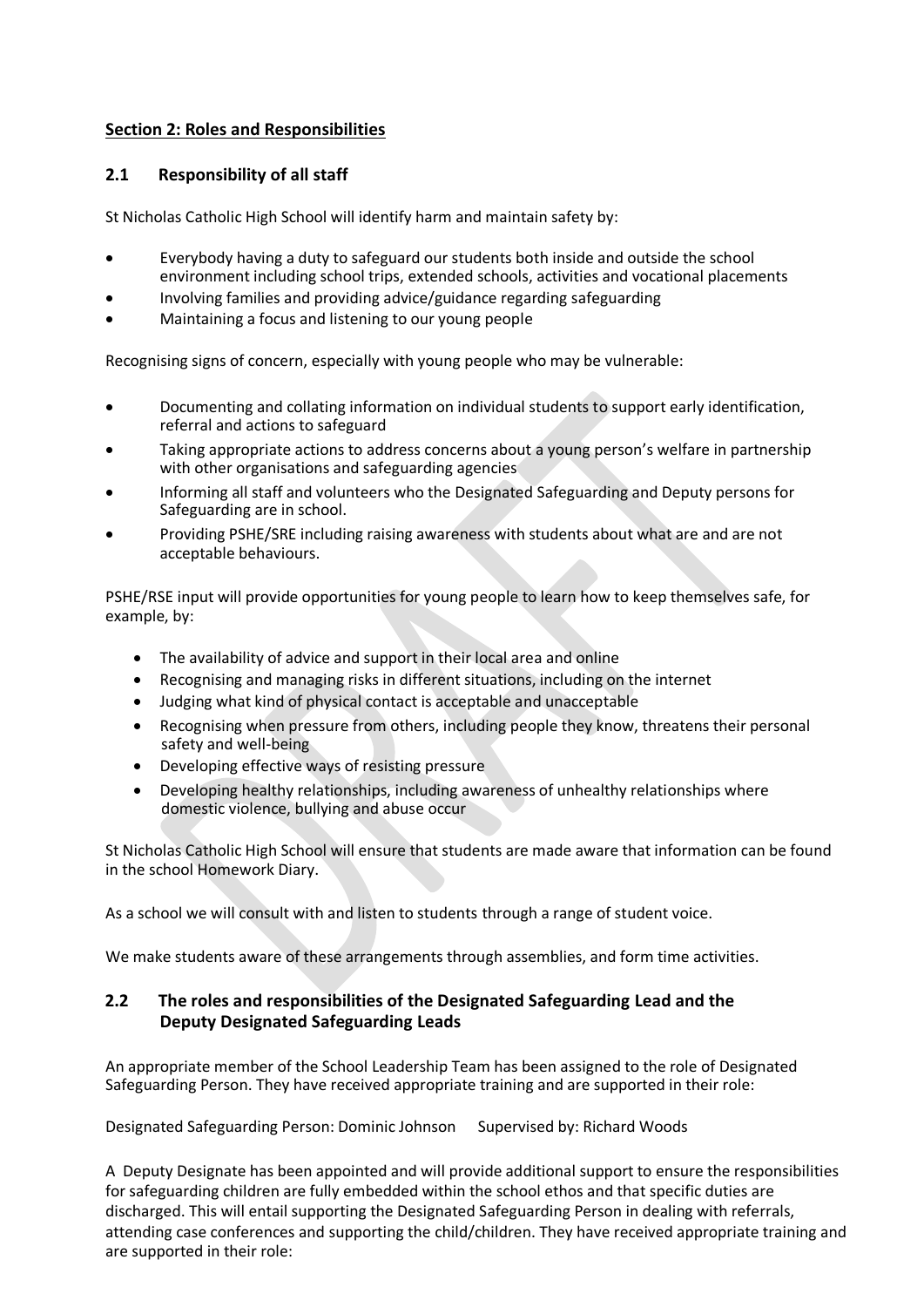Deputy Designated Leads: Lisa Burton and Ash Evans Supervised by: Dominic Johnson

We acknowledge the need for effective and appropriate communication between all members of staff in relation to safeguarding students. The Designated Safeguarding Person will ensure a structured procedure within the school, which will be followed in cases of suspected abuse.

The Designated Safeguarding Person and the Deputy Designated Safeguarding Person are responsible for the following:

#### Referrals

- Referring cases of suspected abuse or allegations to the relevant investigating agencies;
- Acting as a source of support, advice and expertise within the school when deciding on the most appropriate course of action by liaising with relevant agencies;
- Liaising with the Head Teacher/Principal (where the Designated Safeguarding Lead role is not carried out by the Head Teacher) to inform him/her of any issues and ongoing investigations. The Designated Safeguarding Lead will ensure there is always cover for this role on the school site in the event of their absence;
- Ensuring that a systematic means of monitoring children known or thought to be at risk of harm is in place and that the school contributes to assessments of need and actively supports multi-agency planning for those children;
- To help promote educational outcomes by sharing the information about the welfare, safeguarding and child protection issues that children, including children with a social worker, are experiencing, or have experienced, with teachers and school and college leadership staff. Their role could include ensuring that the school or college, and their staff, know who these children are, understand their academic progress and attainment and maintain a culture of high aspirations for this cohort; supporting teaching staff to identify the challenges that children in this group might face and the additional academic support and adjustments that they could make to best support these children

Following any information raising concern, the Designated Safeguarding Person will consider:

- any urgent medical needs of the young person
- the immediate safety and wellbeing of the young person
- discussing the matter with other agencies currently known to be involved with the young person and family
- the young person's wishes and feelings

Then decide:

- wherever possible, to talk to parents, unless to do so may place a young person at risk of significant harm, impede any police investigation and/or place the member of staff or others at risk
- whether to make a Child Protection referral to I-ART because a young person is suffering or is likely to suffer significant harm and if this needs to be undertaken immediately

*OR*

- not to make a referral at this stage
- if further monitoring is necessary
- if it would be appropriate to invite the parent or carer to engage with a Team Around the Family assessment and/or make a referral for other services.

All information and actions taken, including the reasons for any decisions made, will be fully documented.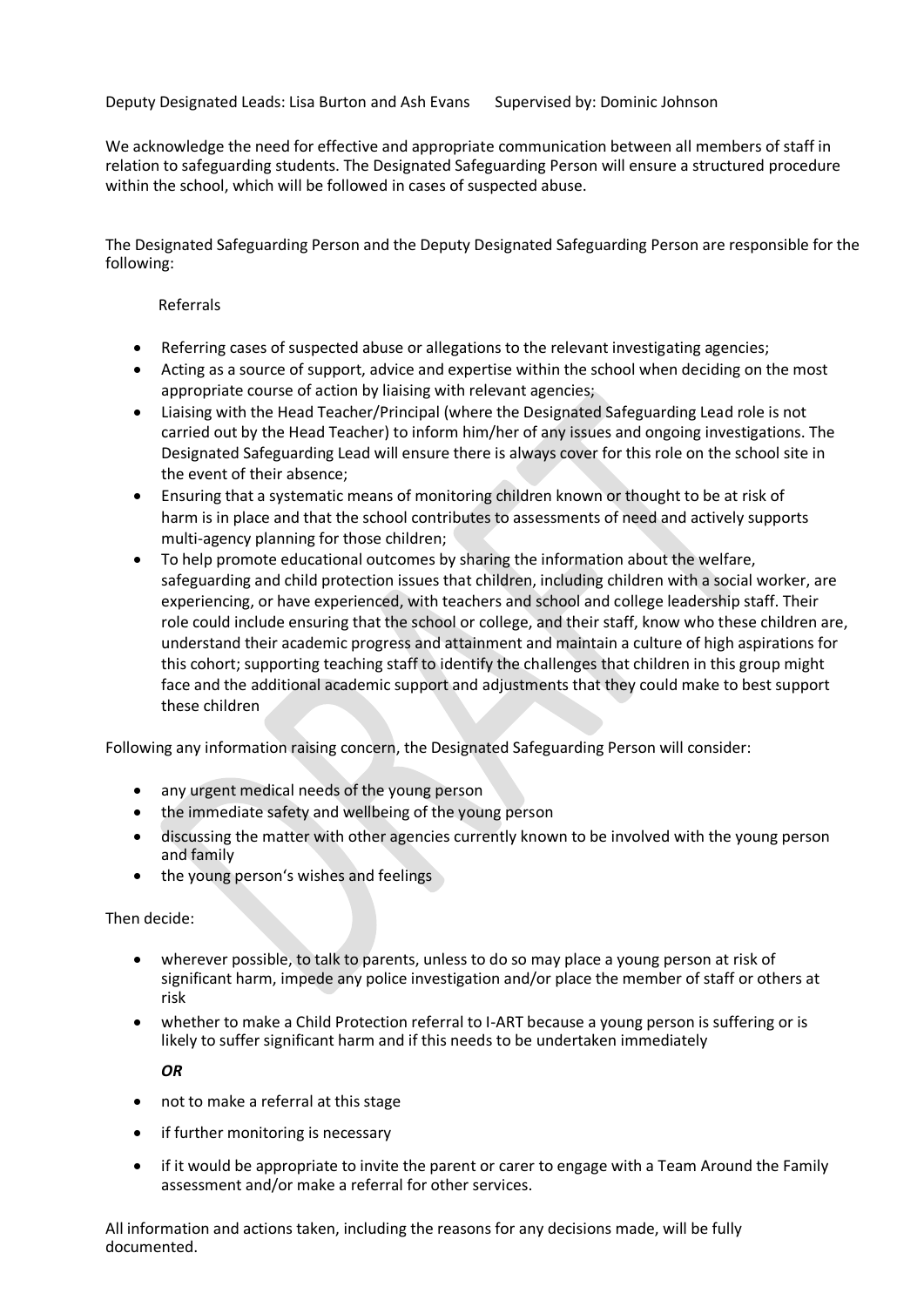The Designated Safeguarding Person is not responsible for dealing with allegations made against members of staff. This is the responsibility of the Head Teacher who will inform the Local Authority Designated Officer (LADO).

Low level concerns reported to the Headteacher should be shared with the DSL if the concern is deemed not to meet LADO threshold of harm. The DSL should then keep a record of these concerns in order to be able to identify a pattern of behaviour – these concerns should not be contained in the employee's file.

# **2.3 Action following a Child Protection referral**

The Designated Safeguarding Person or other appropriate member of staff will:

- make regular contact with the allocated social worker or team manager in the event of absence
- wherever possible, contribute to the strategy discussion
- provide a report for, attend and contribute to any subsequent Child Protection conference
- if the young person is made the subject of a Child Protection Plan, contribute to the Child Protection Plan, and attend core group meetings and review conferences
- endeavour to share all reports with parents prior to meetings
- where in disagreement with a decision made by Children's Social Care e.g. not to apply Child Protection procedures or not to convene a Child Protection Conference**,** follow the formal Escalation Process in respect of resolving professional disagreements/escalation process <https://www.cheshirewestscp.co.uk/policy-and-procedures/escalation-and-resolution-policy/>
- where a young person subject to a Child Protection plan moves from the school or goes missing, immediately inform I-ART.

#### **2.4 Raising Awareness**

- Working with the governing body to ensure that the School's Child Protection and Safeguarding Policy is updated and reviewed annually;
- Ensuring that, in order to avoid conflict and mistrust, parents are aware that referrals may be made and of the role of the School;
- Ensuring that when young people leave the school, their Child Protection File is discussed as soon as possible with the Designated Safeguarding Person at the new school;
- Making sure that the Child Protection File is transferred separately from the main student file within 15 days of transfer; it should be posted recorded delivery to the Designated Safeguarding Person at the new school or delivered directly by hand and a signature received, unless the young person is leaving Year 11 to go to a further education setting, in which case the file should be retained by the current school for a period stipulated in current statutory guidance.
- Where the new school is not known, alerting the Education Welfare Service at Cheshire West and
- Chester Council so that the child's name can be included on the database for missing students and appropriate action taken to ascertain the safety of the child, completing CME2 and CME3 procedures.
- Cascading safeguarding advice and guidance issued by the Safeguarding Children's Partnership.

#### **2.5 Training**

.

The Designated Safeguarding Person and the Deputy Designate need to attend the multi-agency 2-day Level 3 course in Safeguarding. This training then needs to be updated by attending a one day refresher course, every **3 years,** unless the Designated or Deputy Designated Safeguarding Person feels they require a repeat of the full 2-day course.

This will enable more time to attend additional courses in areas such as CSE, Neglect and Domestic Abuse.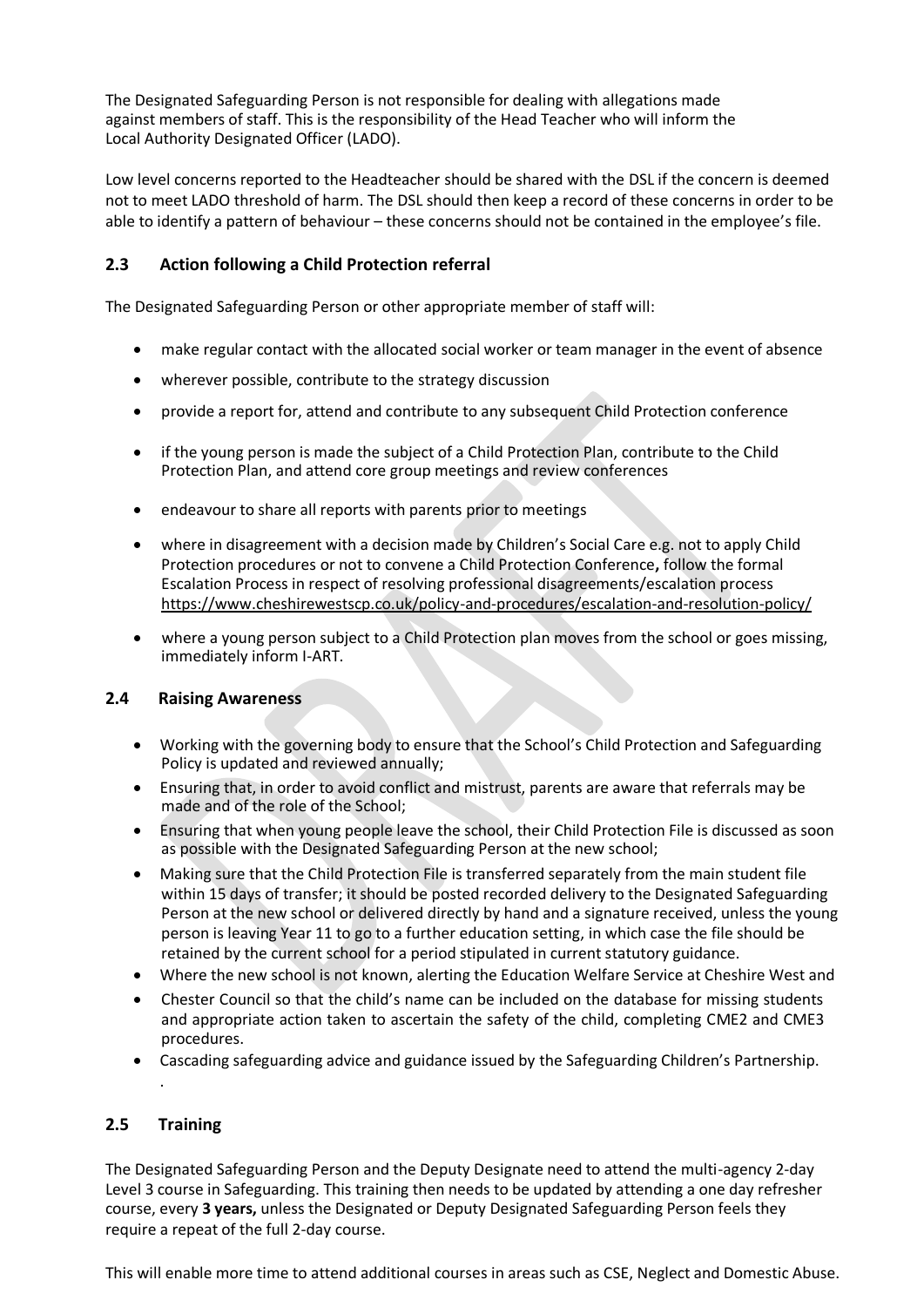The Level 3 training will enable the Designated or Deputy Designated Safeguarding Person to:

- Recognise how to identify signs of abuse and when it is appropriate to make a referral by using the Continuum of Need thresholds
- Have a working knowledge of how to support the Team Around the Family, how the Safeguarding Children's Partnership operates, how a Child Protection case conference is conducted, and be able to attend and contribute effectively to all planning meetings when required to do so
- Be able to keep detailed, accurate and secure written records of referrals/concerns.

The Designated and Deputy Designated Safeguarding Persons will ensure **all** staff receive appropriate Safeguarding training including online safety.

All staff will be expected to undergo endorsed Basic Awareness in Safeguarding training within the first term of their employment/placement, which will be refreshed every 3 years, to enable them to understand and fulfil their safeguarding responsibilities effectively:

All new staff will receive:

- a copy of a safeguarding summary document prior to starting work
- Interim Safeguarding Training induction to ensure they are able to recognise/identify signs of abuse which may include:
	- $\frac{g}{g}$  significant changes in a young person's behaviour;
	- $h.$  deterioration in a young person's general well-being, including mental health;
	- $\frac{1}{2}$  unexplained bruising, marks for signs of possible abuse or neglect;
	- $\mu$  a young person's comments which give cause for concern;
	- any reasons to suspect neglect or abuse outside the setting, for example in the young person's home; and/or
	- $\mu$  inappropriate behaviour displayed by other members of staff, or any other person working with young people.
- know that they must report any concerns immediately they arise and to whom
- information to understand confidentiality issues.

They will also be expected to confirm they have read and understood KSCIE (2021) Part 1 and the school's Child Protection & Safeguarding Policy.

#### **2.6 Roles and Responsibilities of the Head Teacher**

The Head Teacher will ensure that:

- The policies and procedures adopted by the Governing Body are fully implemented and followed by all staff, so that everyone knows what to do if concerned about a young person;
- Sufficient resources and time are allocated to enable the Designated and Deputy Designated Safeguarding Persons and other staff to discharge their responsibilities, including undertaking the Lead Professional role in the Team Around the Family, taking part in strategy discussions and other inter-agency meetings, and contributing to the assessment of a young person;
- All staff and volunteers feel able to raise concerns about poor or unsafe practice in regard to young people, and such concerns are addressed sensitively and effectively in a timely manner in accordance with agreed whistle-blowing policies;
- They personally, along with other senior leaders undertake safer recruitment training in order to comply with the statutory requirement to have a trained person on every recruitment panel.
- Allegations against a member of staff are referred in a timely manner to the Local Authority Designated Officer (LADO) if appropriate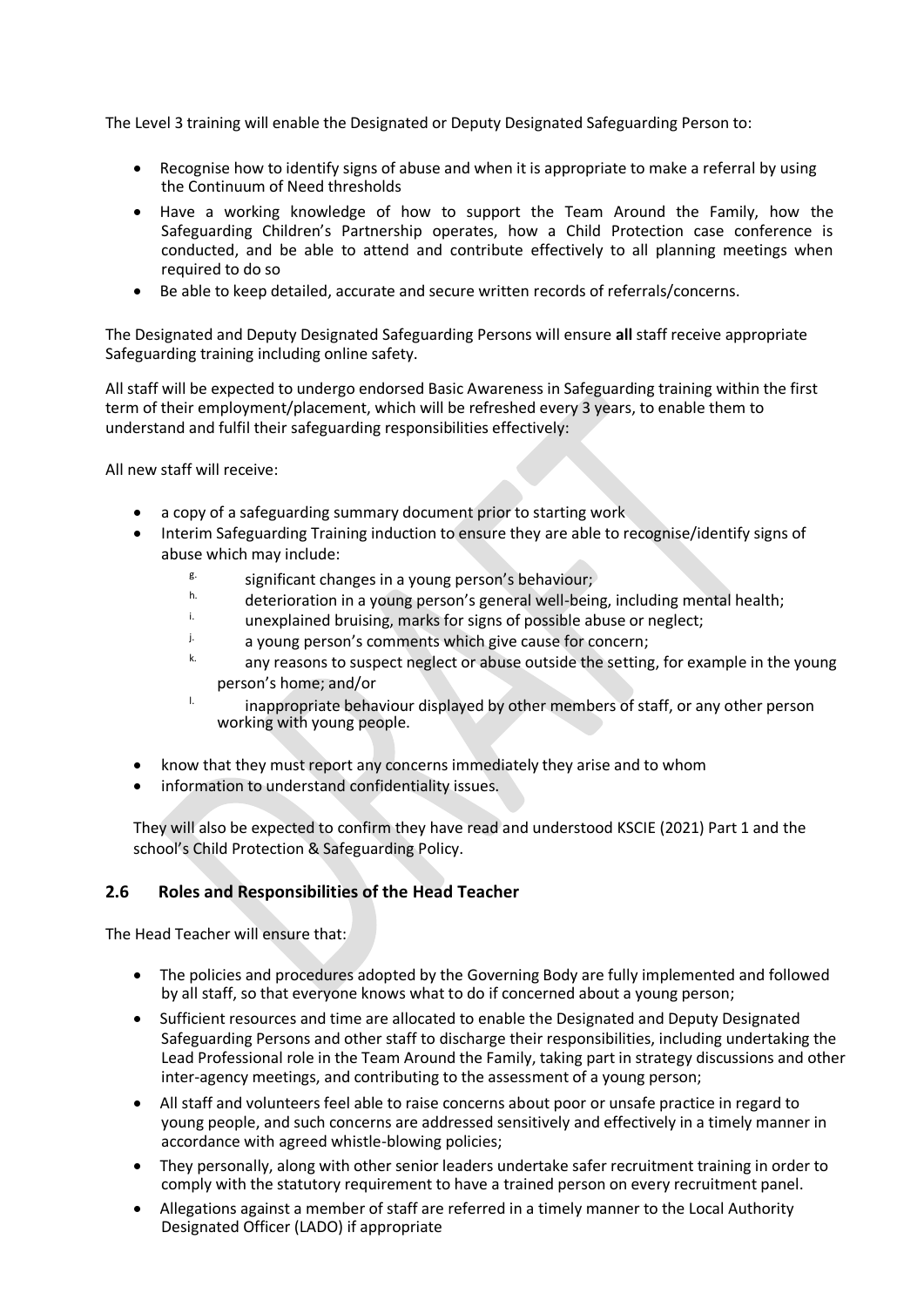# **2.7 Roles and Responsibilities of the Governing Body**

The Governing Body is collectively responsible for the school's safeguarding arrangements and ensuring that all staff are aware of their safeguarding responsibilities. The Designated Safeguarding Governor will undertake initial Safeguarding training to understand their Role and Responsibilities. Ideally, all governors will undertake the Basic Awareness Safeguarding training along with all colleagues during the school cycle.

Allegations of abuse made against the Head Teacher are reported to the Chair of Governors and referred to the Local Authority Designated Officer (LADO).

The Governing Body will ensure that:

- Safeguarding arrangements are fully embedded within the school's ethos and reflected in the school's day to day safeguarding practices;
- Sufficient governors are trained in safer recruitment practices so that appointments to the senior leadership team can be adequately supported;
- The school has effective policies and procedures in place in accordance with this policy, and school's compliance with them is monitored;
- There are policies and procedures in place for dealing with complaints and/or allegations against staff, including the Head Teacher and any subsequent staff disciplinary hearings.
- There is a Designated Safeguarding Governor to champion safeguarding issues within the school, to liaise with the Head Teacher/Designated Safeguarding Person, and to provide information and reports to the Governing Body. The Designated Safeguarding Governor should be supported by the Chair of Governors;
- The Head Teacher, and all staff who work with young people, will undertake a full and endorsed Basic Awareness Safeguarding training every three years and have access to a refresher session every year.
- The Designated and Deputy Designated Safeguarding Persons attend at least a minimum of Level 3 multi-agency course every three years
- Temporary staff, volunteers and other regular visitors to the school who work with children are made aware of the school's arrangements for safeguarding and their responsibilities.

| 3.1  | Introduction                                                                  |
|------|-------------------------------------------------------------------------------|
| 3.2  | Glossary                                                                      |
| 3.3  | Definition of Abuse and Neglect                                               |
| 3.4  | Physical                                                                      |
| 3.5  | Emotional                                                                     |
| 3.6  | Sexual                                                                        |
| 3.7  | Domestic Abuse                                                                |
| 3.8  | Peer on Peer Abuse                                                            |
| 3.9  | Safeguarding Children with SEND                                               |
| 3.10 | Child Sexual Exploitation                                                     |
| 3.11 | Child Criminal Exploitation                                                   |
| 3.12 | County Lines                                                                  |
| 3.13 | Honour-based violence and forced marriage including female genital mutilation |
| 3.14 | Harmful sexual behaviour including sharing of nudes and semi-nudes            |

#### **Section 3: Identifying concerns, definitions of abuse, and responding to a disclosure**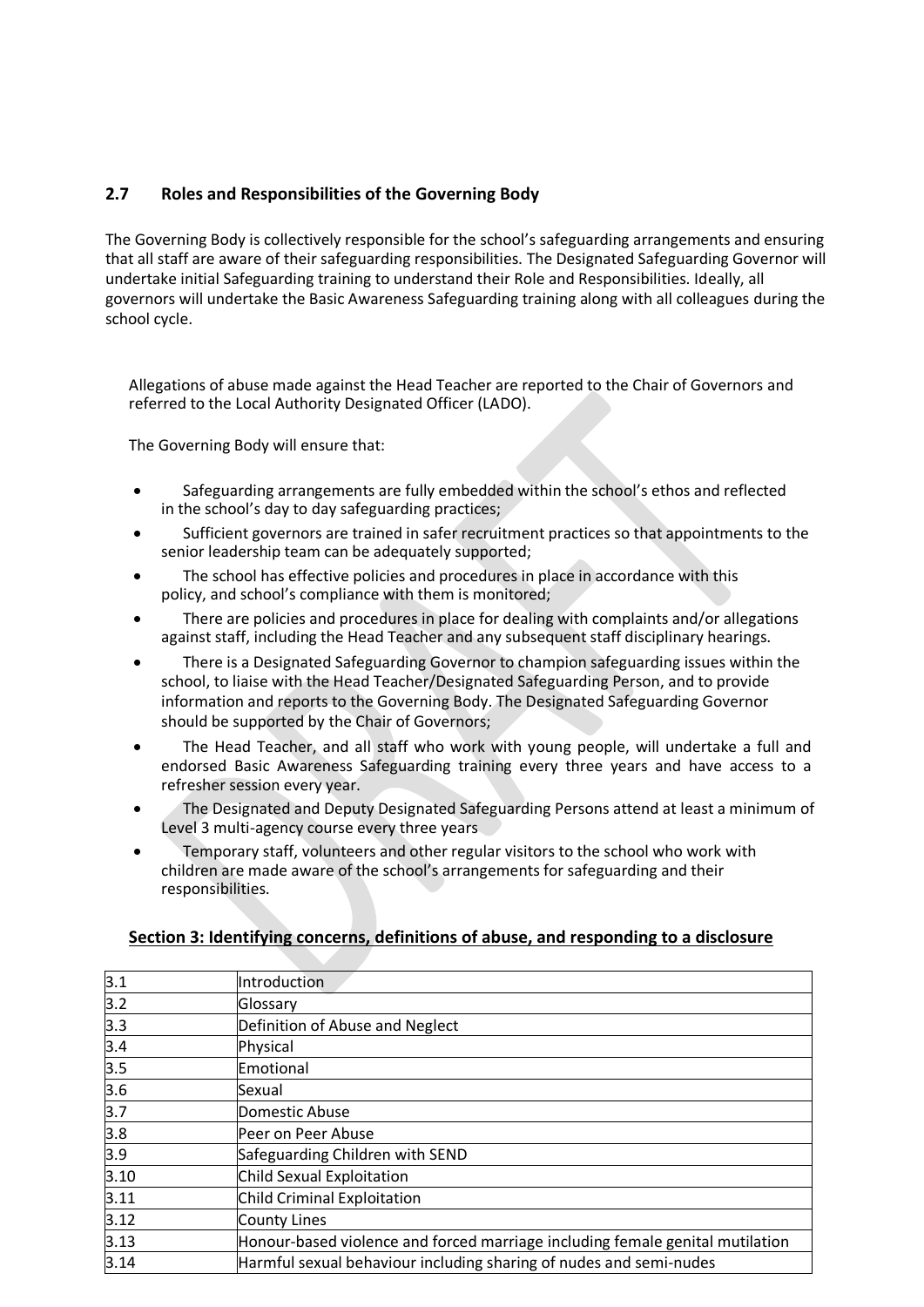| 3.15 | Gang activity and youth violence     |
|------|--------------------------------------|
| 3.16 | Domestic violence                    |
| 3.17 | Mental Health                        |
| 3.18 | Child trafficking and modern slavery |
| 3.19 | Responding to disclosures            |

# **3.1 Introduction**

*"Early identification and provision of help is in the child's best interest and results –services which deliver and support families are vital in promoting children's wellbeing."*

*"All who come into contact with families have a part to play in identifying these children whose needs are not being adequately met."*

**The Munro Review of Child Protection Part 1: A systems analysis Professor Eileen Munro.**

Teachers and other adults in school are well placed to observe any physical, emotional, or behavioural signs which indicate that a child may be suffering significant harm. The relationships between staff, students, parents, and the public which foster respect, confidence and trust can lead to disclosures of abuse, and/or school staff being alerted to concerns.

# **3.2 Glossary**

| Child         | anyone who has not yet reached his/her $18th$ birthday or in the case of disabled children<br>25 years (Children's Act 1989 and 2004)          |
|---------------|------------------------------------------------------------------------------------------------------------------------------------------------|
| <b>Harm</b>   | The ill-treatment or impairment of health and development including impairment<br>suffered from seeing or hearing the ill-treatment of another |
|               | Development Physical, intellectual, emotional, social, or behavioural development                                                              |
| <b>Health</b> | This includes both physical and mental health                                                                                                  |
|               | III-treatment This includes sexual abuse and other forms of ill-treatment which are not physical                                               |

#### **3.3 Abuse and Neglect**

These are forms of maltreatment. Somebody may abuse or neglect a young person by inflicting harm or failing to act to prevent harm. Children and young people may be abused in a family or in an institution or community setting, by those known to them, or, more rarely, by a stranger. Abuse can take place wholly online, or technology may be used to facilitate offline abuse. They may be abused by an adult or adults or another child or young person.

Neglect is the persistent failure to meet a child's basic physical and or psychological needs, likely to result in the serious impairment of the child's health or development. Neglect may occur during pregnancy as a result of maternal substance abuse.

Once a child is born, neglect may involve a parent or carer failing to:

- provide adequate food, clothing or shelter including exclusion from home or abandonment,
- protect a child from physical and emotional harm or danger,
- ensure adequate supervision including the use of inadequate carers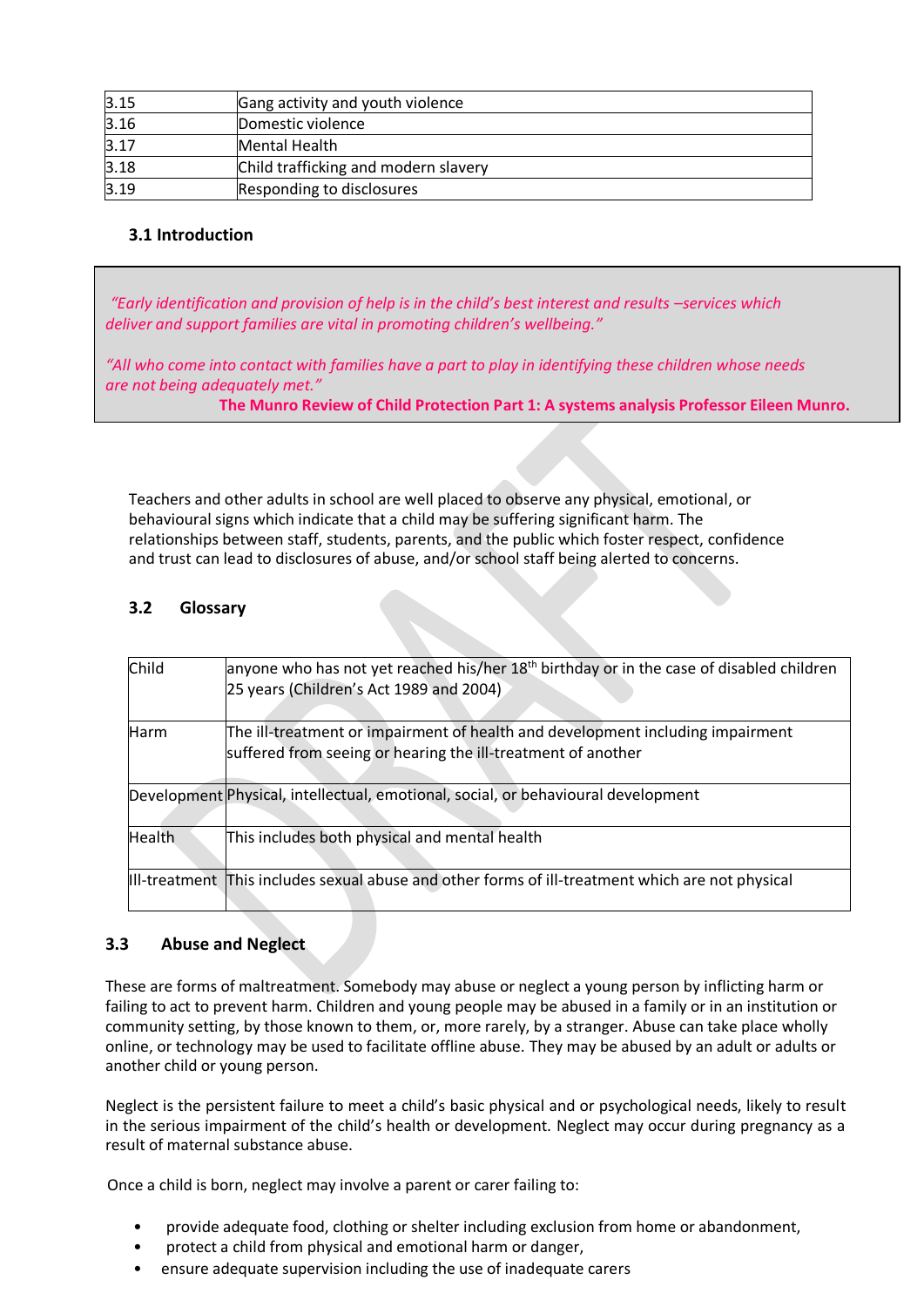ensure access to appropriate medical care or treatment.

It may also include neglect of, or unresponsiveness to, a child's basic emotional needs.

#### **3.4 Physical Abuse:**

This may involve the hitting, shaking, throwing, poisoning, burning or scalding, drowning, suffocating, or otherwise causing physical harm to a child or young person.

Physical harm may also be caused when a parent or carer fabricates the symptoms of, or deliberately induces illness in a child / young person.

#### **3.5 Sexual Abuse**

This involves forcing or enticing a child or young person to take part in sexual activities, not necessarily a high level of violence, whether or not the child / young person is aware of what is happening. These activities may involve physical contact, including penetrative (e.g. rape or oral sex) or non-penetrative acts such as masturbation, kissing, rubbing and touching outside of clothing.

They may include non-contact activities, such as involving children looking at or in the production of, sexual images, watching sexual activities, or encouraging children/ young people to behave in sexually inappropriate ways or grooming a child / young person in preparation for abuse (including via the internet). Sexual abuse is not solely perpetrated by adult males. Women can also commit acts of sexual abuse, as can other children and young people.

# **3.6 Emotional Abuse**

This is the persistent emotional ill treatment of a child / young person such as to cause severe and persistent adverse effects on their emotional development. It may involve:

- conveying to children that they are worthless or unloved, inadequate, or valued only insofar as they meet the needs of another person.
- not giving the child opportunities to express their views, deliberately silencing them or 'making fun' of what they say or how they communicate
- age or developmentally inappropriate expectations being imposed on children which may include interactions that are beyond the child's developmental capability, as well as overprotection and limitation of exploration and learning, or preventing the child participating in normal social interaction.
- seeing or hearing the ill-treatment of another.
- serious bullying (including cyber- bullying) causing children frequently to feel frightened or in danger, or the exploitation or corruption of children.

# **3.7 Domestic abuse**

The behaviour of a person ("A") towards another person ("B") is "domestic abuse" if  $-$ 

• A and B are each aged 16 or over and are personally connected to each other, and the behaviour is abusive.

The behaviour is "abusive" if it consists of any of the following—

(a)physical or sexual abuse; (b)violent or threatening behaviour; (c)controlling or coercive behaviour; (d)economic abuse (see subsection (4)); (e)psychological, emotional or other abuse;

and it does not matter whether the behaviour consists of a single incident or a course of conduct.

"Economic abuse" means any behaviour that has a substantial adverse effect on B's ability to $-$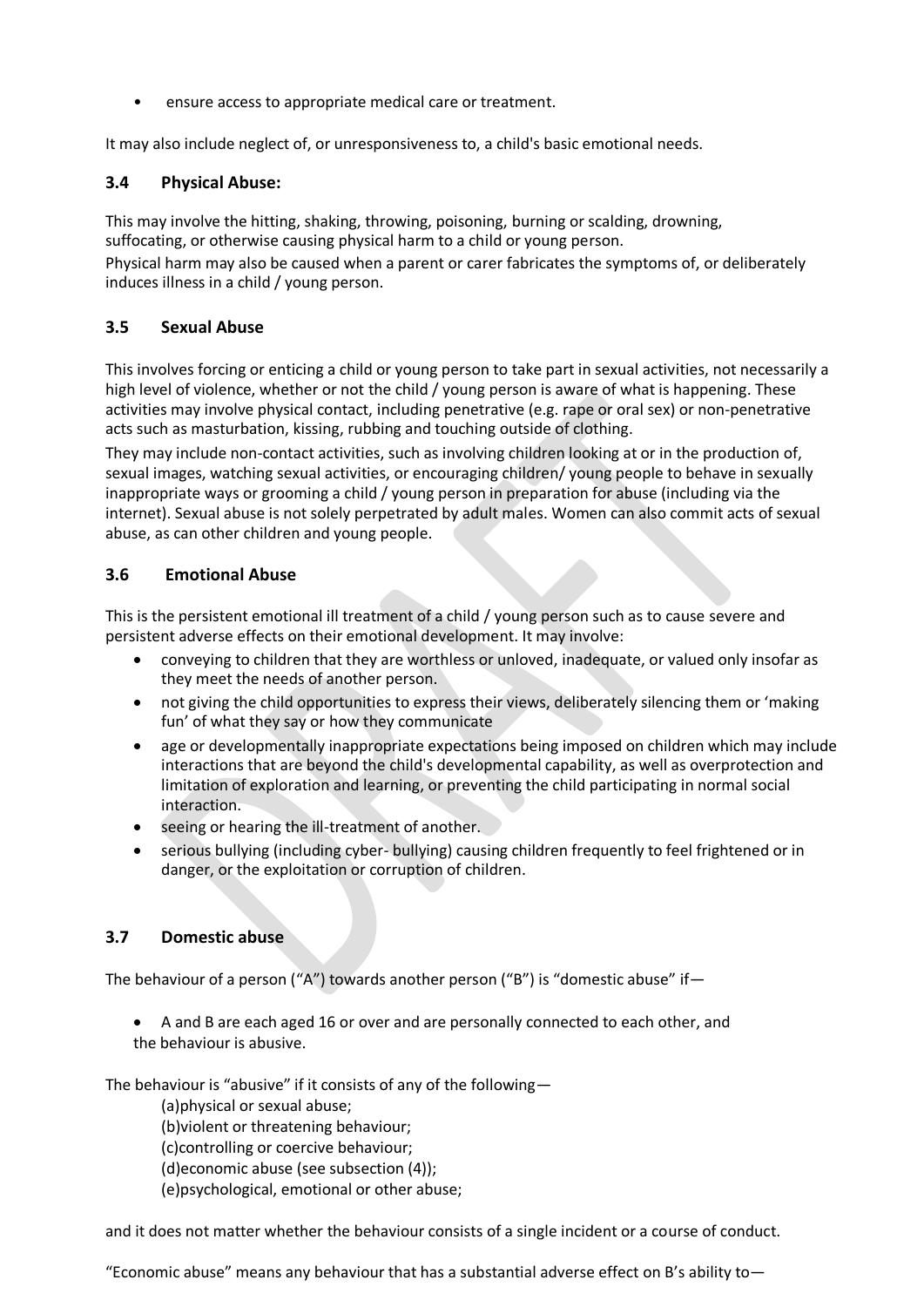(a)acquire, use or maintain money or other property, or (b)obtain goods or services.

For the purposes of the domestic abuse Act 2021 A's behaviour may be behaviour "towards" B despite the fact that it consists of conduct directed at another person (for example, B's child).

The Domestic abuse Act 2021 introduces the first ever statutory definition of domestic abuse and recognises the impact of domestic abuse on children, as victims in their own right, if they see, hear or experience the effects of abuse. The statutory definition of domestic abuse, based on the previous crossgovernment definition, ensures that different types of relationships are captured, including ex-partners and family members. The definition captures a range of different abusive behaviours, including physical, emotional and economic abuse and coercive and controlling behaviour. Both the person who is carrying out the behaviour and the person to whom the behaviour is directed towards must be aged 16 or over and they must be "personally connected" (as defined in section 2 of the 2021 Act).

# **3.8 Peer on Peer Abuse**

Peer on Peer abuse is most likely to include, but may not be limited to:

- bullying (including cyberbullying);
- physical abuse such as hitting, kicking, shaking, biting, hair pulling, or otherwise causing physical harm;
- sexual violence and sexual harassment;
- sharing of nudes and semi-nudes
- initiation/hazing type violence and rituals

# **3.9 Safeguarding children with SEND**

Staff should be aware of additional safeguarding challenges for children with SEN and Disabilities including:

- Awareness that behaviour, mood and injury may relate to possible abuse and not just their SEN or disability
- Higher risk of peer group isolation
- Disproportionate impact of bullying
- Difficulties with communication

**Safeguarding students who are vulnerable to exploitation, forced marriage, honour-based violence, female genital mutilation, sharing of nudes or semi-nude images/videos, sexual violence and sexual harassment or trafficking and modern slavery.**

#### **3.10 Child sexual exploitation**

This is a form of sexual abuse where children are sexually exploited for money, power or status. It can involve violent, humiliating and degrading sexual assaults. In some cases, young people are persuaded or forced into exchanging sexual activity for money, drugs, gifts, affection or status. Consent cannot be given, even where a child may believe they are voluntarily engaging in sexual activity with the person who is exploiting them. Child sexual exploitation does not always involve physical contact and can happen online. A significant number of children who are victims of sexual exploitation go missing from home, care and education at some point. Some of the following signs may be indicators of sexual exploitation:

- Children who appear with unexplained gifts or new possessions;
- Children who associate with other young people involved in exploitation;
- Children who have older boyfriends or girlfriends;
- Children who suffer from sexually transmitted infections or become pregnant;
- Children who suffer from changes in emotional well-being;
- Children who misuse drugs and alcohol;
- Children who go missing for periods of time or regularly come home late; and
- Children who regularly miss school or education or do not take part in education.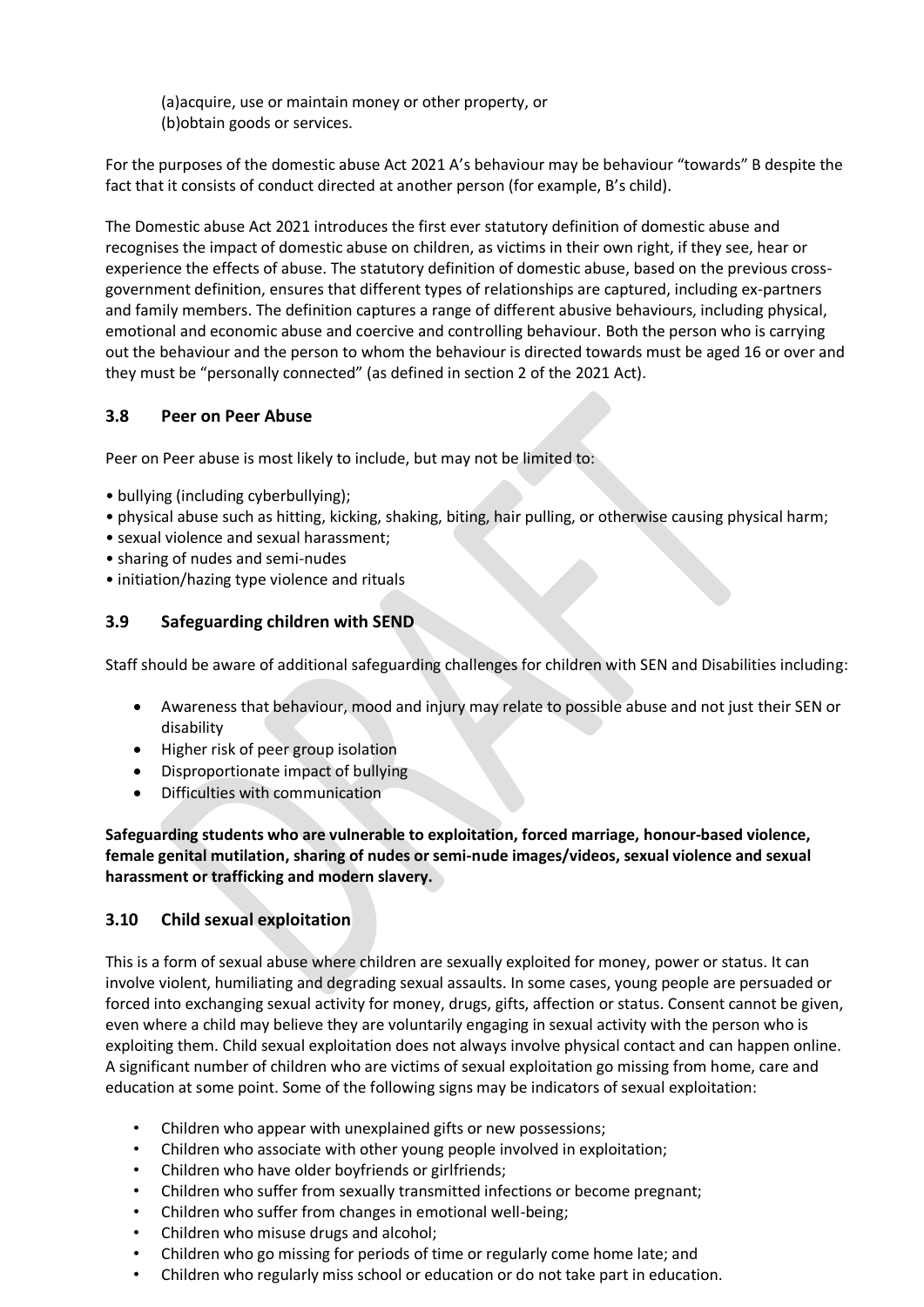# **3.11 Child criminal exploitation.**

As set out in the Serious Violence Strategy, published by the Home Office, where an individual or group takes advantage of an imbalance of power to coerce, control, manipulate or deceive a child or young person under the age of 18 into any criminal activity (a) in exchange for something the victim needs or wants, and/or (b) for the financial or other advantage of the perpetrator or facilitator and/or (c) through violence or the threat of violence. The victim may have been criminally exploited even if the activity appears consensual. Child criminal exploitation does not always involve physical contact; it can also occur through the use of technology. Some of the following signs may be indicators of criminal exploitation:

- Persistently going missing from school or home and / or being found out-of-area;
- Unexplained acquisition of money, clothes, or mobile phones
- Excessive receipt of texts / phone calls
- Relationships with controlling / older individuals or groups
- Leaving home / care without explanation
- Suspicion of physical assault / unexplained injuries
- Parental concerns
- Carrying weapons
- Significant decline in school results / performance
- Gang association or isolation from peers or social networks
- Self-harm or significant changes in emotional well-being

# **3.12 County Lines**

This is a form of criminal exploitation whereby gangs and organised criminal networks involved in exporting illegal drugs into one or more importing areas within the UK, using dedicated mobile phone lines or other form of 'deal line'. They are likely to exploit children and vulnerable adults to move and store the drugs and money, and they will often use coercion, intimidation, violence (including sexual violence) and weapons.

# **3.13 HBA/Forced Marriage or FGM**

So-called 'honour-based' abuse (HBA) encompasses crimes which have been committed to protect or defend the honour of the family and/or the community, including Female Genital Mutilation (FGM), forced marriage, and practices such as breast ironing. All forms of so called HBA are abuse (regardless of the motivation) and should be handled and escalated as such. If in any doubts staff should speak to the designated safeguarding lead. Professionals in all agencies, and individuals and groups in relevant communities, need to be alert to the possibility of a child being at risk of HBA, or already having suffered HBA.

There are a range of potential indicators that a child may be at risk of HBA. Guidance on the warning signs that FGM or forced marriage may be about to take place, or may have already taken place, can be found on pages 38-41 of the

[https://www.gov.uk/government/uploads/system/uploads/attachment\\_data/file/512906/Multi\\_Agency\\_S](https://www.gov.uk/government/uploads/system/uploads/attachment_data/file/512906/Multi_Agency_Statutory_Guidance_on_FGM__-_FINAL.pdf) tatutory Guidance on FGM - FINAL.pdf (pages 59-61 focus on the role of schools and colleges) and pages 13-14 of the

[https://www.gov.uk/government/uploads/system/uploads/attachment\\_data/file/322307/HMG\\_MULTI\\_A](https://www.gov.uk/government/uploads/system/uploads/attachment_data/file/322307/HMG_MULTI_AGENCY_PRACTICE_GUIDELINES_v1_180614_FINAL.pdf) [GENCY\\_PRACTICE\\_GUIDELINES\\_v1\\_180614\\_FINAL.pdf.](https://www.gov.uk/government/uploads/system/uploads/attachment_data/file/322307/HMG_MULTI_AGENCY_PRACTICE_GUIDELINES_v1_180614_FINAL.pdf)

If staff have a concern regarding a child that might be at risk of HBA they should activate local safeguarding procedures, using existing national and local protocols for multiagency liaison with police and children's social care. Where FGM has taken place, since 31 October 2015 there has been a mandatory reporting duty placed on teachers that requires a different approach (see following section).

FGM mandatory reporting duty FGM comprises all procedures involving partial or total removal of the external female genitalia or other injury to the female genital organs. It is illegal in the UK and a form of child abuse with long-lasting harmful consequences.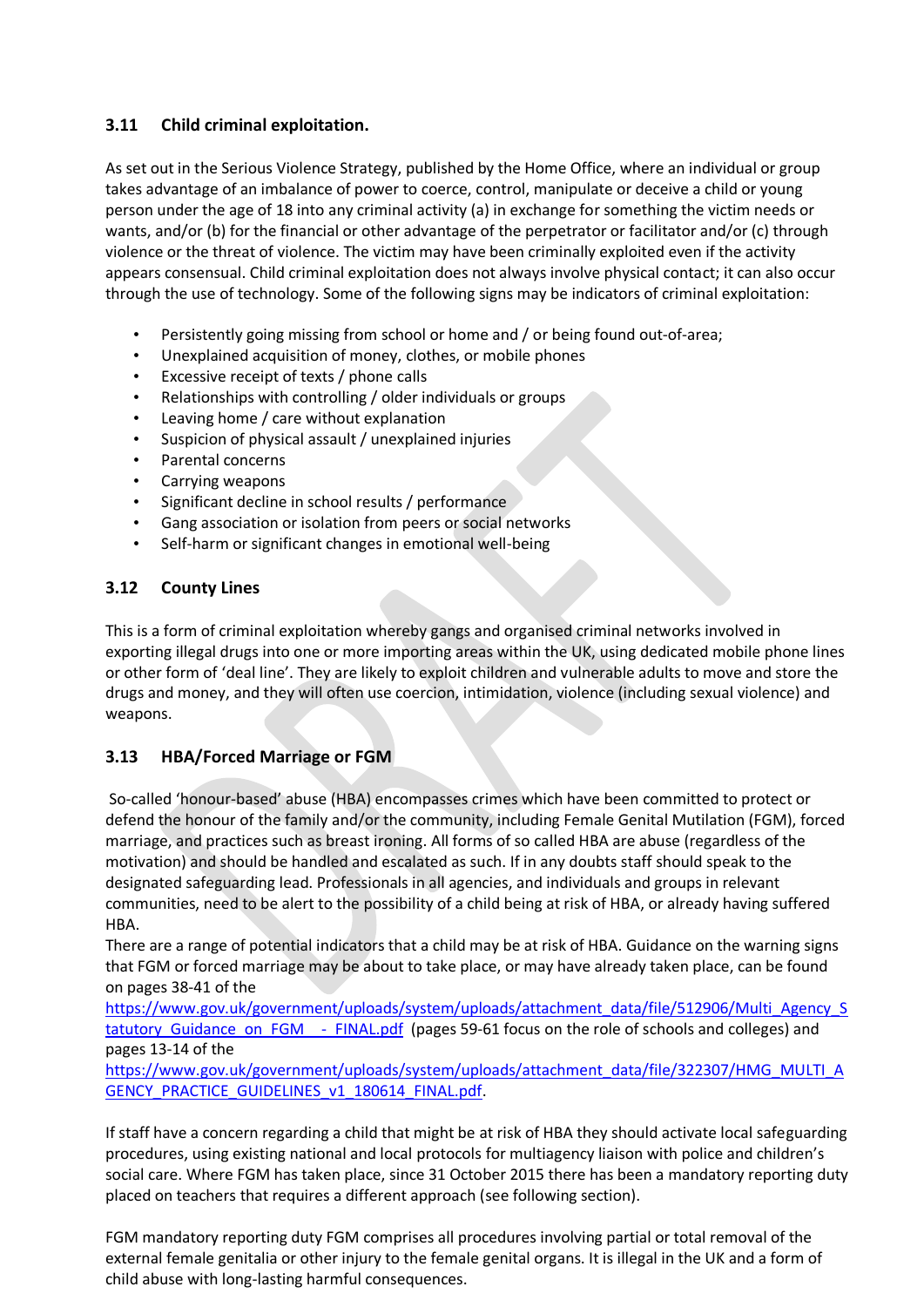Section 5B of the Female Genital Mutilation Act 2003 (as inserted by section 74 of the Serious Crime Act 2015) places a statutory duty upon teachers along with regulated health and social care professionals in England and Wales, to report to the police where they discover (either through disclosure by the victim or visual evidence) that FGM appears to have been carried out on a girl under 18. Those failing to report such cases will face disciplinary sanctions. It will be rare for teachers to see visual evidence, and they should not be examining pupils, but the same definition of what is meant by "to discover that an act of FGM appears to have been carried out" is used for all professionals to whom this mandatory reporting duty applies. Information on when and how to make a report can be found at-

[https://www.gov.uk/government/publications/mandatory-reporting-of-female-genital-mutilation](https://www.gov.uk/government/publications/mandatory-reporting-of-female-genital-mutilation-procedural-information)[procedural-information](https://www.gov.uk/government/publications/mandatory-reporting-of-female-genital-mutilation-procedural-information)

Teachers must personally report to the police cases where they discover that an act of FGM appears to have been carried out. Unless the teacher has a good reason not to, they should also still consider and discuss any such case with the school or college's designated safeguarding lead and involve children's social care as appropriate. The duty does not apply in relation to at risk or suspected cases (i.e. where the teacher does not discover that an act of FGM appears to have been carried out, either through disclosure by the victim or visual evidence) or in cases where the woman is 18 or over. In these cases, teachers should follow local safeguarding procedures. The following is a useful summary of the FGM mandatory reporting duty:

[https://www.gov.uk/government/uploads/system/uploads/attachment\\_data/file/496415/6\\_1639\\_HO\\_SP](https://www.gov.uk/government/uploads/system/uploads/attachment_data/file/496415/6_1639_HO_SP_FGM_mandatory_reporting_Fact_sheet_Web.pdf) FGM\_mandatory\_reporting\_Fact\_sheet\_Web.pdf

**Forced marriage -** Forcing a person into a marriage is a crime in England and Wales. A forced marriage is one entered into without the full and free consent of one or both parties and where violence, threats or any other form of coercion is used to cause a person to enter into a marriage. Threats can be physical or emotional and psychological. A lack of full and free consent can be where a person does not consent or where they cannot consent (if they have learning disabilities, for example). Nevertheless, some communities use religion and culture as a way to coerce a person into marriage. Schools and colleges can play an important role in safeguarding children from forced marriage.

The Forced Marriage Unit has published

[https://www.gov.uk/government/uploads/system/uploads/attachment\\_data/file/322307/HMG\\_MULTI\\_A](https://www.gov.uk/government/uploads/system/uploads/attachment_data/file/322307/HMG_MULTI_AGENCY_PRACTICE_GUIDELINES_v1_180614_FINAL.pdf) [GENCY\\_PRACTICE\\_GUIDELINES\\_v1\\_180614\\_FINAL.pdf](https://www.gov.uk/government/uploads/system/uploads/attachment_data/file/322307/HMG_MULTI_AGENCY_PRACTICE_GUIDELINES_v1_180614_FINAL.pdf), with pages 32-36 focusing on the role of schools and colleges. School and college staff can contact the Forced Marriage Unit if they need advice or information. Contact: 020 7008 0151 or email[: fmu@fco.gov.uk.](mailto:fmu@fco.gov.uk)

# **3.14 Sharing of nude or semi-nude imagery**

Whilst professionals refer to the issue as 'sexting' there is no clear definition of 'sexting'. Many professionals consider sexting to be 'sending or posting sexually suggestive images, including nude or seminude photographs, via mobiles or over the Internet.' Yet when young people5 are asked 'What does sexting mean to you?' they are more likely to interpret sexting as 'writing and sharing explicit messages with people they know'. Similarly, many parents think of sexting as flirty or sexual text messages rather than images.

This only covers the sharing of sexual imagery by young people. Creating and sharing sexual photos and videos of under-18s is illegal and therefore causes the greatest complexity for schools and other agencies when responding. It also presents a range of risks which need careful management.

On this basis current advice introduces the phrase 'youth produced sexual imagery' and uses this instead of 'sexting.' This is to ensure clarity about the issues current advice addresses.

'Youth produced sexual imagery' best describes the practice because:

- 'Youth produced' includes young people sharing images that they, or another young person, have created of themselves.

- 'Sexual' is clearer than 'indecent.' A judgement of whether something is 'decent' is both a value judgement and dependent on context.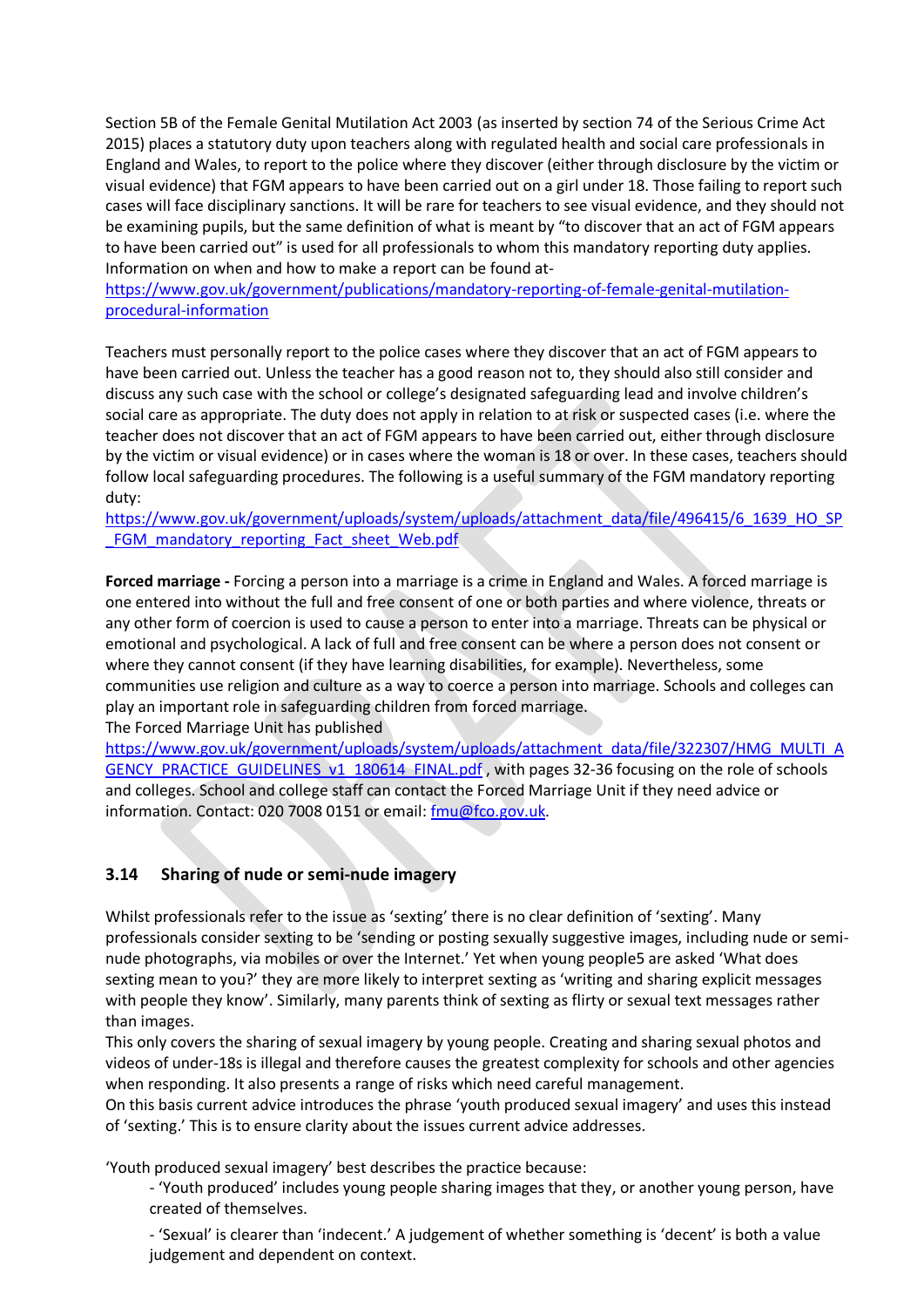- 'Imagery' covers both still photos and moving videos (and this is what is meant by reference to imagery throughout the document).

The types of incidents which this covers are:

- A person under the age of 18 creates and shares sexual imagery of themselves with a peer under the age of 18

- A person under the age of 18 shares sexual imagery created by another person under the age of 18 with a peer under the age of 18 or an adult

- A person under the age of 18 is in possession of sexual imagery created by another person under the age of 18

For the best way to respond to these issues, staff should read the following advice: [https://www.gov.uk/government/publications/sharing-nudes-and-semi-nudes-advice-for-education](https://www.gov.uk/government/publications/sharing-nudes-and-semi-nudes-advice-for-education-settings-working-with-children-and-young-people)[settings-working-with-children-and-young-people](https://www.gov.uk/government/publications/sharing-nudes-and-semi-nudes-advice-for-education-settings-working-with-children-and-young-people)

# **3.15 Gang Activity and Youth Violence**

A child or young person can be exploited (sexually and / or physically) by a gang, but this is not necessarily the reason why gangs are formed. The Office of the Children's Commissioner has defined Child Exploitation in gangs and groups as:

- **Gangs** mainly comprising men and boys aged 13-25 years old, who take part in many forms of criminal activity (e.g. knife crime or robbery) who can engage in violence against other gangs, and who have identifiable markers, for example a territory, a name, or sometimes clothing.
- **Groups** involves people who come together in person or online for the purpose of setting up, coordinating and / or taking part in the sexual exploitation of children in either an organised or opportunistic way. Types of exploitation may include using sex as a weapon between rival gangs, as a form of punishment to fellow gang members and / or a means of gaining status within the hierarchy of the gang. Children and young people may be forced to gain entry into the gang by carrying out an initiation process which may be harmful to them and / or may inflict harm to others. Where abuse takes place in a gang environment, female members may perceive the abuse as normal, as well as accepting it as a way of achieving a respected status / title within the gang.

#### **3.16 Domestic Violence**

Teenage relationship abuse is defined as a pattern of actual or threatened acts of physical, sexual, and / or emotional abuse, perpetrated by an adolescent (between the ages of 13 and 18) against a current or former partner. Abuse may include insults, coercion, social sabotage, sexual harassment, threats and / or acts of physical or sexual abuse. The abusive teen uses this pattern of violent and coercive behaviour, in a heterosexual or same gender relationship to gain power and maintain control over the partner.

Our school recognises that abuse is abuse and it will never be tolerated or passed off as 'banter', "just having a laugh", or "part of growing up". We also recognise that peer on peer abuse, although more likely to be reported by girls as victims and boys as perpetrators, can be experienced by all genders or identities. All reports of abuse will be taken seriously and sensitively.

#### **3.17 Mental Health**

All staff should be aware that mental health problems can, in some cases, be an indicator that a child has suffered or is at risk of suffering abuse, neglect, trauma, or exploitation. Only appropriately trained professionals should attempt to make a diagnosis of a mental health problem. Staff, however, are well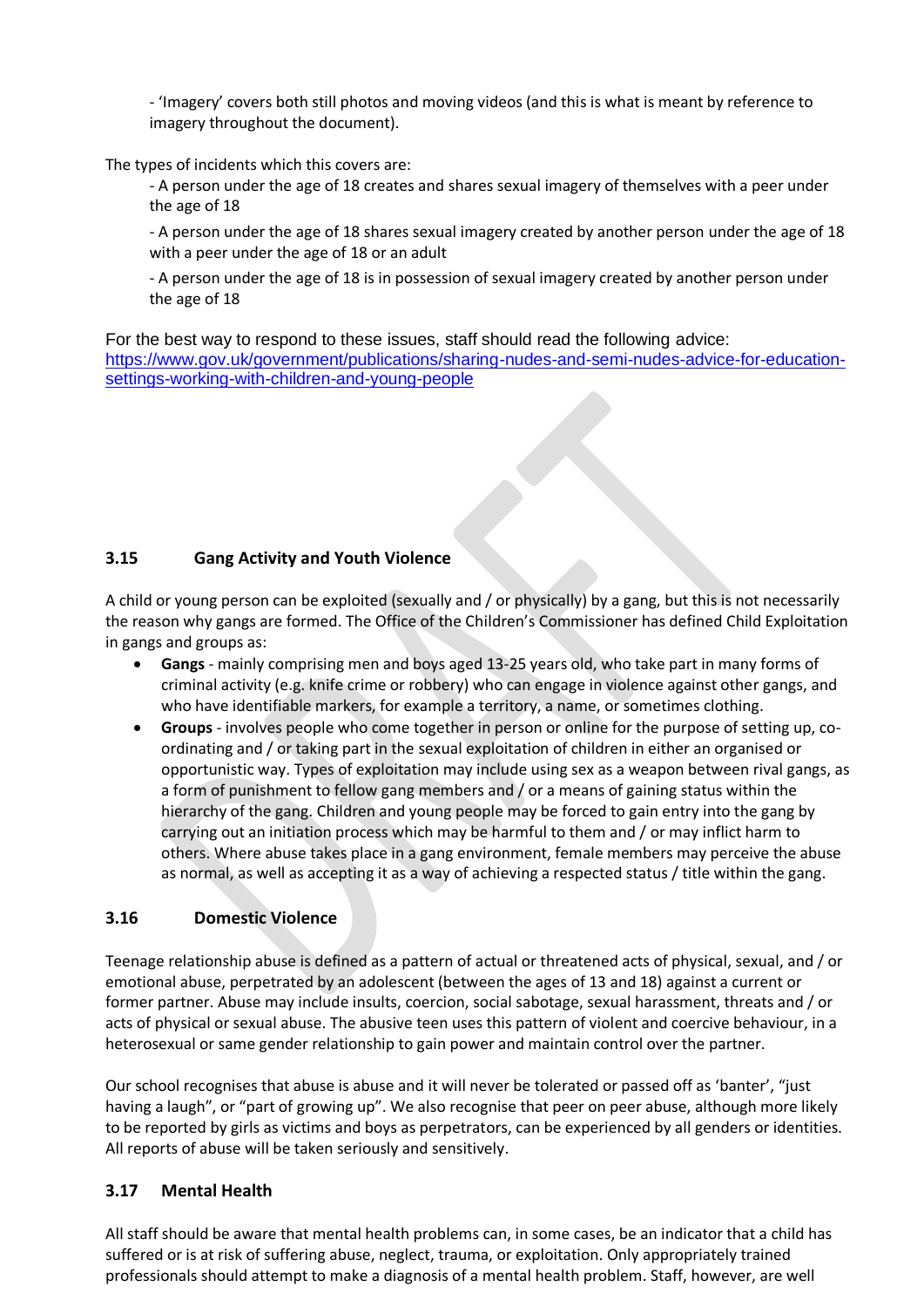placed to observe children day to day and identify those whose behaviour suggests they may be experiencing a mental health problem or be at risk of developing one.

Where children have suffered abuse and neglect, or other potentially traumatic adverse childhood experiences, this can have a lasting impact throughout childhood, adolescence and into adulthood. It is key that staff are aware of how these children's experiences, can impact on their mental health, behaviour, and education.

If staff have a concern about a child's mental health, that is also a safeguarding concern, it must be reported to the Designated Safeguarding Lead or Deputy Safeguarding Lead as soon as possible.

#### **3.18 Child trafficking and modern slavery**

Child trafficking and modern slavery are forms of child abuse where children are recruited, moved or transported and then exploited, forced to work or sold. Children are trafficked for sexual exploitation, benefit fraud, forced marriage, domestic servitude such as: cleaning, childcare, cooking, forced labour in factories or agriculture and criminal activity such as: pickpocketing, begging, transporting drugs, working on cannabis farms, selling pirated DVDs and bag theft.

Many children are trafficked into the UK from abroad, but children can also be trafficked from one part of the UK to another.

Trafficked children experience multiple forms of abuse and neglect. Physical, sexual and emotional violence are often used to control victims of trafficking. Children are also likely to be physically and emotionally neglected.

Children are tricked, forced or persuaded to leave their homes. Traffickers use grooming techniques to gain the trust of the child, family or community. They may threaten families, but this isn't always the case, they may promise children education or persuade parents their child can have a better future in another place. Sometimes families will be asked for payment towards the 'service' a trafficker is providing e.g. sorting out travel documentation or transport. Traffickers make a profit from the money a child earns through exploitation, forced labour or crime. Often this is explained as a wat for a child to pay off a debt they or their family 'owe' to the traffickers.

Although these are methods used by traffickers, coercion, violence or threats do not need to be proven in cases of child trafficking – a child cannot legally consent, so child trafficking only requires evidence of movement and exploitation.

Our safeguarding policy, through the school's values, ethos, and behaviour policies, provides the basic platform to ensure children and young people are given the support to respect themselves and others, stand up for themselves and protect each other.

- Our school keeps itself up to date on the latest advice and guidance provided to assist in addressing specific vulnerabilities and forms of exploitation.
- Our staff are supported to recognise warning signs and symptoms in relation to specific issues, include such issues in an age appropriate way in their curriculum,
- Our school works with and engages our families and communities to talk about such issues,
- Our staff are supported to talk to families about sensitive concerns in relation to their children and to find ways to address them together wherever possible.
- Our Designated Safeguarding Lead knows where to seek and get advice as necessary.
- Our school brings in experts and uses specialist material to support the work we do.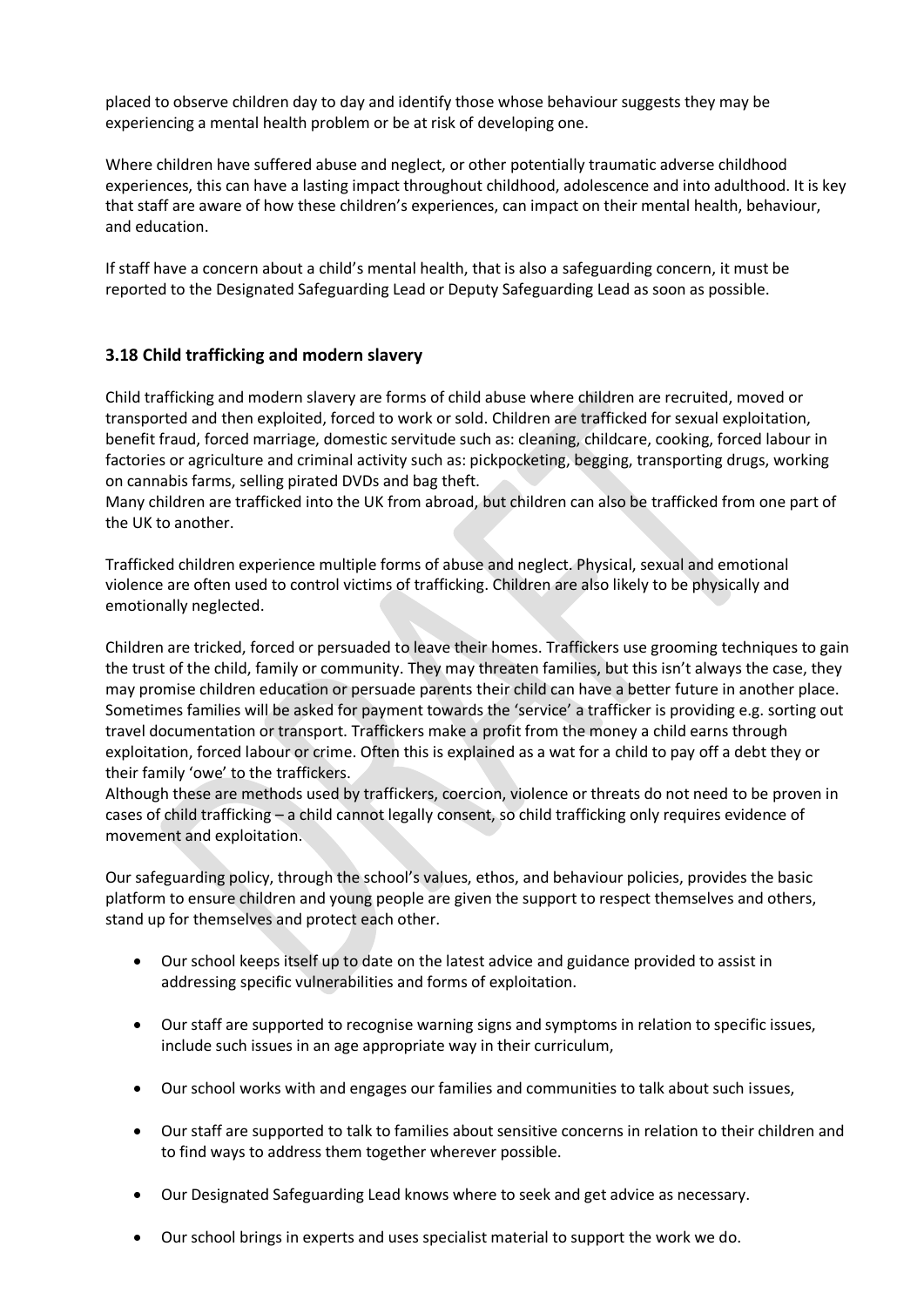#### **3.19 Responding to disclosures**

*"Staff across frontline services need appropriate support and training to ensure that as far as possible they put themselves in the place of the child or young person and consider first and foremost how that situation must fell for them. "* 

*Lord Laming 2009*

All members of staff, volunteers and governors must know how to respond to a pupil who discloses abuse, and they must be familiar with procedures to be followed.

It takes a lot of courage for a child to disclose that they are being abused. They may feel disloyal, ashamed, particularly if the abuse is sexual, their abuser may have threatened what will happen if they tell, they may have lost all trust in adults, or they may believe, or have been told, that the abuse is their own fault. If a pupil talks to you about any risks to their safety or wellbeing you will need to let them know that you must pass the information on – you are not allowed to keep secrets. The point at which you do this is a matter for professional judgement. If you jump in immediately the pupil may think that you do not want to listen, if you leave it till the very end of the conversation, the pupil may feel that you have misled them into revealing more than they would have otherwise.

During your conversation with the student:

- Allow them to speak freely.
- Remain calm and do not over-react the student may stop talking if they feel they are upsetting you.
- Give reassuring nods or words of comfort 'I'm so sorry this has happened', 'I want to help', 'This isn't your fault', 'You are doing the right thing in talking to me'.
- Do not be afraid of silences remember how hard this must be for the pupil.
- Under no circumstances ask investigative questions such as how many times this has happened, whether it happens to siblings too, or what does the pupil's mother thinks about all this. Use TED – **T**ell me about that, **E**xplain that to me, **D**escribe that…
- At an appropriate time tell the pupil that to help them you must pass the information on.
- Respect the child's personal space. Do not automatically offer any physical touch as comfort. It may be anything but comforting to a child who has been abused.
- Avoid admonishing the child for not disclosing earlier. Saying 'I do wish you had told me about this when it started' or 'I can't believe what I'm hearing' may be your way of being supportive but the child may interpret it that they have done something wrong.
- Tell the pupil what will happen next.
- Report verbally to the Designated Safeguarding Lead.
- Write up your conversation as soon as possible
- Seek support if you feel distressed.

If, at any point, there is a risk of immediate serious harm to a child, a referral should be made to children's social care immediately. Anybody can make a referral.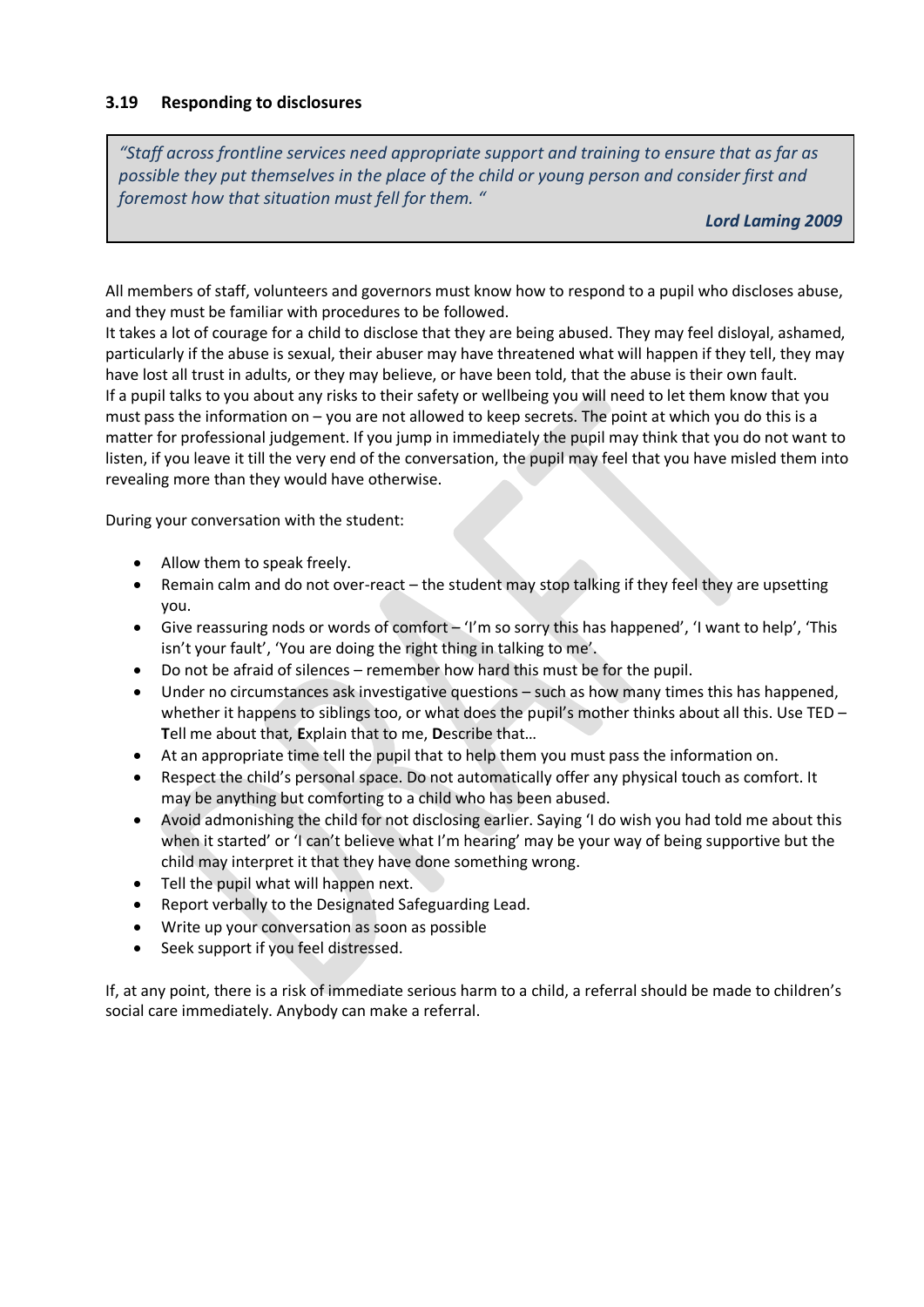#### **Section 4: Radicalisation and Extremis**

#### **4.1 Safeguarding students who are vulnerable to extremism**

Since 2010, when the Government published the Prevent Strategy, there has been an awareness of the specific need to safeguard children, young people and families from violent extremism. There have been several occasions both locally and nationally in which extremist groups have attempted to radicalise vulnerable children and young people to hold extreme views including views justifying political, religious, sexist or racist violence, or to steer them into a rigid and narrow ideology that is intolerant of diversity and leaves them vulnerable to future radicalisation.

St Nicholas Catholic High School values freedom of speech and the expression of beliefs / ideology as fundamental rights underpinning our society's values. Both students and teachers have the right to speak freely and voice their opinions. However, freedom comes with responsibility and free speech that is designed to manipulate the vulnerable or that leads to violence and harm of others goes against the moral principles in which freedom of speech is Valued.

Free speech is not an unqualified privilege; it is subject to laws and policies governing equality, human rights, community safety and community cohesion.

The current threat from terrorism in the United Kingdom may include the exploitation of vulnerable people, to involve them in terrorism or in activity in support of terrorism. The normalisation of extreme views may also make children and young people vulnerable to future manipulation and exploitation. St Nicholas Catholic High School is clear that this exploitation and radicalisation should be viewed as a safeguarding concern.

#### **4.2 Definitions of radicalisation and extremism, and indicators of vulnerability to radicalisation are in Appendix 3.**

St Nicholas Catholic High School seeks to protect children and young people against the messages of all violent extremism including, but not restricted to, those linked to Islamist ideology, or to Far Right / Neo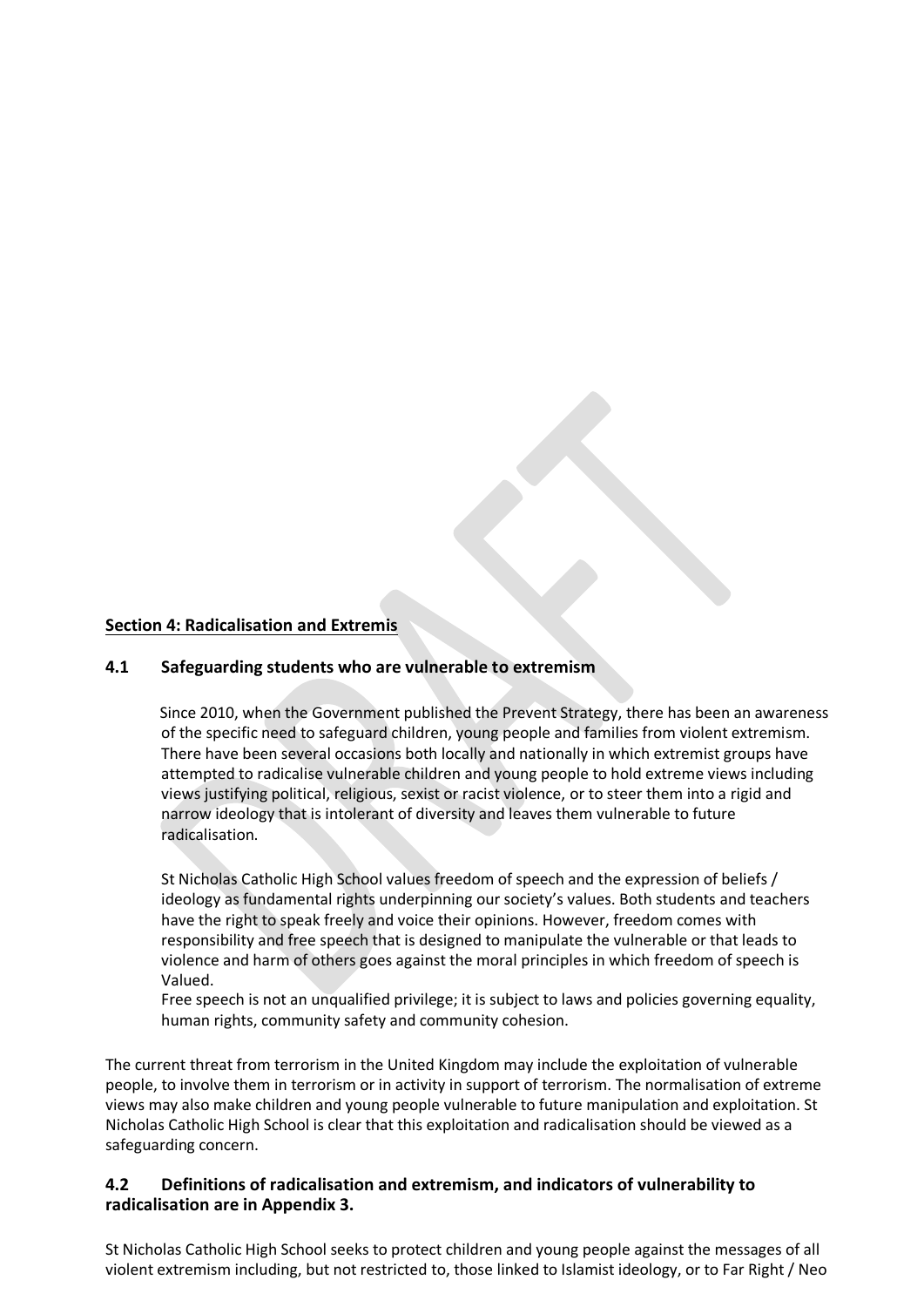Nazi / White Supremacist ideology, Irish Nationalist and Loyalist paramilitary groups, and extremist Animal Rights movements.

The school Governors, the Head Teacher and the Designated Safeguarding Person will assess the level of risk within the school and put actions in place to reduce that risk. Risk assessment may include consideration of the school's RE curriculum, Citizenship and PSHE curriculum, SEND policy, assembly policy, the use of school premises by external agencies, integration of students by gender and SEN, antibullying policy and other issues specific to the school's profile, community and philosophy.

This risk assessment will be reviewed as part of the annual s175 return that is monitored by the local authority and the local safeguarding children board.

Our school, like all others, is required to identify a Prevent **Single Point of Contact** (SPOC) who will be the lead within the organisation for safeguarding in relation to protecting individuals from radicalisation and involvement in terrorism: this will normally be the Designated Safeguarding Person. The SPOC for St Nicholas Catholic High School is Dominic Johnson**.** The responsibilities of the SPOC are described in Appendix 4.

When any member of staff has concerns that a student may be at risk of radicalisation or involvement in terrorism, they should speak with the SPOC and to the Designated Safeguarding Person if this is not the same person.

Numerous factors can contribute to and influence the range of behaviours that are defined as violent extremism, but most young people do not become involved in extremist action. For this reason, the appropriate interventions in any particular case may not have any specific connection to the threat of radicalisation, for example they may address mental health, relationship or drug/alcohol issues.

| 5.1 | What is sexual violence and sexual harassment?                 |
|-----|----------------------------------------------------------------|
| 5.2 | Sexual violence                                                |
| 5.3 | Sexual harassment                                              |
| 5.4 | <b>Upskirting</b>                                              |
| 5.5 | Responding to a report of sexual violence or sexual harassment |

# **Section 5: Sexual violence and sexual harassment**

#### **5.1 What is sexual violence and sexual harassment?**

Sexual violence and sexual harassment can occur between two children of any age and sex from primary to secondary stage and into colleges. It can also occur online. It can also occur through a group of children sexually assaulting or sexually harassing a single child or group of children.

Children who are victims of sexual violence and sexual harassment will likely find the experience stressful and distressing. This will, in all likelihood, adversely affect their educational attainment and will be exacerbated if the alleged perpetrator(s) attends the same school or college. Sexual violence and sexual harassment exist on a continuum and may overlap, they can occur online and face to face (both physically and verbally) and are never acceptable.

It is essential that all victims are reassured that they are being taken seriously and that they will be supported and kept safe. A victim should never be given the impression that they are creating a problem by reporting sexual violence or sexual harassment. Nor should a victim ever be made to feel ashamed for making a report.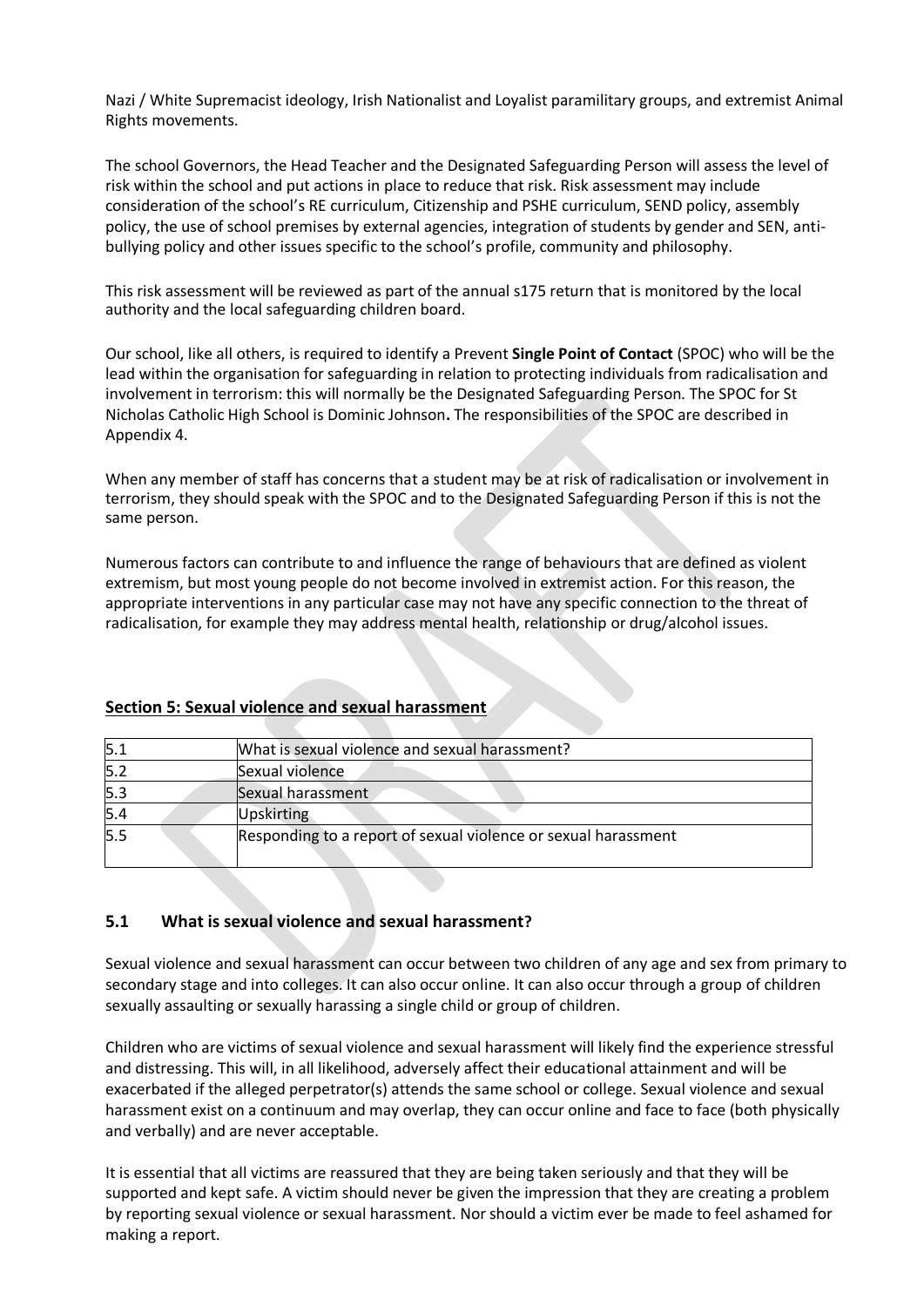Staff should be aware that some groups are potentially more at risk. Evidence shows girls, children with special educational needs and disabilities (SEND) and LGBT children are at greater risk. Staff should be aware of the importance of:

• challenging inappropriate behaviours;

• making clear that sexual violence and sexual harassment is not acceptable, will never be tolerated and is not an inevitable part of growing up;

• not tolerating or dismissing sexual violence or sexual harassment as "banter", "part of growing up", "just having a laugh" or "boys being boys"; and,

• challenging physical behaviours (potentially criminal in nature), such as grabbing bottoms, breasts and genitalia, pulling down trousers, flicking bras and lifting up skirts. Dismissing or tolerating such behaviours risks normalising them.

#### **5.2 Sexual violence**

It is important that staff are aware of sexual violence and the fact children can, and sometimes do, abuse their peers in this way and that it can happen both inside and outside of school/college. When referring to sexual violence we are referring to sexual violence offences under the Sexual Offences Act 2003 as described below:

**Rape**: A person (A) commits an offence of rape if: he intentionally penetrates the vagina, anus or mouth of another person (B) with his penis, B does not consent to the penetration and A does not reasonably believe that B consents.

**Assault by Penetration**: A person (A) commits an offence if: s/he intentionally penetrates the vagina or anus of another person (B) with a part of her/his body or anything else, the penetration is sexual, B does not consent to the penetration and A does not reasonably believe that B consents.

**Sexual Assault**: A person (A) commits an offence of sexual assault if: s/he intentionally touches another person (B), the touching is sexual, B does not consent to the touching and A does not reasonably believe that B consents. (Schools should be aware that sexual assault covers a very wide range of behaviour so a single act of kissing someone without consent, or touching someone's bottom/breasts/genitalia without consent, can still constitute sexual assault.)

**Causing someone to engage in sexual activity without consent**: A person (A) commits an offence if: s/he intentionally causes another person (B) to engage in an activity, the activity is sexual, B does not consent to engaging in the activity, and A does not reasonably believe that B consents. (This could include forcing someone to strip, touch themselves sexually, or to engage in sexual activity with a third party.)

**What is consent?** Consent is about having the freedom and capacity to choose. Consent to sexual activity may be given to one sort of sexual activity but not another, e.g.to vaginal but not anal sex or penetration with conditions, such as wearing a condom. Consent can be withdrawn at any time during sexual activity and each time activity occurs. Someone consents to vaginal, anal or oral penetration only if s/he agrees by choice to that penetration and has the freedom and capacity to make that choice. Further information about consent can be found here[: Rape Crisis England & Wales -](https://rapecrisis.org.uk/get-informed/about-sexual-violence/sexual-consent/) Sexual consent

- a child under the age of 13 can never consent to any sexual activity;
- the age of consent is 16;
- sexual intercourse without consent is rape.

#### **5.3 Sexual harassment**

When referring to sexual harassment we mean 'unwanted conduct of a sexual nature' that can occur online and offline and both inside and outside of school/college. When we reference sexual harassment, we do so in the context of child on child sexual harassment. Sexual harassment is likely to: violate a child's dignity, and/or make them feel intimidated, degraded or humiliated and/or create a hostile, offensive or sexualised environment.

Whilst not intended to be an exhaustive list, sexual harassment can include: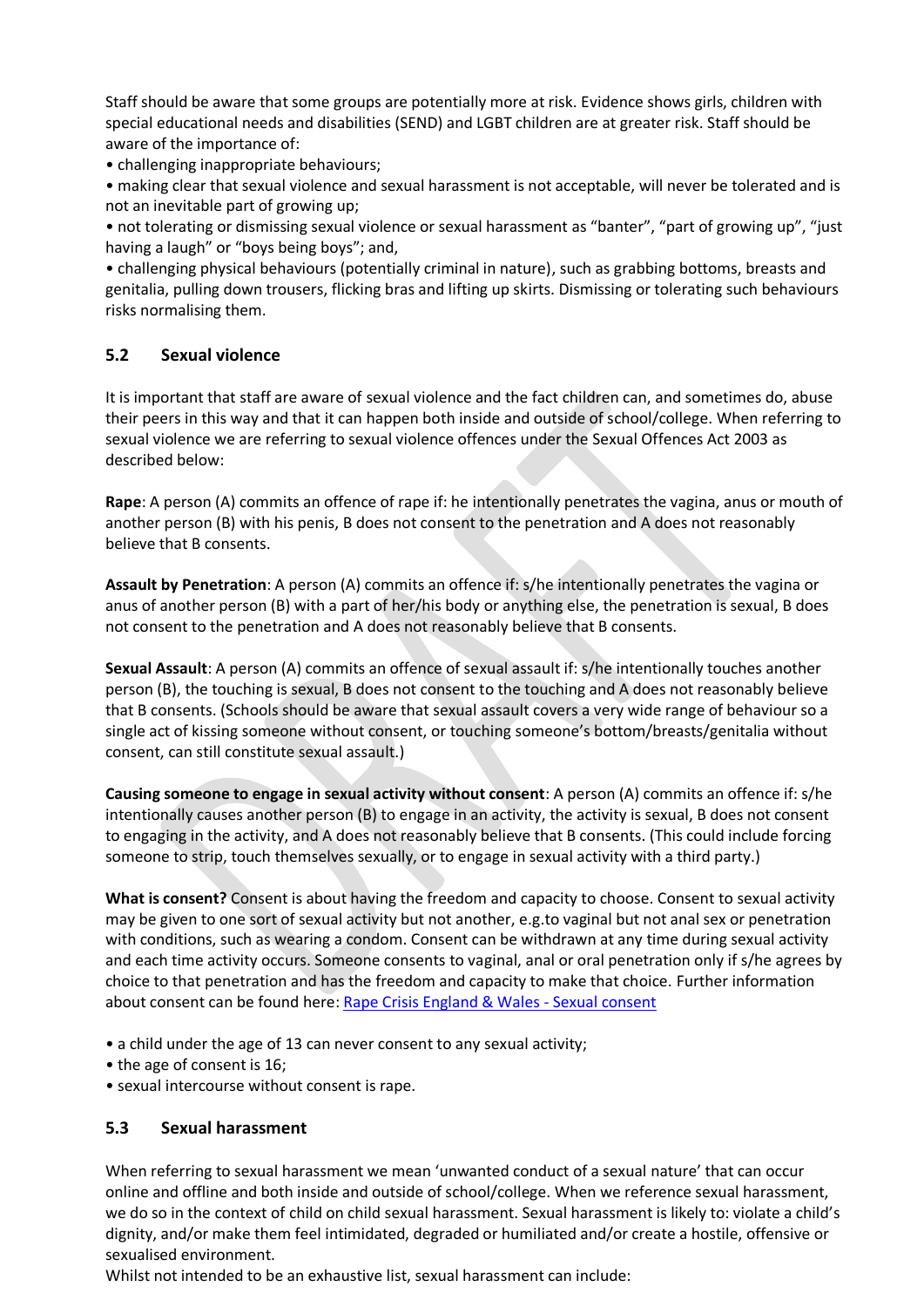• sexual comments, such as: telling sexual stories, making lewd comments, making sexual remarks about clothes and appearance and calling someone sexualised names;

• sexual "jokes" or taunting;

• physical behaviour, such as: deliberately brushing against someone, interfering with someone's clothes (schools and colleges should be considering when any of this crosses a line into sexual violence - it is important to talk to and consider the experience of the victim) and displaying pictures, photos or drawings of a sexual nature; and

• online sexual harassment. This may be standalone, or part of a wider pattern of sexual harassment and/or sexual violence. It may include:

• consensual and non-consensual sharing of nudes and semi-nudes images and/or videos. As set out in [UKCIS Sharing nudes and semi-nudes: advice for education settings working with children and young](https://www.gov.uk/government/publications/sharing-nudes-and-semi-nudes-advice-for-education-settings-working-with-children-and-young-people)  [people](https://www.gov.uk/government/publications/sharing-nudes-and-semi-nudes-advice-for-education-settings-working-with-children-and-young-people) (which provides detailed advice for schools and colleges) taking and sharing nude photographs of U18s is a criminal offence;

o sharing of unwanted explicit content;

o upskirting (is a criminal offence141);

o sexualised online bullying;

- o unwanted sexual comments and messages, including, on social media;
- o sexual exploitation; coercion and threats.

#### **5.4 Upskirting**

The Voyeurism (Offences) Act 2019, which is commonly known as the Upskirting Act, came into force on 12 April 2019. 'Upskirting' is where someone takes a picture under a person's clothing (not necessarily a skirt) without their permission and or knowledge, with the intention of viewing their genitals or buttocks (with or without underwear) to obtain sexual gratification, or cause the victim humiliation, distress or alarm. It is a criminal offence. Anyone of any sex, can be a victim.

#### **5.5 Responding to a report of sexual violence or sexual harassment**

The initial response to a report from a child is incredibly important. How the school or college responds to a report can encourage or undermine the confidence of future victims of sexual violence and sexual harassment to report or come forward. Schools and colleges not recognising, acknowledging or understanding the scale of harassment and abuse and/or downplaying of some behaviours, for example dismissing sexual harassment as "just banter", "just having a laugh", "part of growing up" or "boys being boys" can actually lead to a culture of unacceptable behaviours, an unsafe environment for children and in worst case scenarios a culture that normalises abuse leading to children accepting it as normal and not coming forward to report it.

It is essential that all victims are reassured that they are being taken seriously and that they will be supported and kept safe. A victim should never be given the impression that they are creating a problem by reporting sexual violence or sexual harassment. Nor should a victim ever be made to feel ashamed for making a report. If staff have a concern about a child or a child makes a report to them, they should follow the referral process within the school. As is always the case, if staff are in any doubt as to what to do they should speak to the designated safeguarding lead (or a deputy).

For the best way to respond to these issues, staff should read the following advice: [https://www.gov.uk/government/publications/sexual-violence-and-sexual-harassment-between-children](https://www.gov.uk/government/publications/sexual-violence-and-sexual-harassment-between-children-in-schools-and-colleges)[in-schools-and-colleges](https://www.gov.uk/government/publications/sexual-violence-and-sexual-harassment-between-children-in-schools-and-colleges)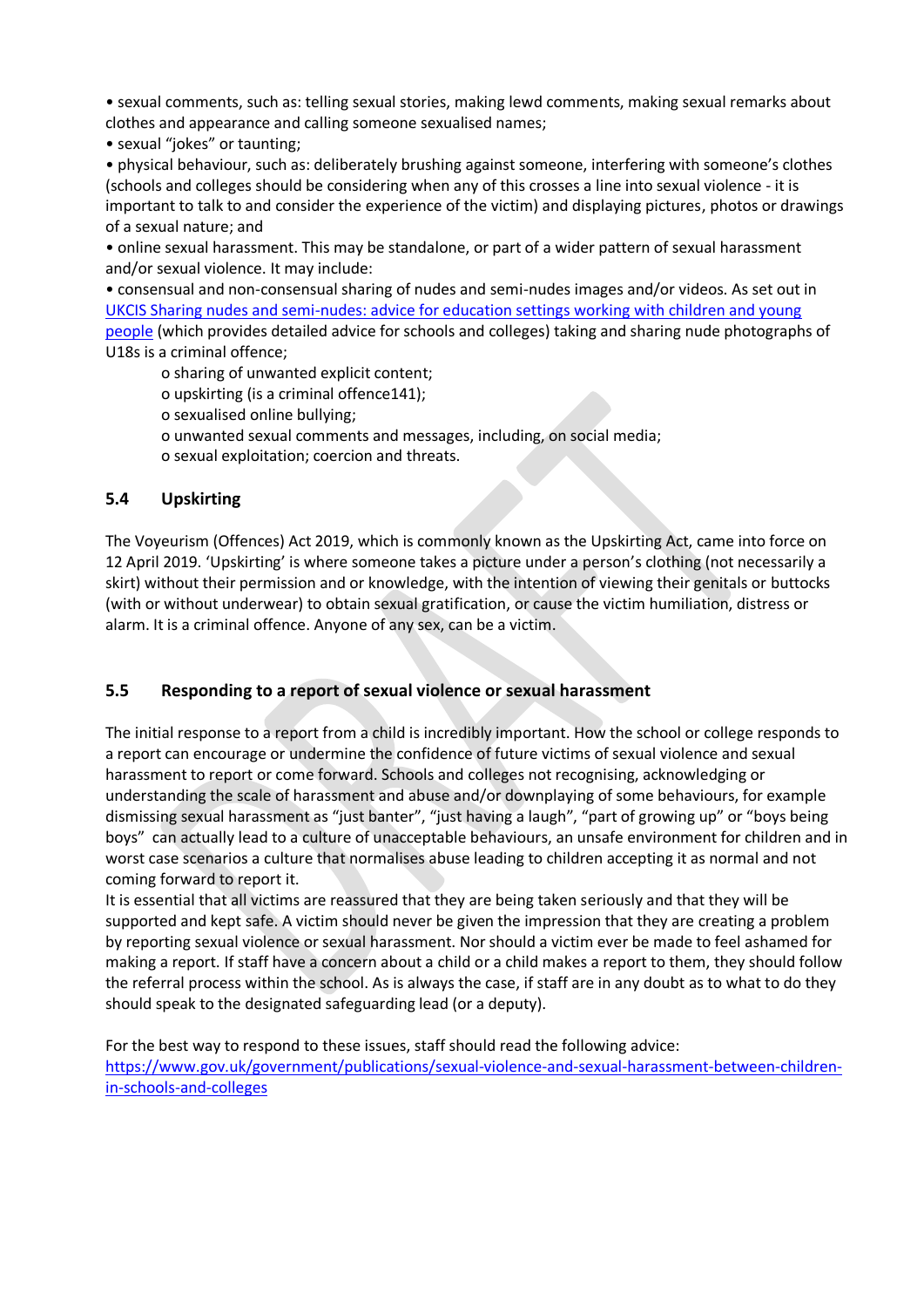#### **Section 6: Peer on Peer Abuse**

| 6.1 | What is peer on peer abuse?                                             |
|-----|-------------------------------------------------------------------------|
| 6.2 | Where peer on peer abuse can occur                                      |
| 6.3 | Harmful Sexual Behaviour Including sharing of nudes and / or semi-nudes |
| 6.4 | Child Sexual Exploitation (CSE) within peer-on-peer abuse               |

#### **6.1 What is Peer-on-Peer abuse?**

There is no clear definition of what peer on peer abuse entails. However it can be captured in a range of different definitions:

- **Domestic Abuse**: relates to young people aged 16 and 17 who experience physical, emotional, sexual and / or financial abuse, and coercive control in their intimate relationships;
- **Child Sexual Exploitation**: captures young people aged under-18 who are sexually abused in the context of exploitative relationships, contexts and situations by a person of any age - including another young person;
- **Harmful Sexual Behaviour**: refers to any young person, under the age of 18, who demonstrates behaviour outside of their normative parameters of development (this includes, but is not exclusive to abusive behaviours);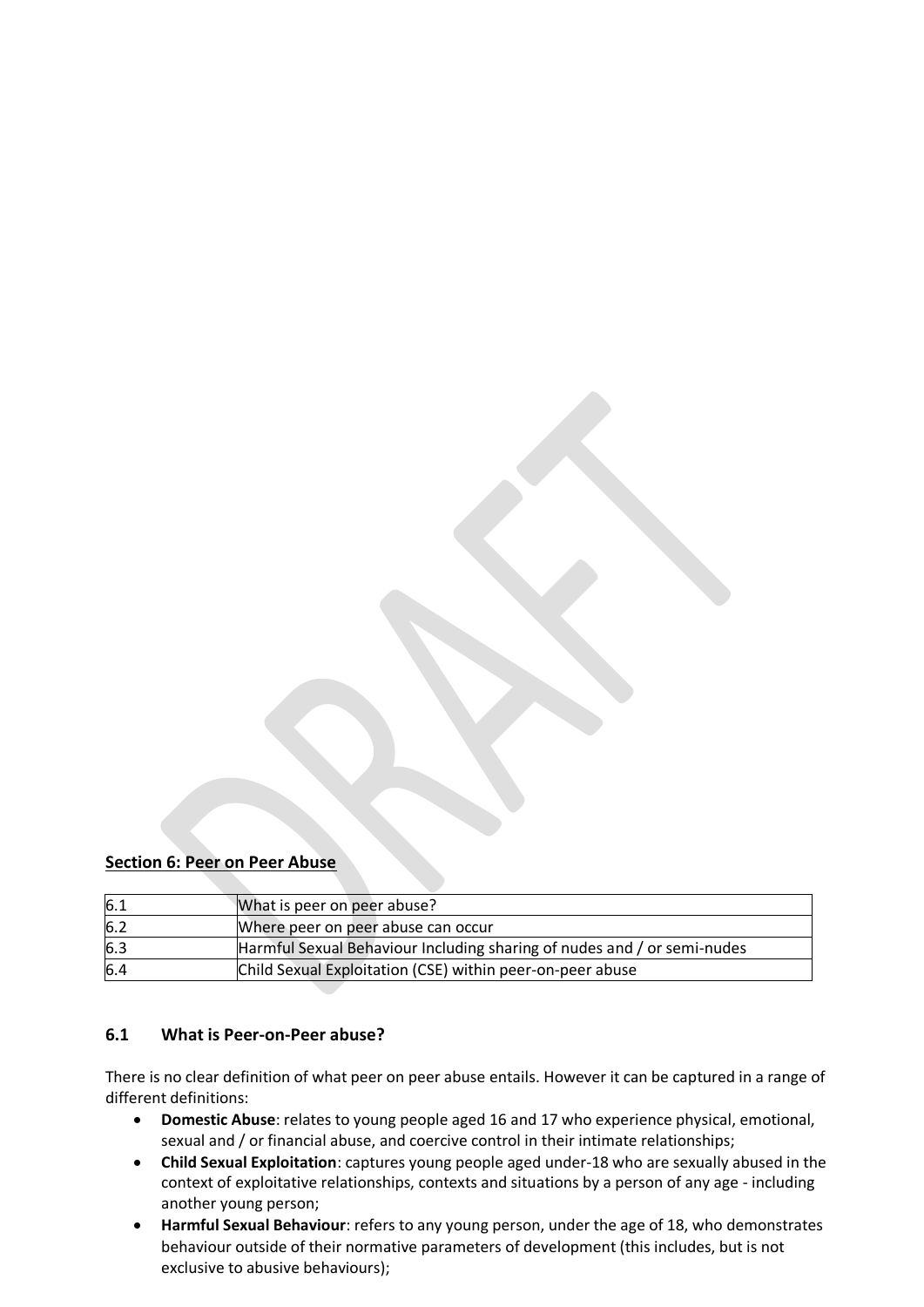• **Serious Youth Crime / Violence**: reference to offences (as opposed to relationships / contexts) and captures all those of the most serious in nature including murder, rape and GBH between young people under-18.

Peer on peer abuse can refer to any of the above individually or as a combination, therefore professionals working with children and young people who are experiencing abuse from their peers must respond to the needs of each of the definitions to uncover the level of complexity and respond in the most effective manner. It is possible that a young person may be sexually exploited in a gang related situation by their boyfriend or girlfriend.

# **6.2 Where peer-on-peer abuse can occur**

Bullying is defined as "behaviour by an individual or group, usually repeated over time, which intentionally hurts another individual or group either physically or emotionally". Bullying often starts with trivial events and it is behaviour that hurts someone else - such as name calling, hitting, pushing, spreading hurtful and untruthful rumours, threatening, or undermining someone; mocking; making offensive comments; taking belongings; inappropriate touching; producing offensive graffiti; or always leaving someone out of groups. It can happen anywhere - at school, at home or online. It's usually repeated over a long period of time and can hurt a child both physically and emotionally. A child that is being bullied can feel like there's no escape because it can happen wherever they are, at any time of day or night.

There are many different forms of bullying:

- **'Cyberbullying'**: involves sending inappropriate or hurtful text messages, emails or instant messages, posting malicious material online (e.g. on social networking websites) or sending or posting offensive or degrading images and videos;
- **Racist and Religious Bullying**: A range of hurtful behaviour, both physical and psychological, that makes a person feel unwelcome, marginalised, excluded, powerless or worthless because of their colour, ethnicity, culture, faith community, national origin or national status;
- **Sexual, Sexist and Transphobic Bullying**: includes any behaviour, whether physical or nonphysical, where sexuality is used as a weapon by boys or girls;
- **Homophobic Bullying**: targets someone because of their sexual orientation (or perceived sexual orientation);
- **Disablist Bullying**: targets a young person solely based on their disability, this can include manipulative bullying where a perpetrator forces the victim to act in a certain way, or exploiting a certain aspect of the victims disability.

It is important to remember that bullying can also be a combination of the above. There has been much media attention surrounding children and young people who have committed suicide due to being bullied. Professionals must understand the damaging and at times fatal effects bullying can and does have on children and young people and be able to respond to it effectively.

#### **6.3 Harmful Sexual Behaviour Including sharing of nudes and / or semi-nudes**

Sexually harmful behaviour from young people does not always occur with the intent to harm others. There may be many reasons why a young person engages in sexually harmful behaviour and it may be just as distressing to the young person who instigates it as well as the young person it is intended towards. Sexually harmful behaviour may range from inappropriate sexual language, inappropriate role play, to sexually touching another or sexual assault / abuse. This also includes sexting when someone sends or receives a sexually explicit text, image or video. This includes sending 'nude pics', 'rude pics' or 'nude selfies'. Pressuring someone into sending a nude picture may occur in any relationship and to anyone, whatever their age, gender or sexual preference. However, once the image is taken and sent, the sender has lost control of the image and these images could end up anywhere. By having in their possession, or distributing, indecent images of a person under 18 on to someone else, young people are not even aware that they could be committing a criminal offence.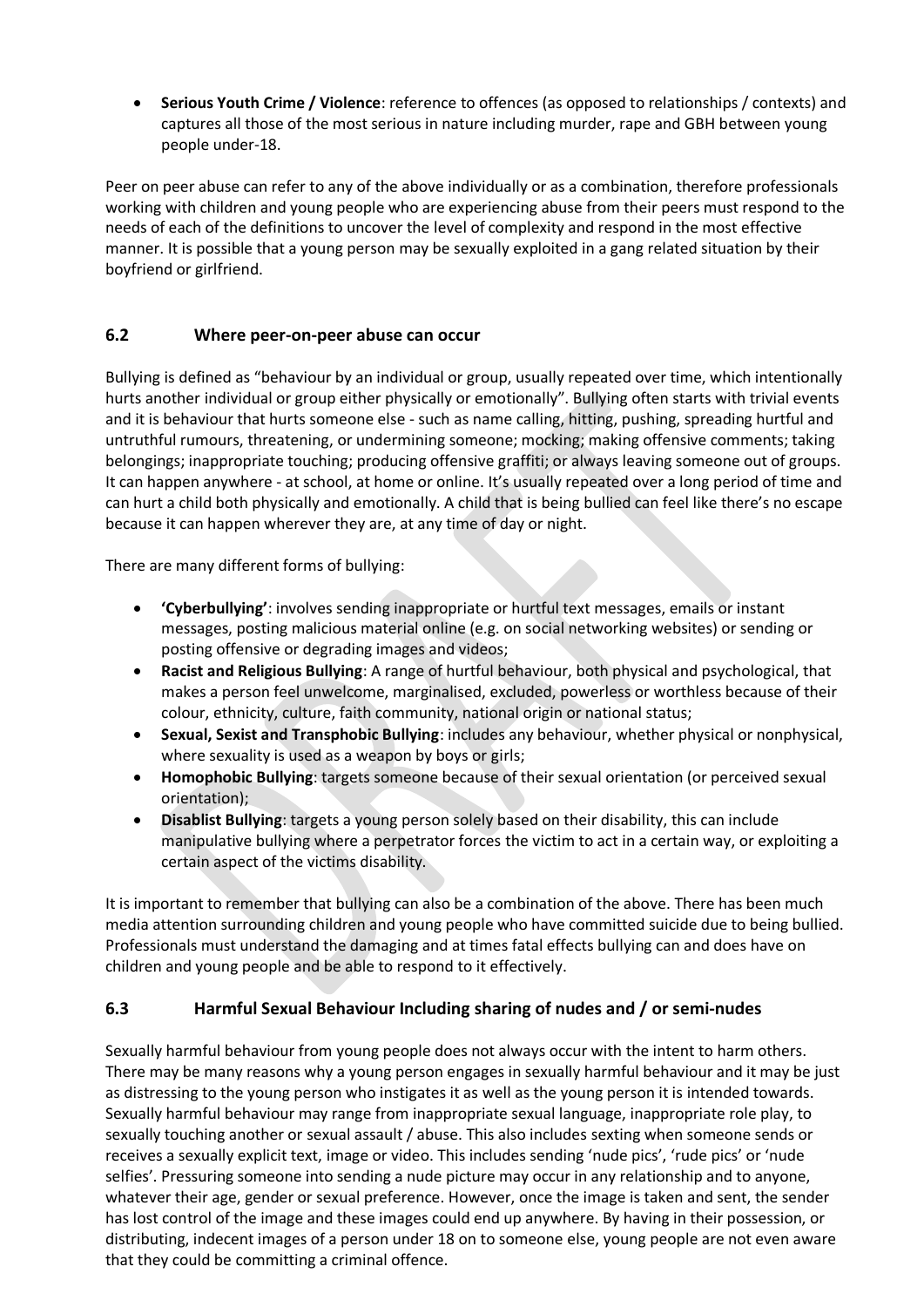# **6.4 Child Sexual Exploitation (CSE) within peer-on-peer abuse**

Many of the warning signs and indicators of CSE tend to refer to adult perpetrators, e.g. associations with older boyfriends / girlfriends, relationships or associations with risky adults and / or entering or leaving vehicles driven by unknown adults. As per the revised definition of CSE it "occurs where an individual or group takes advantage of an imbalance of power to coerce, manipulate or deceive a child or young person under the age of 18 into sexual activity". The key element of CSE is the imbalance of power and control within the exploitative relationship. Many children and young people are not aware of the exploitation as they have a genuine belief that they are loved by their boyfriend / girlfriend or are acting in accordance with their peers. Children and young people are often recruited into exploitation by those who they trust, those of a similar age and with similar hobbies, often the nature of peer-on-peer exploitation encompasses a sense of peer pressure and wanting to fit in. In peer-on-peer exploitation, schools and youth clubs are also locations where children and young people can be exploited.

#### **Section 7: Confidentiality**

| 7.1 | Responsibility of all staff                                                    |
|-----|--------------------------------------------------------------------------------|
| 7.2 | Responsibility of the Headteacher and Designated (or Deputy) Safeguarding Lead |

#### **7.1 Responsibility of all staff**

While it is recognised that all matters relating to safeguarding individual children and young people are confidential, a member of staff, governor, or volunteer, if confided in by a student, must never guarantee confidentiality to that student.

Where there is a Child Protection concern it will be passed immediately to the Designated Safeguarding Person who will consider the most appropriate response, consulting with relevant agencies if appropriate.

The parents of the child / young person should be informed immediately unless it is felt that this would not be in the best interests of the child / young person.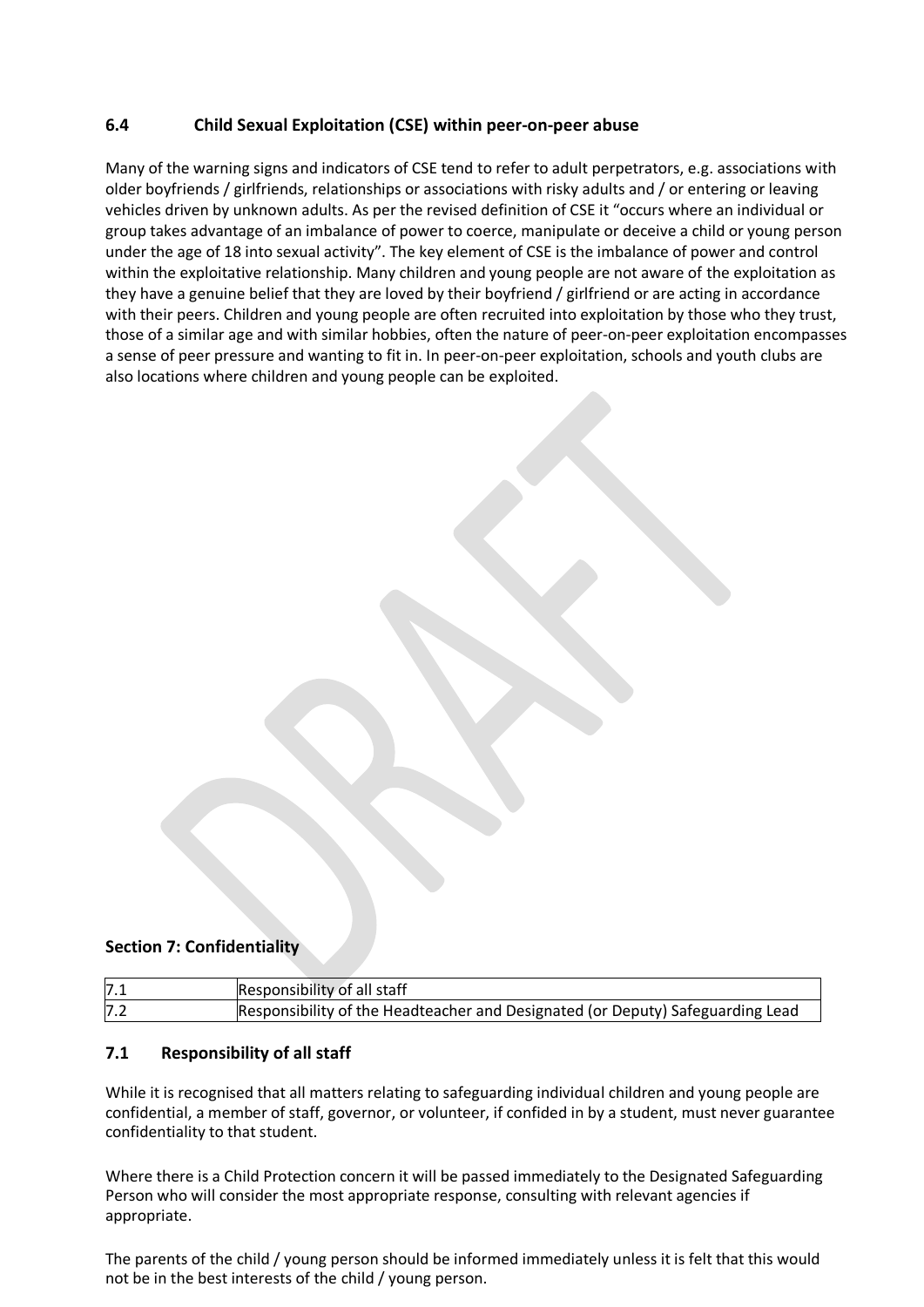All staff must be aware that they have a professional responsibility to share information with other agencies to safeguard children and young people as set out in 'Working together to Safeguard Children, 2018' and 'Keeping Children Safe in Education, 2021'.

#### **7.2 Responsibility of the Headteacher and Designated (or Deputy) Safeguarding Lead**

The Head Teacher or Designated or Deputy Designated Safeguarding Person will disclose personal information about a student, including the level of involvement of other agencies, to other members of staff only on a 'need to know' basis.

#### **Section 8: Record keeping and monitoring**

| 8.1 | <b>Overview</b>                  |
|-----|----------------------------------|
| 8.2 | records<br><b>franster</b><br>ΩŤ |

#### **8.1 Overview**

Child Protection information will be stored and handled in line with the principles of the Data Protection Act 2018 to ensure that information is:

- processed for limited purposes
- adequate, relevant and not excessive
- accurate
- kept no longer than necessary
- processed in accordance with the data subject's rights
- secure.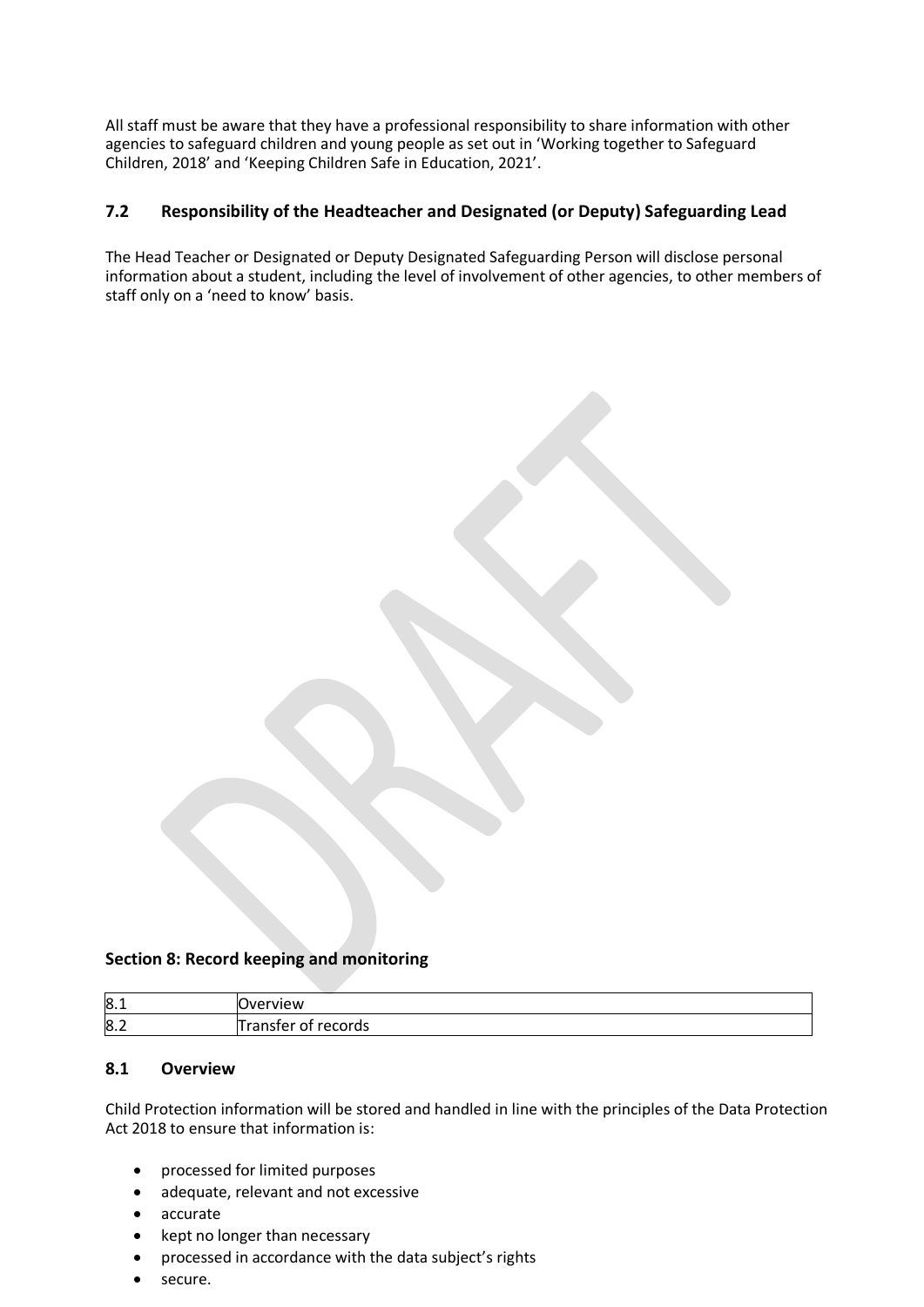Safeguarding records are normally exempt from the disclosure provisions of the Data Protection Act, which means that children and parents do not have an automatic right to see them. If any member of staff receives a request from a student or parent to see Child Protection records, they should refer the request to the Headteacher.

The Data Protection Act does not prevent school staff from sharing information with relevant agencies, where that information may help to protect a child / young person.

Any concerns about a child / young person will be recorded in writing within 24 hours. All records must provide a factual, evidence-based account. Accurate recording of actions should be made. Records will be signed, dated and where appropriate witnessed.

Hard copies of records or reports relating to Safeguarding concerns will be kept in a separate, confidential file, securely stored away from the main student file. The main student file will be kept by the Safeguarding and Welfare Officer (Lisa Burton.) Authorisation to access these electronic records will be controlled by the Designated Safeguarding Person.

The school will keep written records of concerns about children, even where there is no need to action the matter immediately. These records will be kept within the separate, confidential file.

Records will be kept up to date and reviewed regularly. Original notes will be retained as evidence if there are criminal proceedings arising from current or historical allegations of abuse or neglect or civil actions.

Timely and accurate recording will take place when there are any issues regarding a child. A record of each and every episode/incident/concern/activity regarding that child, including telephone calls to other professionals, needs to be recorded in chronological order and kept within the confidential file for that child. Support and advice will be sought from Children's Social Care or the Local Authority Designated Officer, whenever necessary and recorded.

# **8.2 Transfer of records**

If a child moves to another setting the Safeguarding file should be sent, by registered post immediately to the Designated Safeguarding Person at the new setting, making sure that the Safeguarding file is transferred separately from the main student file. There must be liaison between the two Designated Safeguarding Persons to ensure a smooth and safe transition for the child.

Where the new school is not known, the Educational Welfare Service at Cheshire West and Chester should be informed so that the child can be included on the data base for missing students and action taken to ascertain the safety and wellbeing of the child and that the child is receiving their right to education.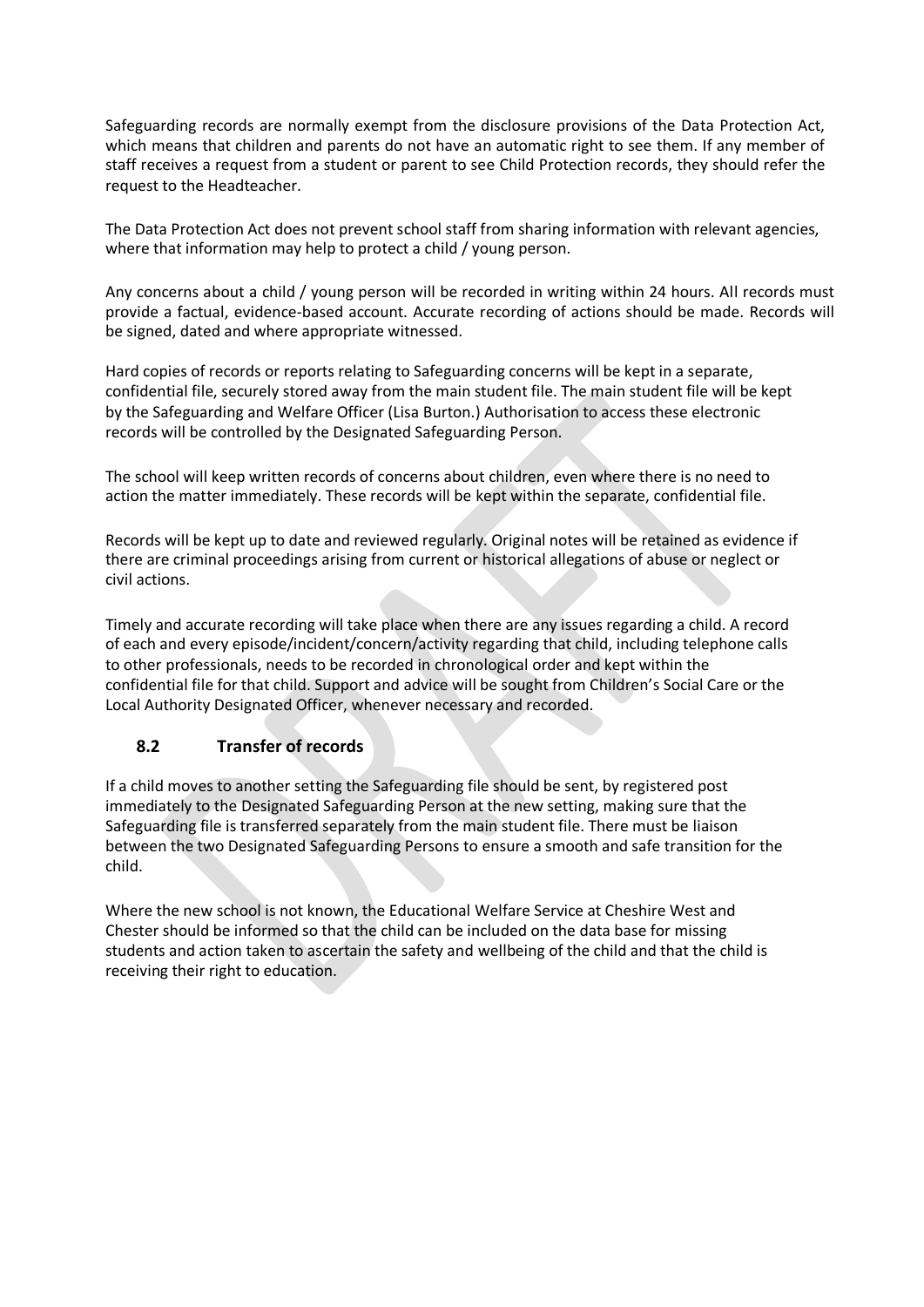#### **Section 9: Supporting all children**

| 9.1 | Special consideration             |
|-----|-----------------------------------|
| 9.2 | Early Intervention and Prevention |
| 9.3 | <b>Young Carers</b>               |

#### **9.1 Special consideration**

*"The damage inflicted by bullying can frequently be underestimated. It can cause considerable distress to children, to the extent it affects their health and development or, at the extreme, causes them significant harm (including self harm). All settings in which children are provided with services or are living away from home should have in place rigorously enforced anti bullying strategies."*

#### **Working Together to Safeguard Children 2015**

Some children may have an increased risk of harm. Many factors can contribute to an increase in risk, including prejudice and discrimination, isolation, social exclusion, communication issues and reluctance on the part of some adults to accept that abuse can occur.

To ensure that our students receive equal protection, we will give special consideration to children who are:

- disabled, have special educational needs or physical health issues
- children in the care of the Local Authority and previously looked after children
- living in a domestic abuse situation (now defined in law as victims)
- affected by parental substance misuse
- asylum seekers
- living away from home
- vulnerable to being bullied, or engaging in bullying
- living in temporary accommodation
- live transient lifestyles
- living in chaotic and unsupportive home situations
- vulnerable to discrimination and maltreatment on the grounds of race, ethnicity, religion, sexuality, or gender identity disorder
- involved directly or indirectly in child sexual exploitation or child trafficking
- do not have English as a first language.
- who need a Social Worker (Child in Need and Child Protection Plans)
- missing from education
- requiring mental health support
- Care leavers
- with family members in prison

The school recognises that children who are abused or witness violence may find it difficult to develop a sense of self-worth. They may feel helplessness, humiliation and some sense of blame. The school may be the only stable, secure and predictable element in the lives of children at risk. When at school their behaviour may be challenging and defiant or they may be withdrawn. The school will endeavour to support the student through:

- The content of the curriculum
- A school ethos which promotes a positive, supportive and secure environment and gives students a sense of being valued
- Implementation of the school Behaviour Policy which is aimed at supporting vulnerable students. The school will ensure that the student knows that some behaviour is unacceptable, but they are nonetheless valued and are not to be blamed for any abuse which has occurred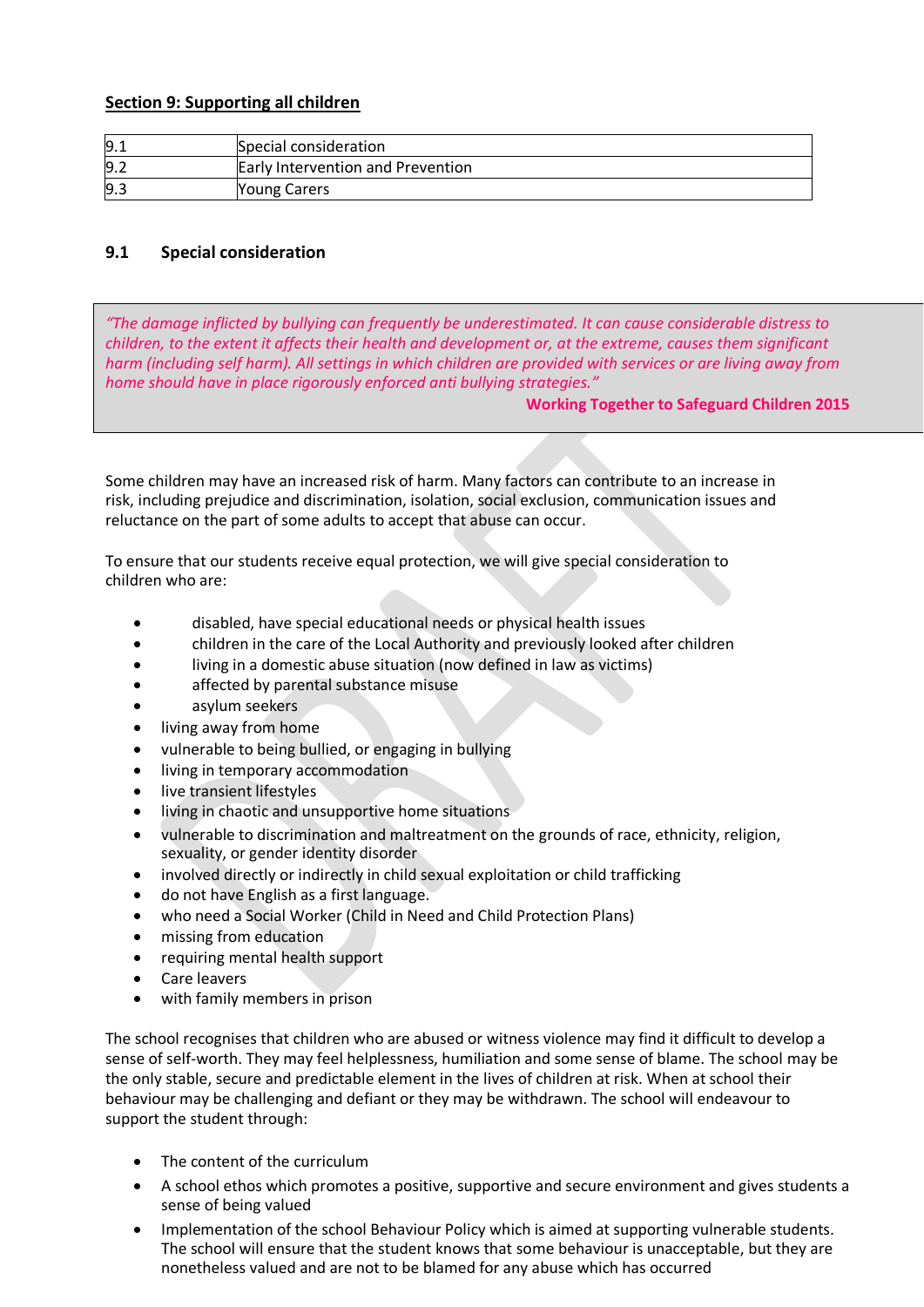• Liaison with other agencies that support the student, such as Children's Social Care, and Education Psychology Service

- Raising awareness to the school community of Operation Encompass and the school's involvement with Cheshire Police.
- Ensuring that, where a student subject to a Child Protection plan leaves their information is transferred to the new school immediately and that the child's social worker is informed.

#### **9.2 Early Intervention and Prevention within Safeguarding**

All school staff need to be aware of their responsibility to raise any concerns they have about a child as early as possible in order to prevent the situation worsening. This may present as a change in a child's behaviour, appearance or from a conversation with the family about home conditions, financial difficulties, speech and language, toileting issues etc. Where this concern does not identify a safeguarding issue but could lead to more serious concerns if left, staff need to follow the procedures set out in the **Team around the Family (TAF)** guidance to fulfil their duties at level 2 and 3 on the **Continuum of Need**. This may involve signposting to or involving more appropriate agencies for support and may involve the school acting as Lead Person on a child's TAF. In the event of complex needs, a referral to the Early Support Access team should be made.

# **9.3 Young Carers**

In many families, children contribute to family care and well-being as a part of normal family life. A young carer is a child who is responsible for caring on a regular basis for a relative (usually a parent, grandparent, sometimes a sibling or very occasionally a friend) who has an illness or disability. Many young carers may experience:

- Social isolation;
- A low level of school attendance:
- Some educational difficulties;
- Impaired development of their identity and potential;
- Low self-esteem
- Emotional and physical neglect
- Conflict between loyalty to their family and their wish to have their own needs met.

Where a young carer is identified, the child's need will be considered using the Team around the Family process.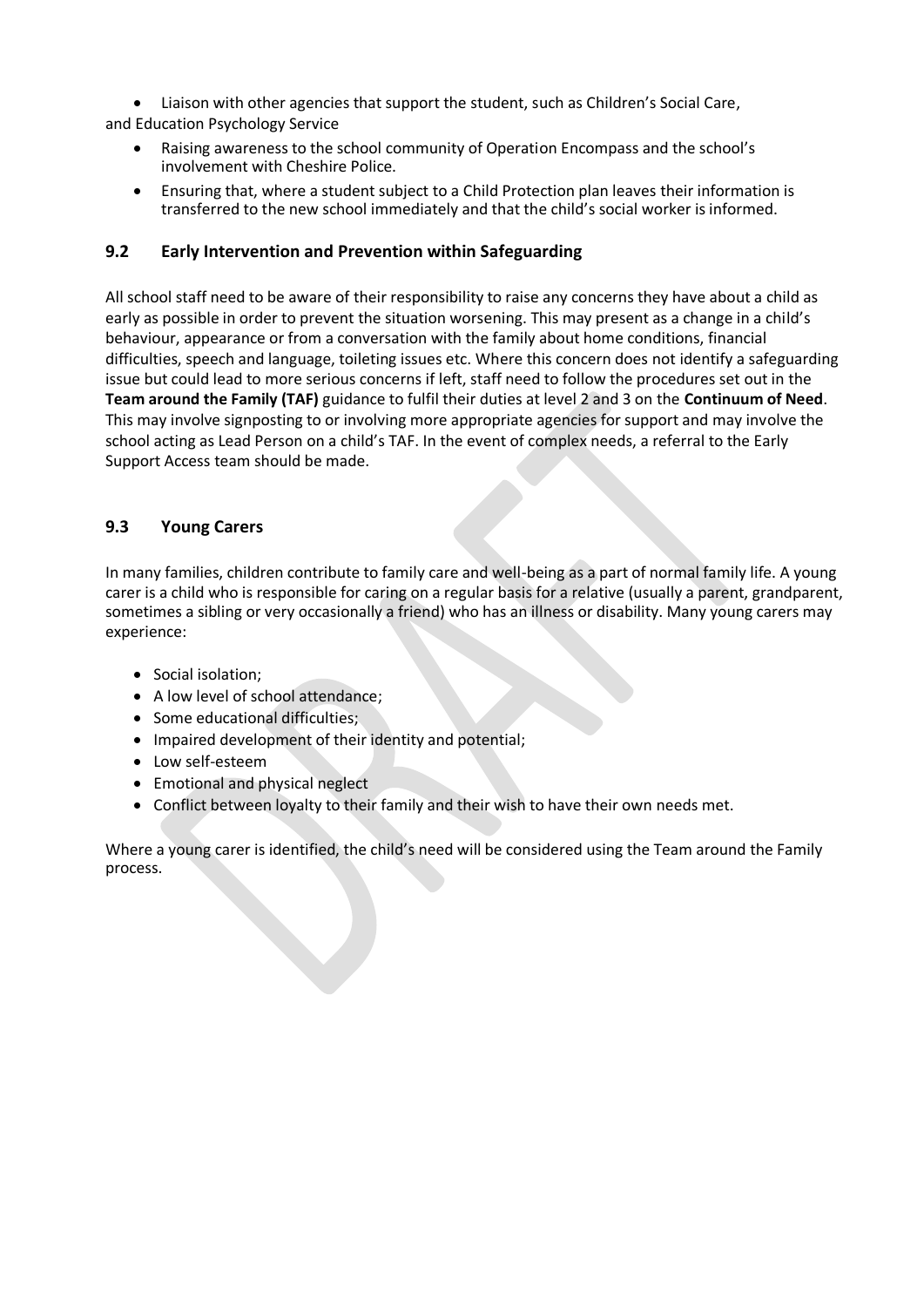#### **Section 10: Safe Staff**

| 10.1 | Recruitment                                                                     |
|------|---------------------------------------------------------------------------------|
| 10.2 | Volunteers                                                                      |
| 10.3 | Safe staff                                                                      |
| 10.4 | Conduct of staff                                                                |
| 10.5 | Allegations                                                                     |
| 10.6 | Supporting staff                                                                |
| 10.7 | Guidance for Safer Working Practice for Adults who work with Children and Young |
|      | People in Education Settings                                                    |

#### **10.1 Recruitment**

The school pays full regard to DfE guidance 'Keeping Children Safe in Education' (2021). We ensure that all appropriate measures are applied in relation to everyone who works in the school who is likely to be perceived by the children as a safe and trustworthy adult, including volunteers and staff employed by contractors. Safer recruitment practice includes scrutinising applicants, verifying identity, academic and vocational qualifications, obtaining professional references, checking previous employment history and ensuring that a candidate has the health and physical capacity for the job. It also includes undertaking interviews and checking the Children's List, Disclosure and Barring checks and right to work in England checks.

In line with statutory changes, underpinned by regulations, the following will apply:

- An enhanced DBS Check is obtained for **all** new appointments where an individual will 'intensively and frequently' have contact with our students, which will include a barred list/prohibition from teaching check for all new teaching staff.
- this school is committed to keep an up to date single central record detailing a range of checks carried out on our staff
- all new appointments who clause omitted have lived outside the UK will be subject to additional checks as appropriate
- the school ensures that supply staff have undergone the necessary checks and will be made aware of this policy
- identity checks must be carried out on all appointments to our school workforce before the appointment is made, in partnership with the Local Authority.

#### **10.2 Volunteers**

We understand that some people otherwise unsuitable for working with children may use volunteering to gain access to children; for this reason, any volunteers in the school, in whatever capacity, are expected to follow the policies and procedures in the same way *as paid staff*.

Where a parent or other volunteer helps on a one-off basis, he/she will only work under the direct supervision of a member of staff, and at no time have one to one contact with children. However, if a parent or other volunteer is to be in school regularly or over a longer period then they will be checked to ensure their suitability to work with children.

We will ensure all volunteers receive guidance on the parameters of their role and what to do if they have concerns before they start their work with the school.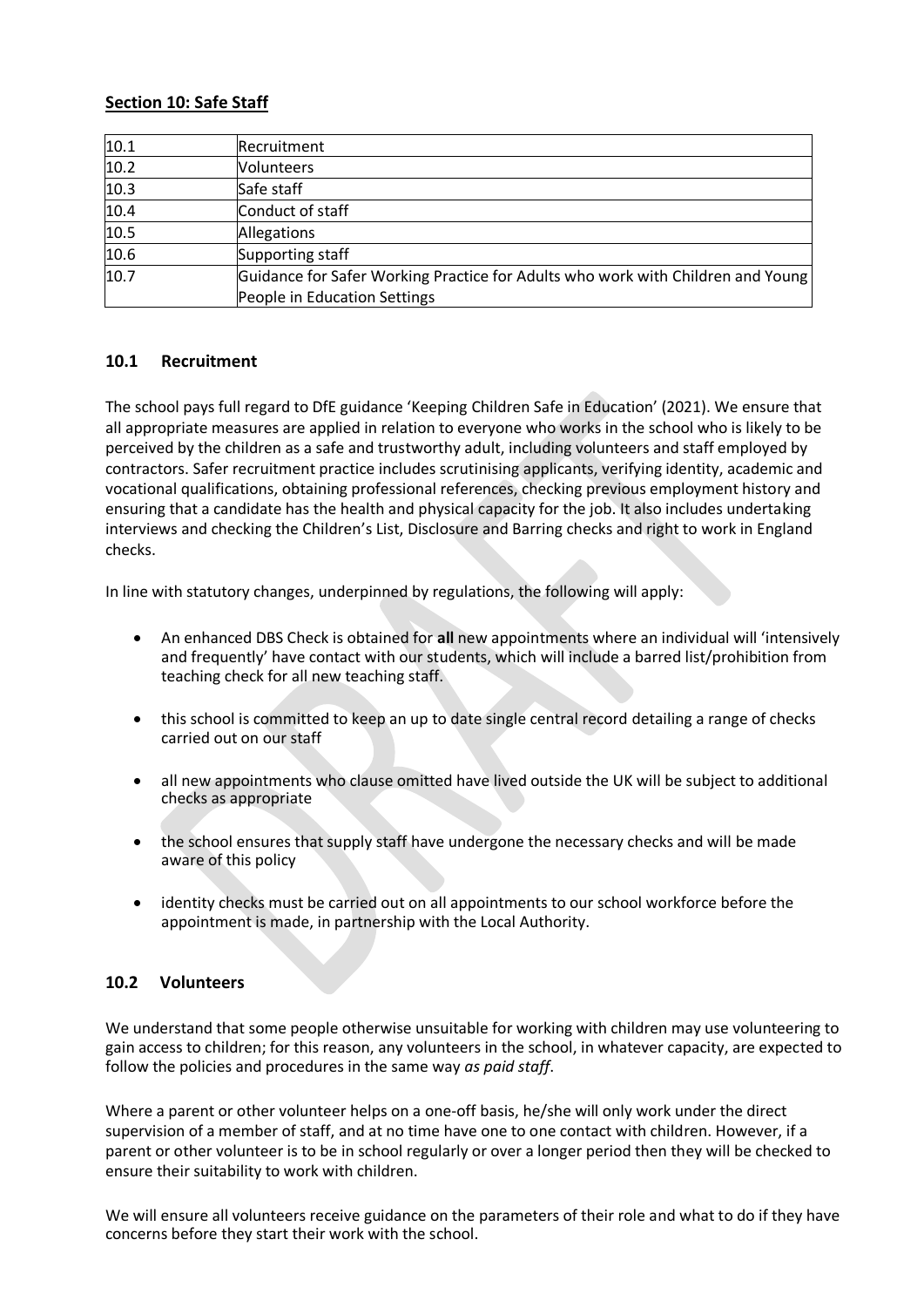# **10.3 Safe Staff**

Checks will be undertaken corresponding to Safer Recruitment procedures on all adults working in the school to establish their suitability to work with children.

All school staff will take care not to place themselves in a vulnerable position with a child. It is always advisable for interviews or work with individual children or parents to be conducted with or in view of other adults.

If an allegation is made against another member of staff, supply staff or volunteer, the member of staff receiving the allegation will immediately inform the Head Teacher or the most senior teacher if the Head Teacher is not present. The Head Teacher or most senior teacher will then consult with the Local Authority Designated Officer.

Allegations against the Head Teacher are reported to the Chair and referred to the Local Authority Designated Officer (LADO) The Duty LADO for CWAC can be contacted on 0151 33 74570.

#### **10.4 Conduct of Staff**

*"Absolutely without fail- challenge poor practice or performance. If you ignore or collude with poor practice it makes it harder to sound the alarm when things go wrong"*

**"Sounding the Alarm" – Barnardos)**

The school has a duty to ensure that professional behaviour applies to relationships between staff and children, and that all members of staff are clear about what constitutes appropriate behaviour and professional boundaries.

Staff will have access to Keeping Children Safe in Education (2021) on appointment/induction and will sign that they have read and understood Part 1.

[https://www.gov.uk/government/uploads/system/uploads/attachment\\_data/file/447595/KCSIE July 2015.pdf\\_](https://www.gov.uk/government/uploads/system/uploads/attachment_data/file/447595/KCSIE%20July%202015.pdf_)

All staff should be aware of the dangers inherent in:

- Working alone with a child;
- Physical interventions;
- Cultural and gender stereotyping;
- Dealing with sensitive information;
- Giving to, and receiving gifts from, children and parents;
- Contacting children through private telephones (including texting), e-mail, MSN, or social networking websites;
- Disclosing personal details inappropriately;
- Meeting students outside school hours or school duties;
- Making inappropriate sexual comments; excessive one to one attention beyond the normal requirements of the role; or inappropriate sharing of images

*If any member of staff has reasonable suspicion that a child is suffering harm and fails to act in accordance with this policy and Cheshire West Children's Safeguarding Partnership procedures, this will be viewed as misconduct, and appropriate action will be taken.*

In addition, all staff should understand that, under the Sexual Offences Act 2003, it is an offence for a person over the age of 18 to have a sexual relationship with a person under the age of 18, where that person is in a position of trust, even if the relationship is consensual. This means that any sexual activity between a member of the school staff and a student under 18 may be a criminal offence, even if that student is over the age of consent.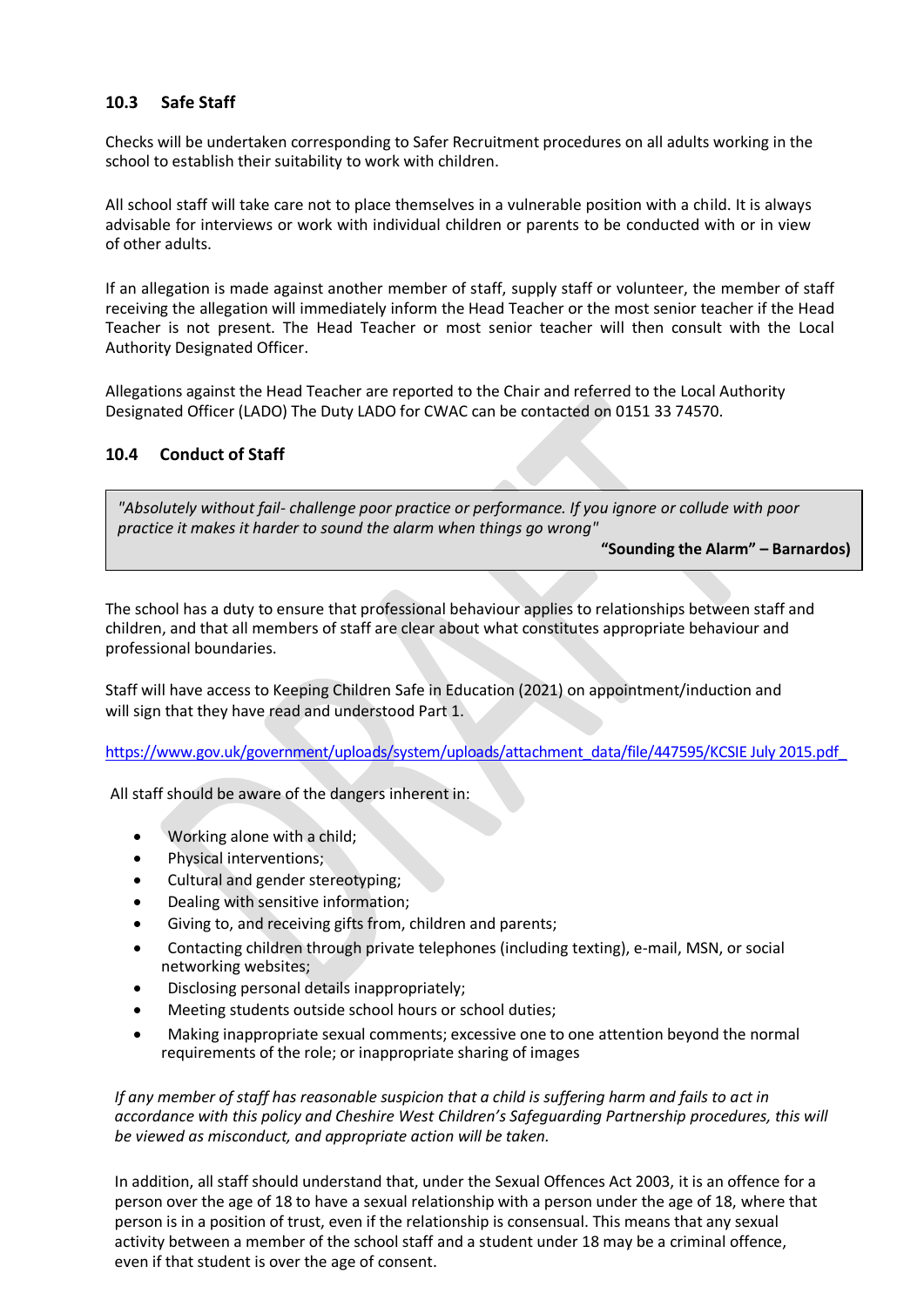#### **10.5 Allegations**

Where an allegation is made against any person working in or on behalf of the school that he or she has:

- a. behaved in a way that has harmed, or may have harmed, a child;
- b. possibly committed a criminal offence against or related to a child; or
- c. behaved towards a child or children in a way that indicates he or she would pose a risk of harm if they work regularly or closely with children
- d. behaved or may have behaved in a way that indicates they may not be suitable to work with children

We will apply the same principles as in the rest of this document and will always follow the Cheshire West Safeguarding Children Procedures. Detailed records will be made to include decisions, actions taken, and reasons for these. All records will be retained securely by the Headteacher.

Whilst we acknowledge such allegations, (as all others), may be false, malicious or misplaced, we also acknowledge they may be with foundation. It is, therefore, essential that all allegations are investigated properly and in line with agreed procedures.

Initial action to be taken:

- The person who has received an allegation or witnessed an event will immediately inform the Head teacher and make a record
- In the event that an allegation is made against the Head teacher the matter will be reported to the Chair of Governors who will proceed as the 'Head teacher'
- The Head teacher will take steps, where necessary, to secure the immediate safety of children and any urgent medical needs
- The member of staff will not be approached at this stage unless it is necessary to address the immediate safety of children
- The Head teacher may need to clarify any information regarding the allegation, however no person will be interviewed at this stage
- The Head teacher will consult with the Local Authority Designated Officer (see Contacts List) in order to determine if it is appropriate for the allegation to be dealt with by school or if there needs to be a referral to Contact and Referral and/or the police for investigation
- Consideration will be given throughout to the support and information needs of students, parents and staff
- The Head teacher will inform the Chair of Governors of any allegation.
- If consideration needs to be given to the individual's employment, advice will be sought from the HR department at the Local Authority

#### **10.6 Supporting staff**

*It is important not to underestimate the difficulty for both staff and managers in confronting what appear to be poor professional standards or unacceptable conduct by a colleague in an environment, which of necessity is dependent on close working relationships. It must also be recognised that it is very rare for a teacher to commit offences in the manner of Teacher A. However some of the allegations were of such a serious nature, particularly those from children themselves that they constituted matters that should have been investigated under the Child Protection procedures.*

*North Somerset SCR – The Sexual Abuse of Children in a First School February 2012*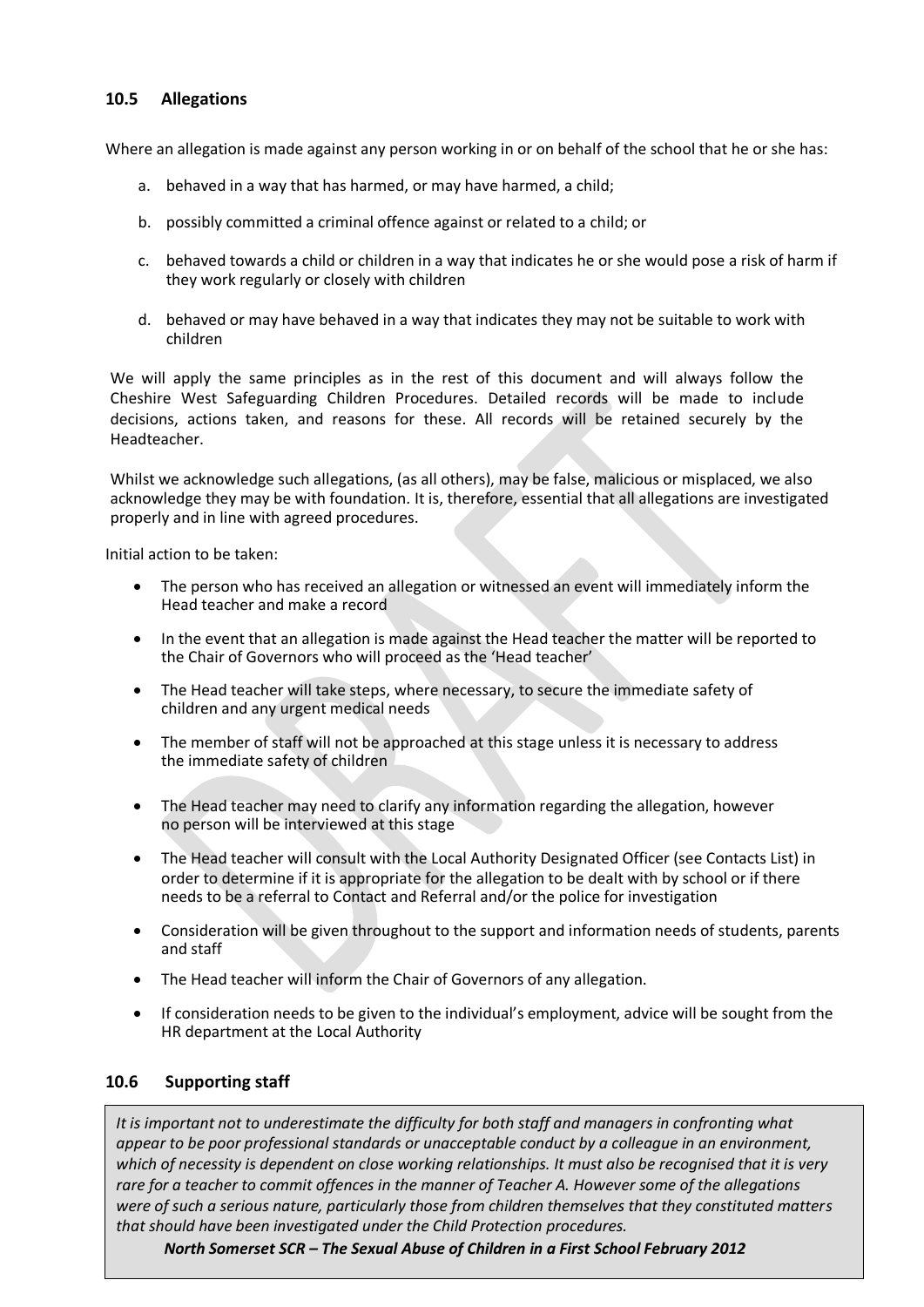We recognise that staff who have become involved with a child who has suffered harm, or who appears likely to suffer harm, may find this situation stressful and upsetting.

We will support such staff by providing an opportunity to talk through anxieties with the Designated Safeguarding Person or Head Teacher and to seek further support, if necessary.

The Designated and Deputy Designated Safeguarding Person and the Head Teacher can seek personal support through the SCiE Team 0151 356 6843, CWAPH/CWASH Chair or other appropriate services.

# **10.7 Guidance for Safer Working Practice for Adults who work with Children and Young People in Education Settings:** <http://www.childrenengland.org.uk/upload/Guidance%20.pdf.>

This guidance provides advice on the boundaries of appropriate behaviour and the circumstances that should be avoided to limit complaints against staff of the abuse of trust and/or allegations of abuse. All members of staff are given a copy at the start of each year and sign for the receipt of copy.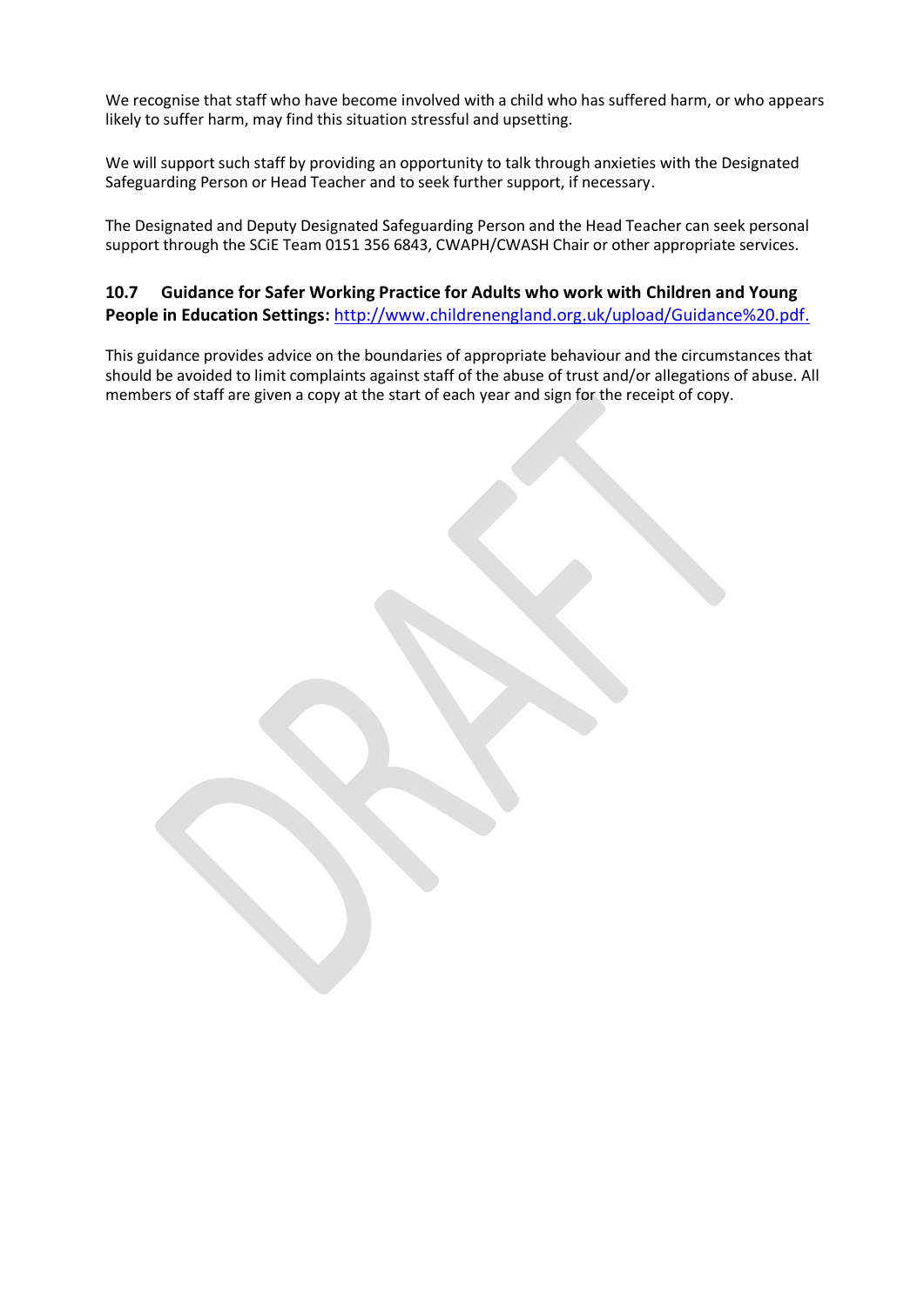#### **Section 11: Photographing children**

| 11.1 | <b>Introduction</b>              |
|------|----------------------------------|
| 11.2 | Staff and volunteers             |
| 11.3 | Parents or members of the public |

#### **11.1 Introduction**

The vast majority of people who take or view photographs or videos of children do so for entirely innocent, understandable and acceptable reasons. We acknowledge, however, that some people abuse children through taking, using, or circulating images.

#### **11.2 Staff and Volunteers**

- Parental consent will be sought via the data collection sheet and permissions noted.
- Staff and volunteers must ensure the authorisation of the parents /carers prior to taking photographs/ videos of children and must only use school equipment unless given specific authorisation by the Head Teacher.
- The use of cameras on mobile phones or personal cameras is forbidden.
- Only the student's first name will be used with an image
- It will be ensured that students are appropriately dressed before images are taken
- Students are encouraged to tell us if they are worried or unsure about any photographs that are taken of them.

The Guidance for Safer working Practices for Adults who work with Children and Young People provides detailed guidance on the taking of photographs and storage of images.

#### **11.3 Parents or Members of the Public**

Although we understand that parents like to take photos of or video record their children in the school production, or at sports day, or school presentations, we do not allow this.

We will not allow other people, including staff, to photograph or film students during a school activity without parental permission. This includes the use of cameras on mobile phones or any other device.

We will not allow images of students to be used on school websites, publicity, or press releases, including social networking sites, without express permission from the parent, and if we do obtain such permission, we will not identify individual children by name.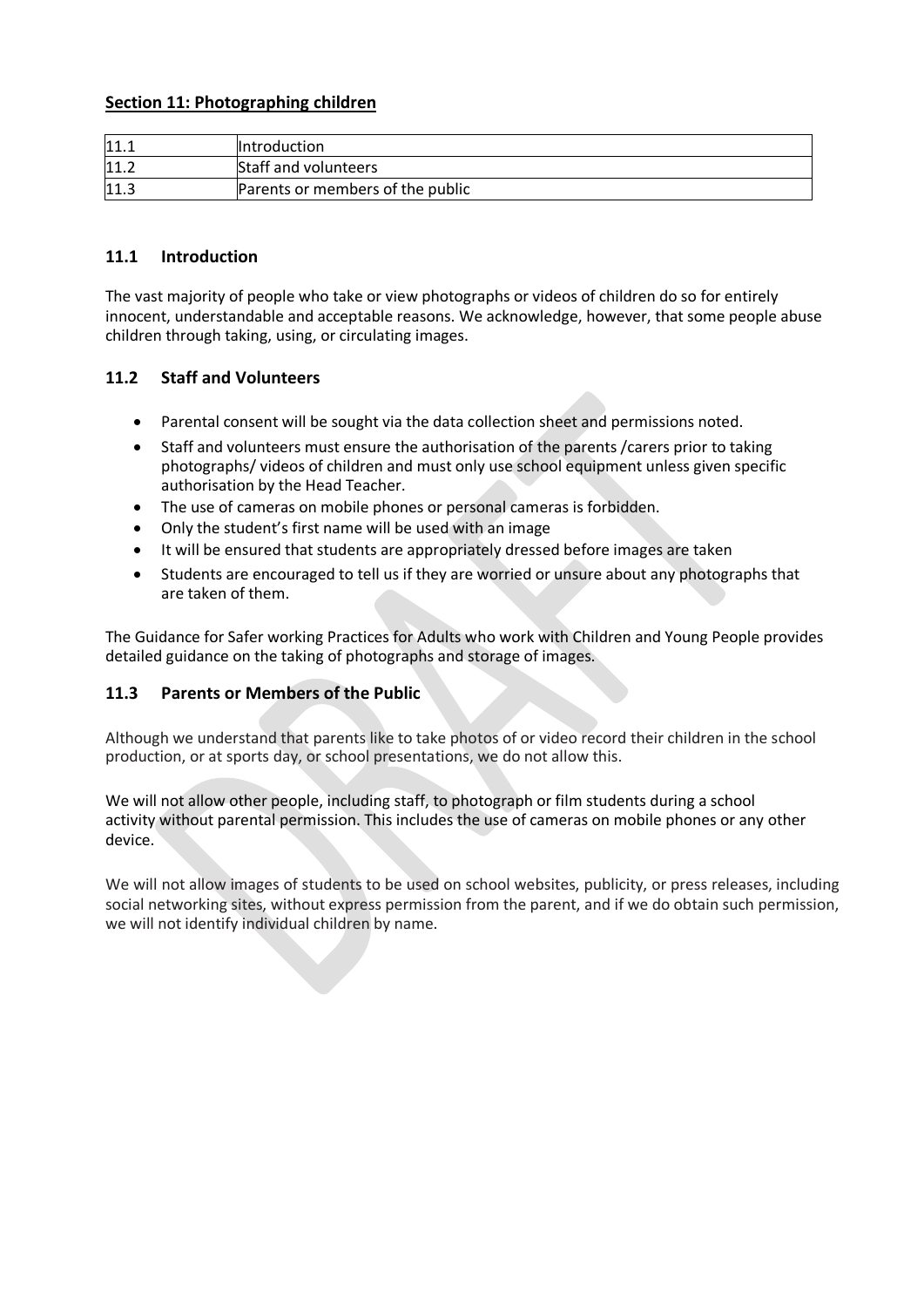#### **Section 12: Contracted Services**

| Before and after school activities and contracted services<br>12.1 |  |
|--------------------------------------------------------------------|--|
|--------------------------------------------------------------------|--|

# **12.1 Before and After School Activities and Contracted Services**

Where the Governing Body transfers control or otherwise allows the use of school premises to external bodies (such as sports clubs) or service providers during or out of school hours, we will ensure that these bodies or providers have appropriate safeguarding policies and procedures, and that there are arrangements in place to co-ordinate with the school on such matters. Such considerations will be made explicit in any contract or service level agreement with the bodies or providers.

#### **Section 13: Complaints and compliments**

| 13.1 | Complaints from students or parents / carers |
|------|----------------------------------------------|
| 13.2 | Complaints from staff                        |

# **13.1 Complaints from students or parents / carers**

Our complaints procedure will be followed where a student or parent raises a concern about poor practice towards a student that initially does not reach the threshold for Child Protection action. Poor practice examples include unfairly singling out a student, using sarcasm or humiliation as a form of control, bullying, or belittling a student or discriminating against them in some way. An explanation of the complaints procedure is included in (see *Complaints Policy & Procedure* on the school website).

#### **13.2 Complaints from staff**

Complaints from staff are dealt with under the school's Complaints, Disciplinary and Grievance procedures.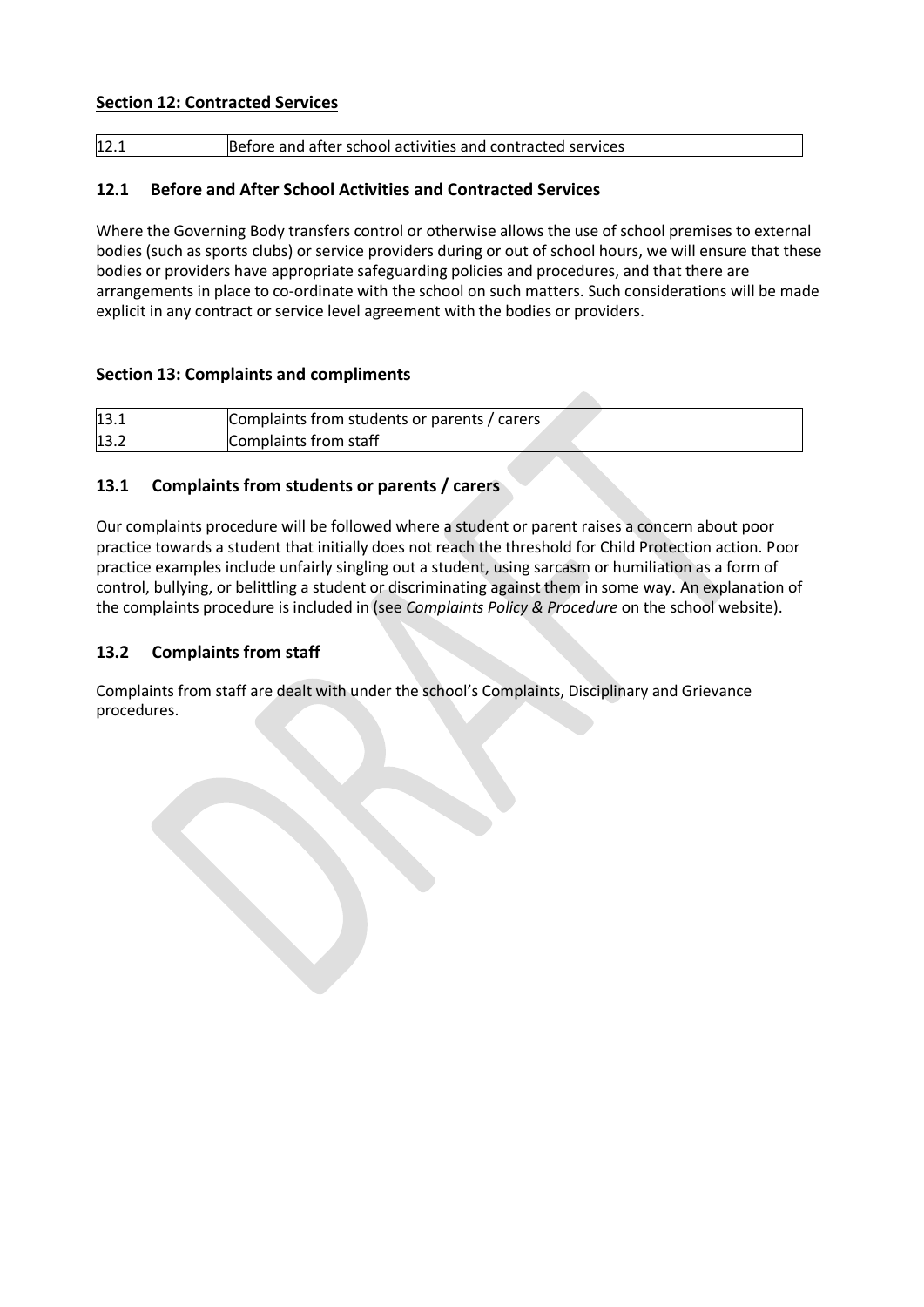# **Appendices**

| Appendix 1 | Safeguarding children: key points                                                              |
|------------|------------------------------------------------------------------------------------------------|
| Appendix 2 | Useful contacts                                                                                |
| Appendix 3 | Indicators of vulnerability to radicalisation                                                  |
| Appendix 4 | Preventing violent extremism: role and responsibility of the Single Point of Contact<br>(SPOC) |

#### **Appendix 1 Safeguarding Children: Key Points**

All adults in charge of or in contact with children or young people should know what to do if they suspect that someone is being physically, emotionally or sexually abused, or if someone tells them that this is happening. Ensure that you are familiar with the Safeguarding policy; copies of which are located on the school website and with the Head teacher's PA. On request you will be provided with a printed copy.

In addition, the following key points give a guide on what to do and not to do.

- 1. Always stop and listen straight away to someone who wants to tell you about incidents or suspicions of abuse.
- 2. Make a note of what was said or observed as soon as possible and pass to the Designated Safeguarding Person (Dominic Johnson) or Deputy Designated Safeguarding Persons (Lisa Burton or Ashley Evans) or Richard Woods (Headteracher) at your earliest opportunity.
- 3. Never make a promise that you will keep what is said confidential or secret. If you are told about abuse you have a responsibility to tell the right people to get something done about it. You should explain that if you are going to be told something very important that needs to be sorted out, you will need to tell the people who can sort it out, but that you will only tell the people who absolutely have to know.
- 4. Do not ask leading questions that might give your own ideas of what might have happened, e.g. "did he do X to you?" Just ask, "what do you want to tell me?" or "Is there anything else you want to say?"
- 5. Immediately tell the Designated Senior Person for safeguarding unless they are the subject of the accusation. Don't tell other adults or young people what you have been told. If someone has made an accusation to you or you have concerns about the Head Teacher, you should report your concerns to the Chair of Governors, Chris Mottram: details can be obtained from V. Hill
- 6. Discuss with the Designated Senior Person for safeguarding whether any steps need to be taken to protect the person who has told you about the abuse.
- 7. **Never** attempt to carry out an investigation of suspected or alleged abuse by interviewing people etc. The Local Authority Designated Officer (LADO) or Children's Social Care Officers and police officers are the people trained to do this. You could cause more damage and endanger possible criminal proceedings. **It is your duty to refer concerns on, not investigate.**
- 8. As soon as possible (and certainly the same day) the Designated Senior Person for safeguarding or the Chair of Governors where the allegation is against the Head Teacher, should refer the matter to The Local Authority Designated Officer (LADO) or the Contact and Referral Team (helped by your notes). Follow their instructions about what to do next. They will set up any necessary investigations. That is their statutory job.
- 9. **Never** think abuse is impossible in your organisation or assume that an accusation against someone you know well and trust is bound to be wrong.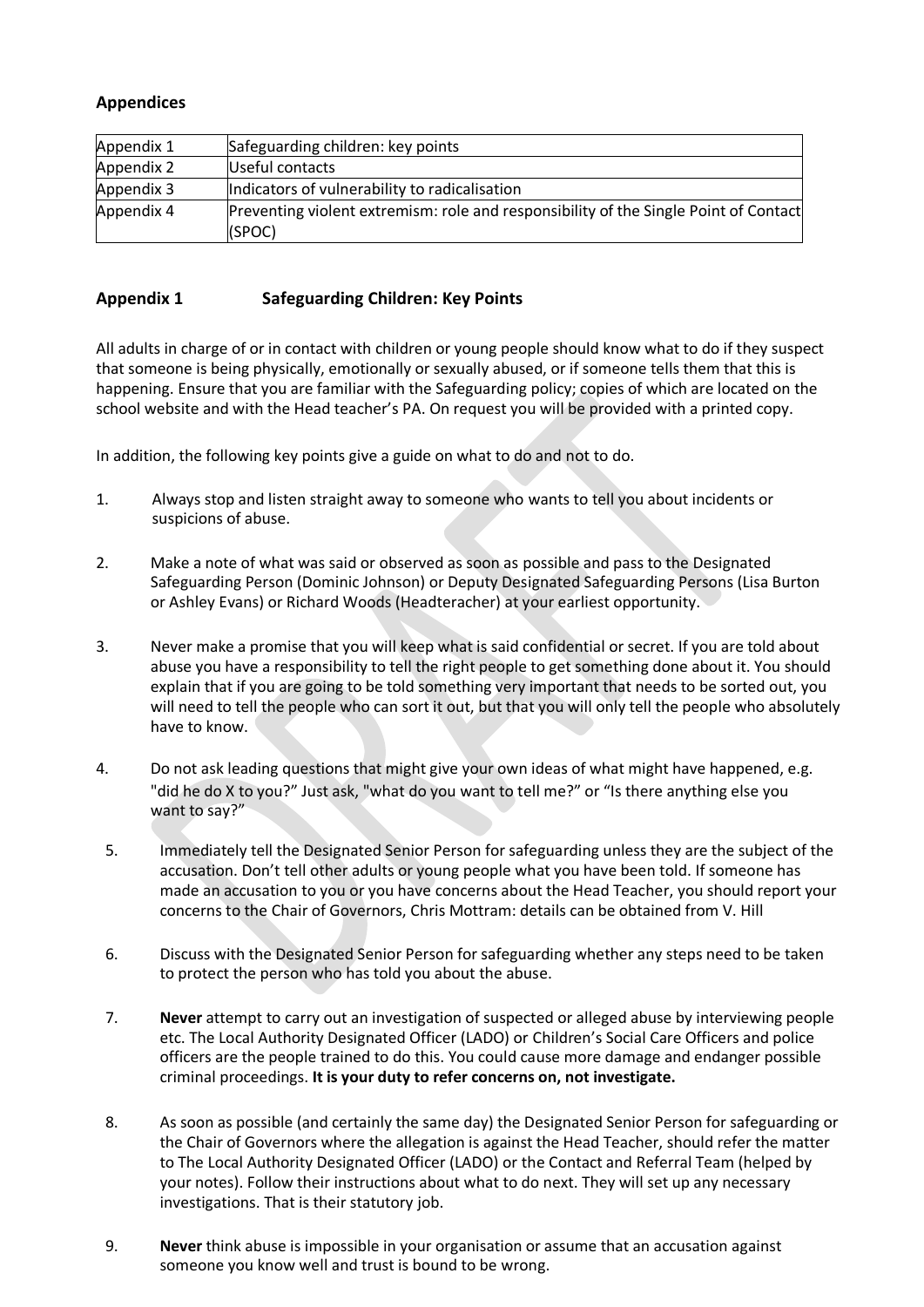10. Children and young people often tell other young people, rather than staff or other adults about abuse. Therefore you may hear an allegation from another child. This should be acted upon in exactly the same manner as outlined above.

**Appendix 2 Useful contacts**

|                                        | <b>Contact Details</b>                                        |
|----------------------------------------|---------------------------------------------------------------|
| <b>Designated Senior Person</b>        | Dominic Johnson 01606 706 000                                 |
| Headteacher                            | Richard Woods 01606 706 000                                   |
| <b>Nominated Governor for</b>          | Chris Mottram (via Vicky Hill 01606 706 000)                  |
| Safeguarding                           |                                                               |
| <b>Chair of Governors</b>              | Chris Mottram (via Vicky Hill 01606 706 000)                  |
| <b>Deputy Designated Person</b>        | Lisa Burton 01606 706 000                                     |
| <b>Local Authority Designated</b>      | Duty LADO: 0151 33 74570                                      |
| Officer                                |                                                               |
| <b>Local Authority Safeguarding</b>    | Pam Beech 0151 356 6566                                       |
| Children in Education Officer          |                                                               |
| <b>Local Authority Legal Services</b>  |                                                               |
| Helpline                               |                                                               |
| <b>Local Authority Human Resources</b> |                                                               |
| Children's Social Care Contact         | http://www.cheshirewestandchester.gov.uk/residents/health_and |
| and Referral Team                      | social_care/children_and_young_people/report_a_concern_about  |
| 8.30-5pm Mon-Thurs                     | a_child.aspx                                                  |
| 8.30-4.30 Fri                          | 01606 275099                                                  |
| <b>Emergency Duty Team</b>             | 01244 977 277                                                 |
| (Out of hours)                         |                                                               |
| 4.30pm-8am Mon-Thurs                   |                                                               |
| From 4pm Friday                        |                                                               |
| 24hours weekends and bank              |                                                               |
|                                        |                                                               |

| holidays                         |                                          |
|----------------------------------|------------------------------------------|
| <b>TAF Co Ordinator</b>          | Sarah Latham                             |
| <b>Early Support Access Team</b> | 0300 123 7047                            |
| <b>TAF Champion</b>              |                                          |
| Local Safeguarding Children's    | www.cheshirewestlsb.org.uk               |
| Board                            | 0151 356 6494                            |
| <b>School Health Advisor</b>     |                                          |
| <b>CAMHS</b>                     | 01606 863 152                            |
| <b>Cheshire Police</b>           | 0845 458 0000 or 101 for non emergencies |
|                                  | 999 in case of emergency                 |
| Safer Schools Officer            | Elizabeth.Stanton@cheshire.pnn.police.uk |
|                                  | 01606 364565                             |
| Neighbourhood                    | Alexander Haskell 101                    |
| <b>Policing Officer</b>          |                                          |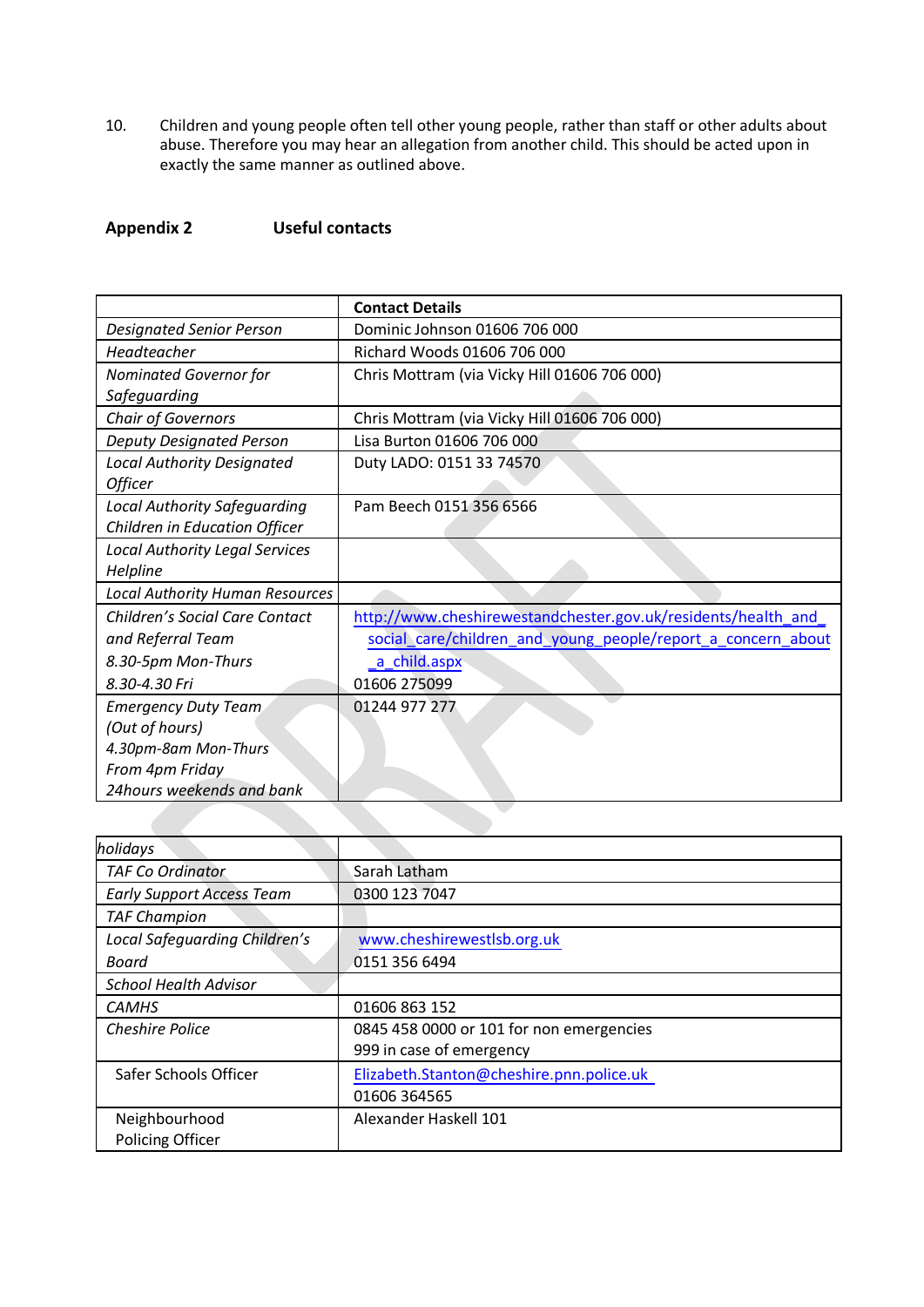#### **Appendix 3 Indicators of vulnerability to radicalisation**

- 1. Radicalisation refers to the process by which a person comes to support terrorism and forms of extremism leading to terrorism.
- 2. Extremism is defined by the Government in the Prevent Strategy as:

Vocal or active opposition to fundamental British values, including democracy, the rule of law, individual liberty and mutual respect and tolerance of different faiths and beliefs. We also include in our definition of extremism calls for the death of members of our armed forces, whether in this country or overseas.

3. Extremism is defined by the Crown Prosecution Service as: The demonstration of unacceptable behaviour by using any means or medium to express views which:

Encourage, justify or glorify terrorist violence in furtherance of particular beliefs; Seek to provoke others to terrorist acts; Encourage other serious criminal activity or seek to provoke others to serious criminal acts; or Foster hatred which might lead to inter-community violence in the UK.

- 3. There is no such thing as a "typical extremist": those who become involved in extremist actions come from a range of backgrounds and experiences, and most individuals, even those who hold radical views, do not become involved in violent extremist activity.
- 4. Students may become susceptible to radicalisation through a range of social, personal and environmental factors - it is known that violent extremists exploit vulnerabilities in individuals to drive a wedge between them and their families and communities. It is vital that school staff are able to recognise those vulnerabilities.
- 6. Indicators of vulnerability include:
	- Identity Crisis the student / student is distanced from their cultural / religious heritage and experiences discomfort about their place in society;
	- Personal Crisis the student / student may be experiencing family tensions; a sense of isolation; and low self-esteem; they may have dissociated from their existing friendship group and become involved with a new and different group of friends; they may be searching for answers to questions about identity, faith and belonging;
	- Personal Circumstances migration; local community tensions; and events affecting the student / student's country or region of origin may contribute to a sense of grievance that is triggered by personal experience of racism or discrimination or aspects of Government policy;
	- Unmet Aspirations the student / student may have perceptions of injustice; a feeling of failure; rejection of civic life;
	- Experiences of Criminality which may include involvement with criminal groups, imprisonment, and poor resettlement / reintegration;
	- Special Educational Need students / students may experience difficulties with social interaction, empathy with others, understanding the consequences of their actions and awareness of the motivations of others.
- 7. However, this list is not exhaustive, nor does it mean that all young people experiencing the above are at risk of radicalisation for the purposes of violent extremism.
- 8. More critical risk factors could include:
	- Being in contact with extremist recruiters;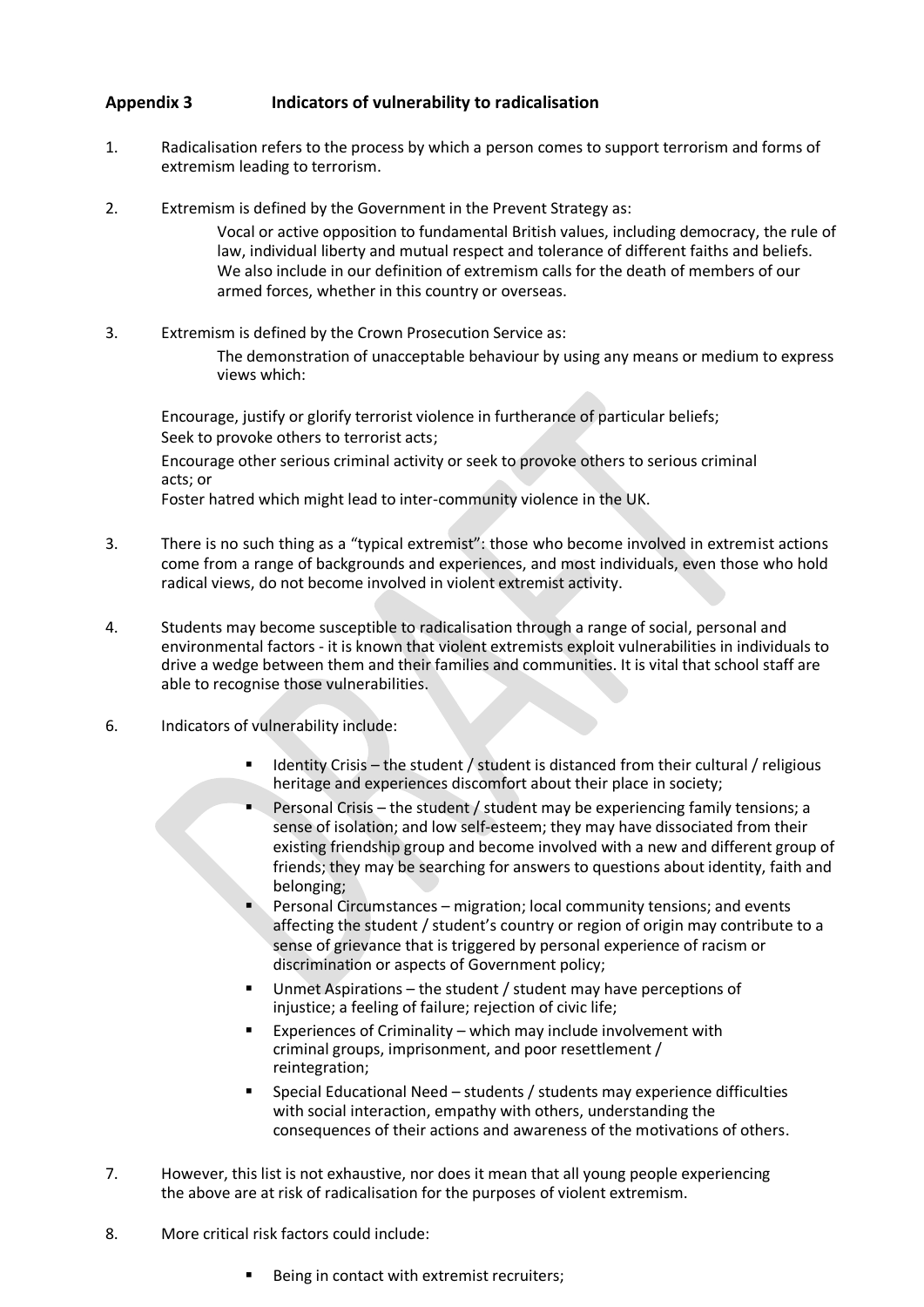- Accessing violent extremist websites, especially those with a social networking element;
- Possessing or accessing violent extremist literature;
- Using extremist narratives and a global ideology to explain personal disadvantage;
- Justifying the use of violence to solve societal issues;
- Joining or seeking to join extremist organisations; and
- Significant changes to appearance and/or behaviour;
- Experiencing a high level of social isolation resulting in issues of identity crisis and/or personal crisis.